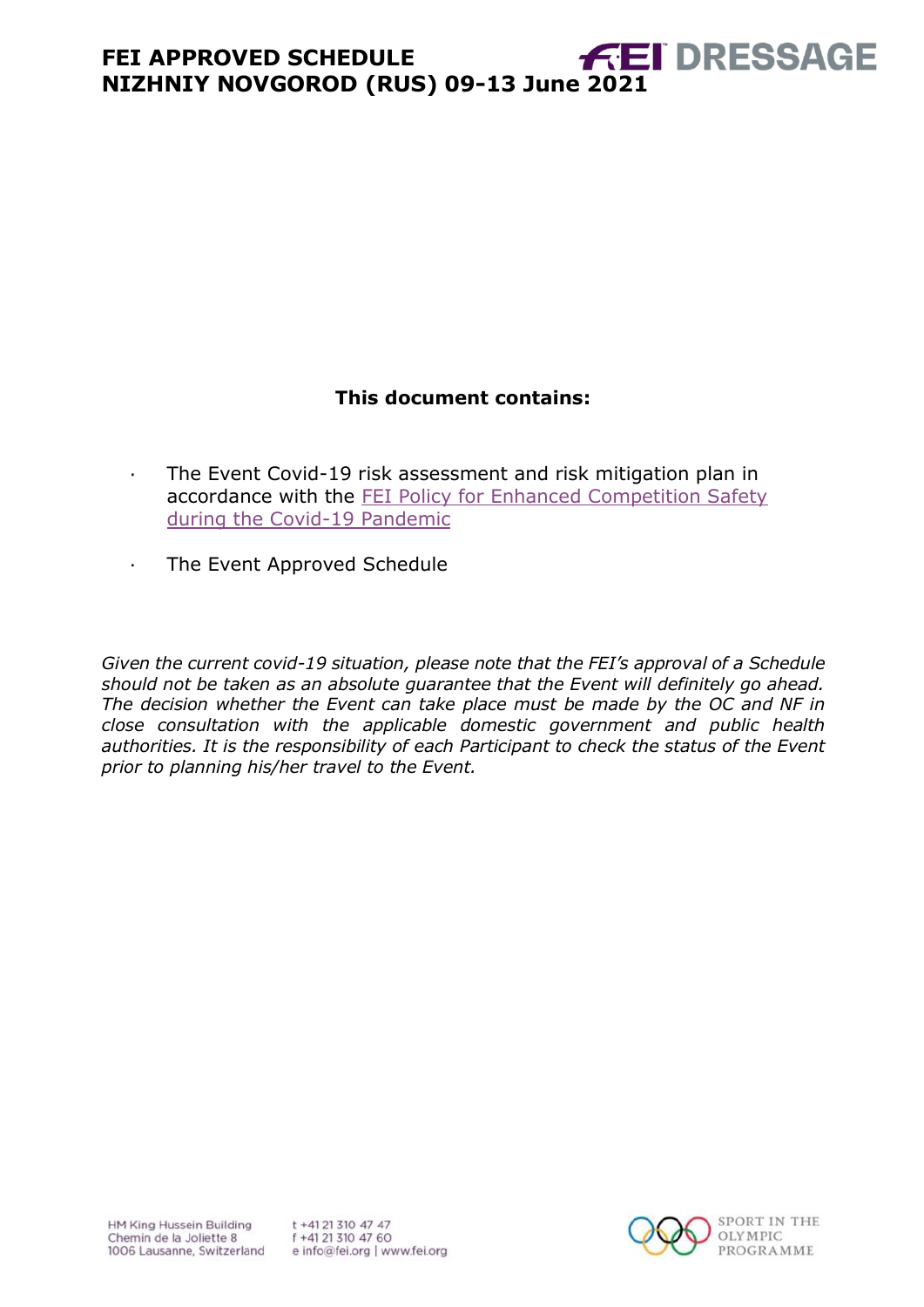# **FEI APPROVED SCHEDULE** FEI APPROVED SCHEDULE<br>NIZHNIY NOVGOROD (RUS) 09-13 June 2021

#### **Risk assessment for COVID-19: Addendum for sporting events.**

| Additional risk of COVID-19 to the<br>sporting event                                                                                                                                                                                                                                                                                                                  | Yes $(1)/N$ o $(0)$ | <b>Score</b>   |
|-----------------------------------------------------------------------------------------------------------------------------------------------------------------------------------------------------------------------------------------------------------------------------------------------------------------------------------------------------------------------|---------------------|----------------|
| Will the event be held in a country that<br>has documented active local transmission<br>of COVID-19 (community spread)?                                                                                                                                                                                                                                               | $\mathbf{1}$        | $\mathbf{1}$   |
| Will the event be held in a single venue or<br>multiple venues/cities/countries?<br>(single venue = $0$ ; multiple venues = 1)                                                                                                                                                                                                                                        | $\Omega$            | 0              |
| Will the event include international<br>participants (athletes and spectators)<br>from countries that have documented<br>active local transmission of COVID-19<br>(community spread)? (NB: if the Events<br>does not involve spectators, please clarify this<br>in the comments to the questions in relation<br>to spectators in the "Mitigation Checklist"<br>sheet) | 1                   | 1              |
| Will the event include a significant<br>number of participants (athletes or<br>spectators) at higher risk of severe<br>COVID-19 disease (e.g., people over 65<br>years of age or people with underlying<br>health conditions)?                                                                                                                                        | 0                   | $\Omega$       |
| Will the event include sports that are<br>considered at higher risk of spread for<br>COVID-19 (eg, contact sports)?                                                                                                                                                                                                                                                   | $\Omega$            | $\Omega$       |
| Will the event be held indoors?<br>$(Yes = 1; No = 0)$                                                                                                                                                                                                                                                                                                                | 0                   | $\overline{0}$ |
| <b>Total COVID-19 risk score</b>                                                                                                                                                                                                                                                                                                                                      |                     | $\overline{2}$ |

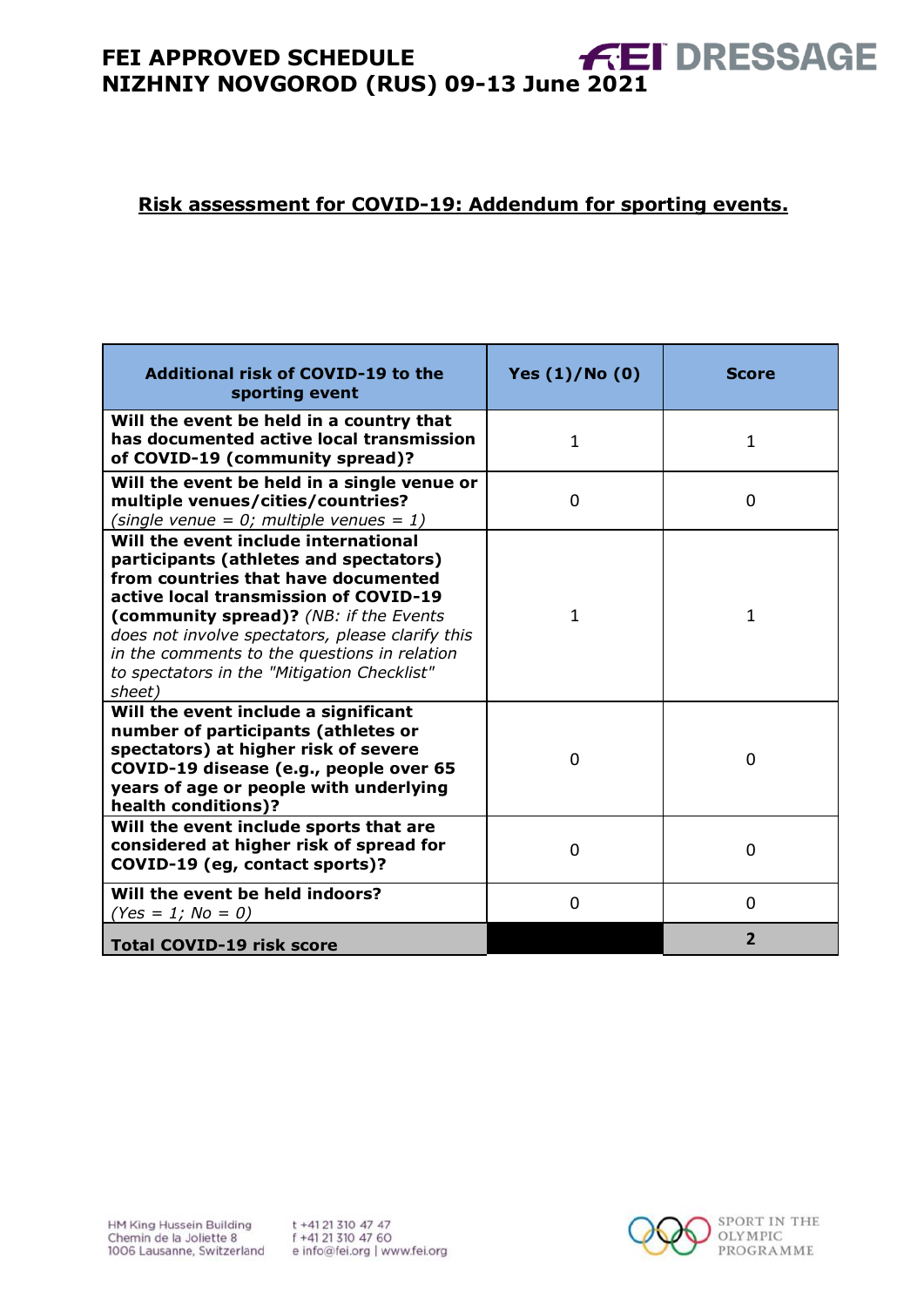#### **Mitigation Checklist.**

| <b>Topic</b>                                                                                                        | <b>Key consideration</b>                                                                                                                                                                                                                                                                                                                                                 | <b>Score</b><br><b>Yes/Completed</b><br>$(2)$ , Maybe/In<br>progress $(1)$ ,<br>No/Not<br>considered (0) | Weighting | <b>Total</b><br>score | <b>Comments</b> |
|---------------------------------------------------------------------------------------------------------------------|--------------------------------------------------------------------------------------------------------------------------------------------------------------------------------------------------------------------------------------------------------------------------------------------------------------------------------------------------------------------------|----------------------------------------------------------------------------------------------------------|-----------|-----------------------|-----------------|
| <b>Understanding</b><br>of the<br>overview of<br>the current<br>COVID-19<br>situation by<br>the event<br>organizers | Have the relevant OC and responsible staff<br>been informed about the latest available<br>guidance on the COVID-19 outbreak<br>(official web resources available from WHO,<br>CDC, ECDC, UN, local public health<br>authorities)? And are the OC and staff<br>concerned committed to following the<br>available guidance?                                                | $\overline{2}$                                                                                           | 1         | $\overline{2}$        |                 |
|                                                                                                                     | Is the OC aware of global and local daily<br>situation reports as provided by WHO or local<br>public health authorities?                                                                                                                                                                                                                                                 | $\mathbf{2}$                                                                                             | 1         | 2                     |                 |
|                                                                                                                     | Do the OC and responsible staff understand<br>the risks and transmission routes of COVID-<br>19, the steps that Event attendees can take<br>to limit spread, the recognized best practices<br>(including respiratory etiquette, hand<br>hygiene, physical distancing, etc.), and the<br>travel restrictions adopted by different<br>countries that may affect the Event? | $\overline{2}$                                                                                           | 1         | $\overline{2}$        |                 |
| <b>Event</b><br>emergency<br>preparedness                                                                           | Has a contingency medical response plan<br>for COVID-19 been developed for the<br>Event?                                                                                                                                                                                                                                                                                 | 1                                                                                                        | 3         | 3                     |                 |

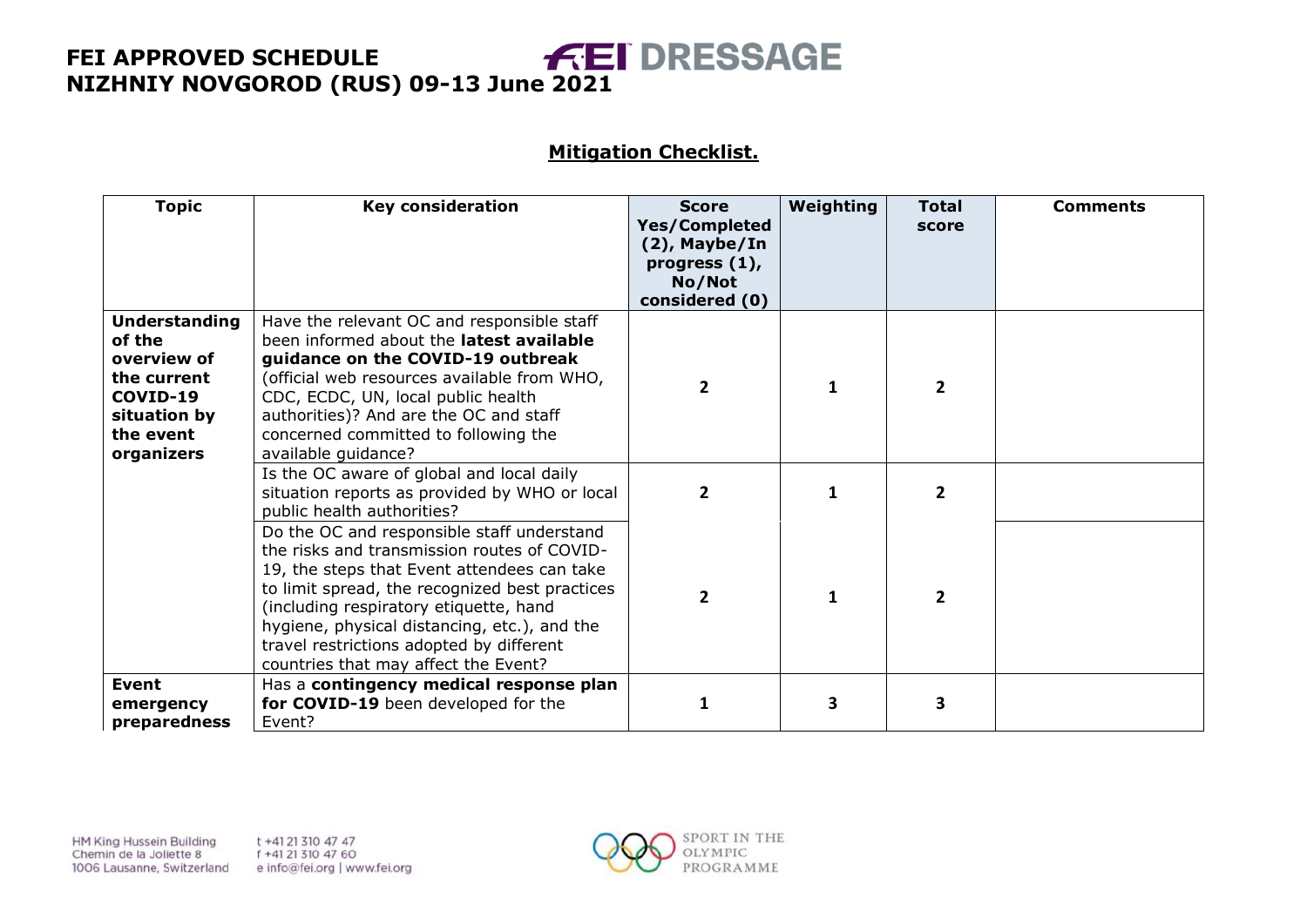| and response<br>plans | Does the contingency medical response plan<br>include information about how attendees<br>should interact with the host country<br>healthcare system (e.g. hotline/helpline<br>telephone number, medical teams and first-<br>aid points for the Event, local health care<br>system)? | $\mathbf{1}$   | 3              | $\overline{\mathbf{3}}$ |  |
|-----------------------|-------------------------------------------------------------------------------------------------------------------------------------------------------------------------------------------------------------------------------------------------------------------------------------|----------------|----------------|-------------------------|--|
|                       | Is there an Emergency COVID-19<br>Outbreak Response Coordinator/Team in<br>the OC or other structure for the Event with<br>defined roles and responsibilities,<br>coordinating the health preparedness and<br>response planning for the outbreak?                                   | 1              | $\overline{2}$ | $\mathbf{2}$            |  |
|                       | Has the host country or OC requested<br>support from WHO and/or local public<br>health authorities?                                                                                                                                                                                 | $\overline{2}$ | 3              | 6                       |  |
|                       | Has the OC acquired the following supplies to help reduce the risk of transmission of COVID-19?                                                                                                                                                                                     |                |                |                         |  |
|                       | Personal protective equipment (e.g. masks,<br>gloves, gowns) for onsite medical personnel                                                                                                                                                                                           | $\overline{2}$ | 3              | 6                       |  |
|                       | Hand sanitizer and alcohol rubs/gels, tissues,<br>frequently replaced soap canisters and closed<br>bins for safe disposal of hygienic materials<br>(e.g. tissues, towels, sanitary products) in<br>washrooms and changing rooms                                                     | $\overline{2}$ | 3              | 6                       |  |
|                       | Hand sanitizers and alcohol rubs for all<br>entrances and throughout the venue                                                                                                                                                                                                      | $\overline{2}$ | 3              | 6                       |  |
|                       | If a person feels unwell/ shows symptoms of an acute respiratory infection during the Event:                                                                                                                                                                                        |                |                |                         |  |
|                       | Is there a procedure for athletes or<br>spectators to clearly identify whom to<br>contact and how to do so if they or other<br>Event participants feel unwell?                                                                                                                      | $\mathbf{2}$   | 3              | 6                       |  |
|                       | Is there a protocol on whom the OC should<br>contact in the host country to report                                                                                                                                                                                                  | $\mathbf{1}$   | 3              | 3                       |  |

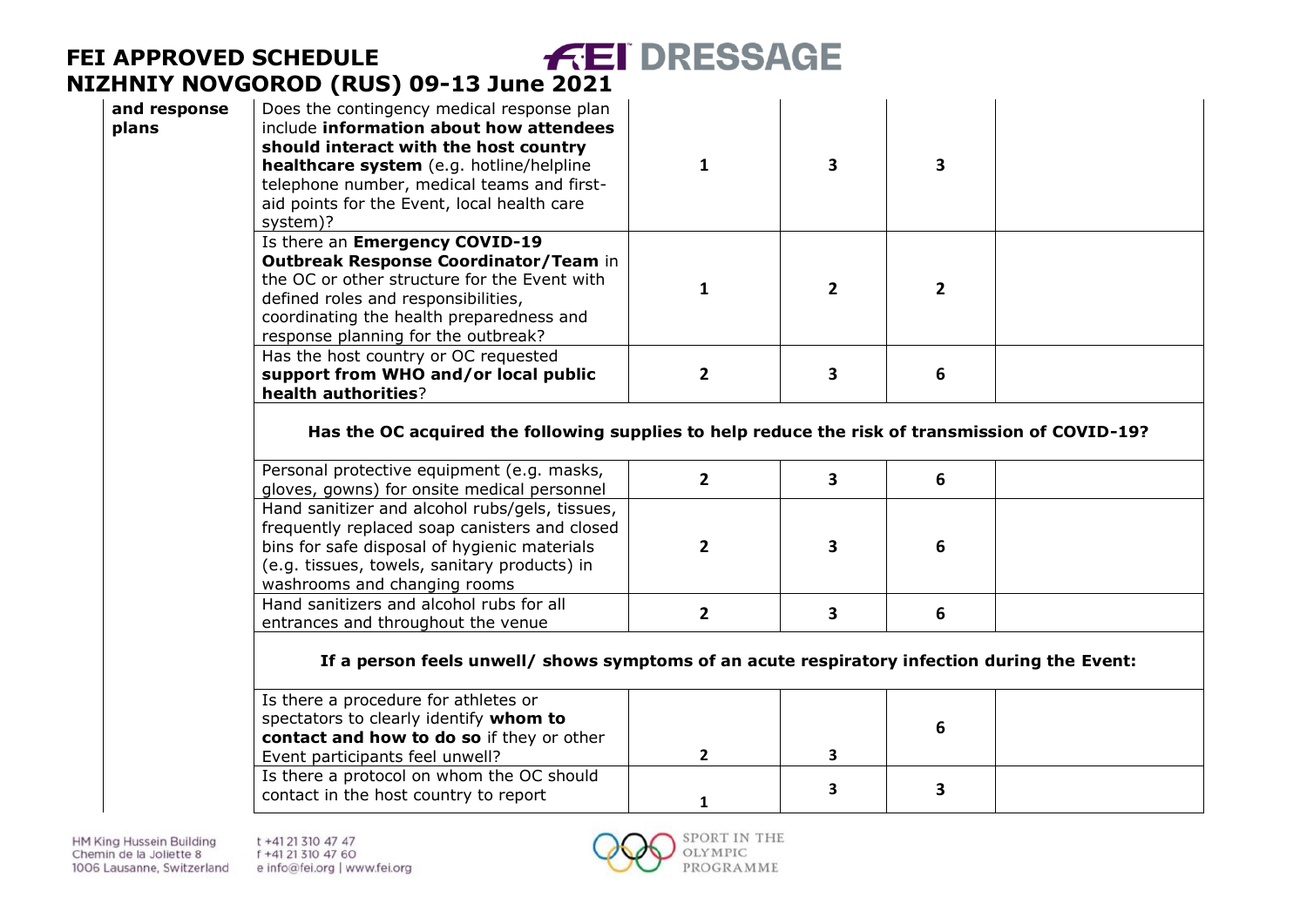| suspected cases and request testing and<br>epidemiological investigations?                                                                                                                                                                                                  |                |                |             |                     |
|-----------------------------------------------------------------------------------------------------------------------------------------------------------------------------------------------------------------------------------------------------------------------------|----------------|----------------|-------------|---------------------|
| Are first-aid services or other medical<br>services in-place and equipped to support<br>patients with respiratory symptoms?                                                                                                                                                 | $\overline{2}$ | $\overline{2}$ | 4           |                     |
| Are there isolation rooms or mobile<br>isolation units available onsite?                                                                                                                                                                                                    | $\mathbf 0$    | $\overline{2}$ | $\mathbf 0$ |                     |
| Are there any designated medical<br>facilities that manage patients with COVID-<br>19 infection in the host country?                                                                                                                                                        | 2              | $\overline{2}$ | 4           |                     |
| Are there transportation services with<br>trained medical professionals available to<br>transport critically ill patients with severe<br>acute respiratory infections to a hospital or<br>to evacuate them from the host country, if<br>necessary?                          | 2              | $\overline{2}$ | 4           |                     |
| Has a cleaning schedule been developed to<br>ensure the venue is clean and hygienic -<br>wiping surfaces and any equipment regularly<br>with disinfectant is strongly recommended<br>(before, during and after the event and<br>between each round of competition)?         | $\mathbf{1}$   | 3              | 3           |                     |
| Are there established screening measures,<br>including temperature checks in place for<br>participants at the point of entry, venues,<br>routes and on-site medical facilities (first-aid<br>points)? (Please specify in Comments what<br>these screening measures include) | 1              | 3              | 3           |                     |
| Is the host country conducting COVID-19<br>laboratory diagnostic tests? (If Yes,<br>please specify in comments the type of<br>COVID-19 diagnostic test used)                                                                                                                | 2              | 3              | 6           | PCR diagnostic test |
| Does the host country have a national<br>public health emergency preparedness<br>and response plan that can address severe<br>respiratory diseases, including COVID-19?                                                                                                     | 2              | 2              | 4           |                     |

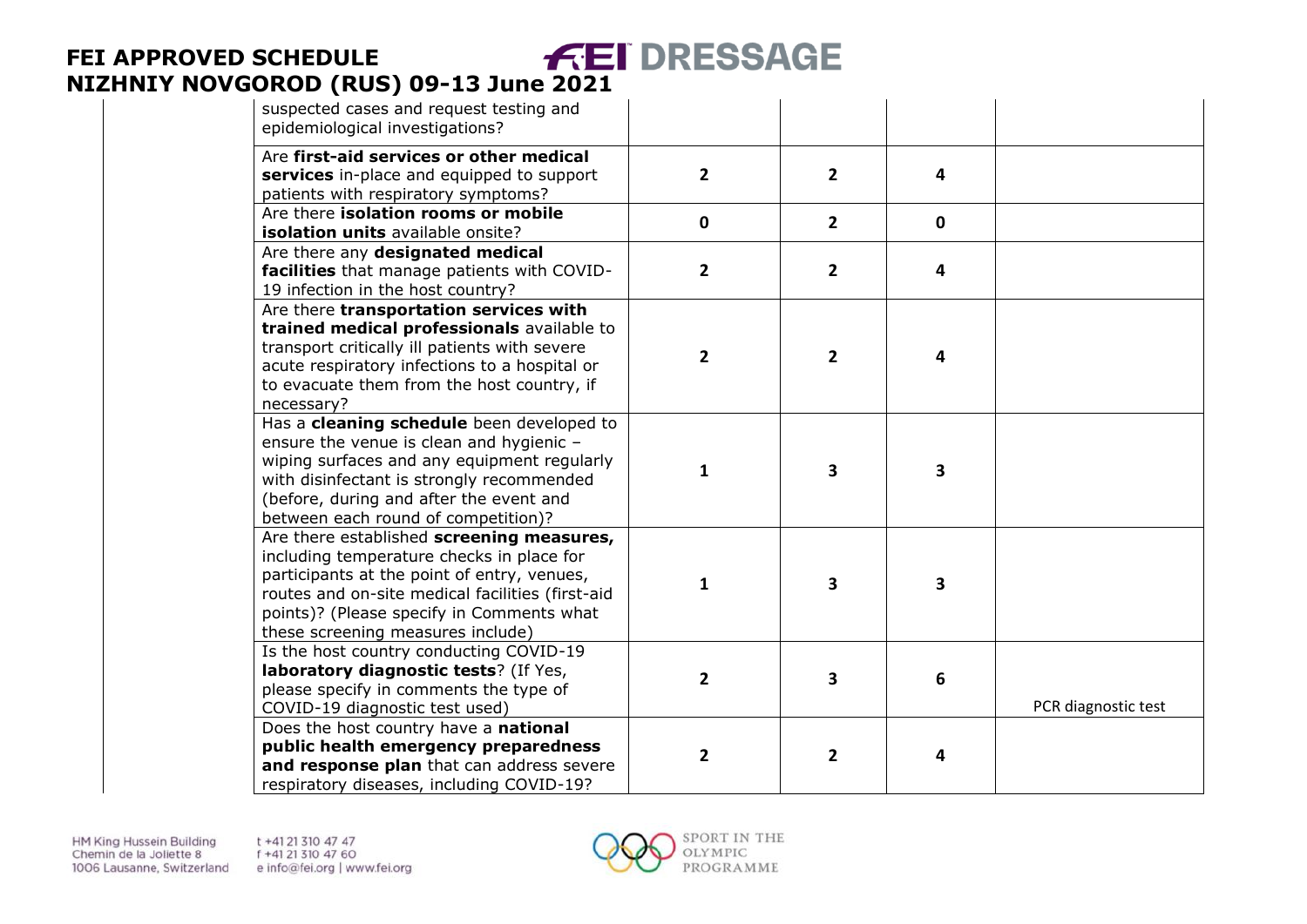|                                                   | Is there a preliminary agreement by the<br>host country to provide care for any<br>COVID-19 cases connected with the Event?                                                                                                                                                                                                                                                                               | $\mathbf{1}$   | 3              | 3            |  |
|---------------------------------------------------|-----------------------------------------------------------------------------------------------------------------------------------------------------------------------------------------------------------------------------------------------------------------------------------------------------------------------------------------------------------------------------------------------------------|----------------|----------------|--------------|--|
|                                                   | If the Event is for a duration of 14 days or<br>longer, does the medical response plan for<br>the event include resources and protocols for<br>managing all public health interventions that<br>would be necessary and supporting the<br>national public health authorities if<br>participants are infected and become unwell<br>at the Event? (If the event is for less than 14<br>days, please score 0) | $\mathbf 0$    | 3              | $\mathbf 0$  |  |
|                                                   | If the Event is for less than 14 days, does<br>the medical response plan include protocols<br>for OCs to notify all participants of possible<br>exposure to COVID-19 if the OCs are made<br>aware of any suspected or confirmed cases<br>that attended the Event? (If the event is for<br>14 days or longer, please score 0)                                                                              | $\overline{2}$ | 3              | 6            |  |
| <b>Stakeholder</b><br>and partner<br>coordination | Is there an established mechanism for<br>collaboration and coordination between the<br>health and security sectors, which is<br>considered as crucial?                                                                                                                                                                                                                                                    | $\overline{2}$ | $\overline{2}$ | 4            |  |
|                                                   | Are there agreed, clear and easily<br>understood processes in place for reporting<br>to external multi-sectoral stakeholders<br>(including surveillance authorities, WHO,<br>CDC, ECDC, etc.) and disseminating risk<br>communication messages (Media)?                                                                                                                                                   | 1              | $\mathbf{2}$   | 2            |  |
| <b>Command and</b><br>control                     | Is there a decision-making authority/body<br>and an agreed procedure to modify,<br>restrict, postpone or cancel the Event<br>related to the evolving COVID-19 outbreak?                                                                                                                                                                                                                                   | 1              | 3              | 3            |  |
|                                                   | Are there arrangements to activate a<br>strategic health operation centre if there<br>are suspected COVID-19 cases in connection<br>with the Event?                                                                                                                                                                                                                                                       | 1              | 2              | $\mathbf{2}$ |  |

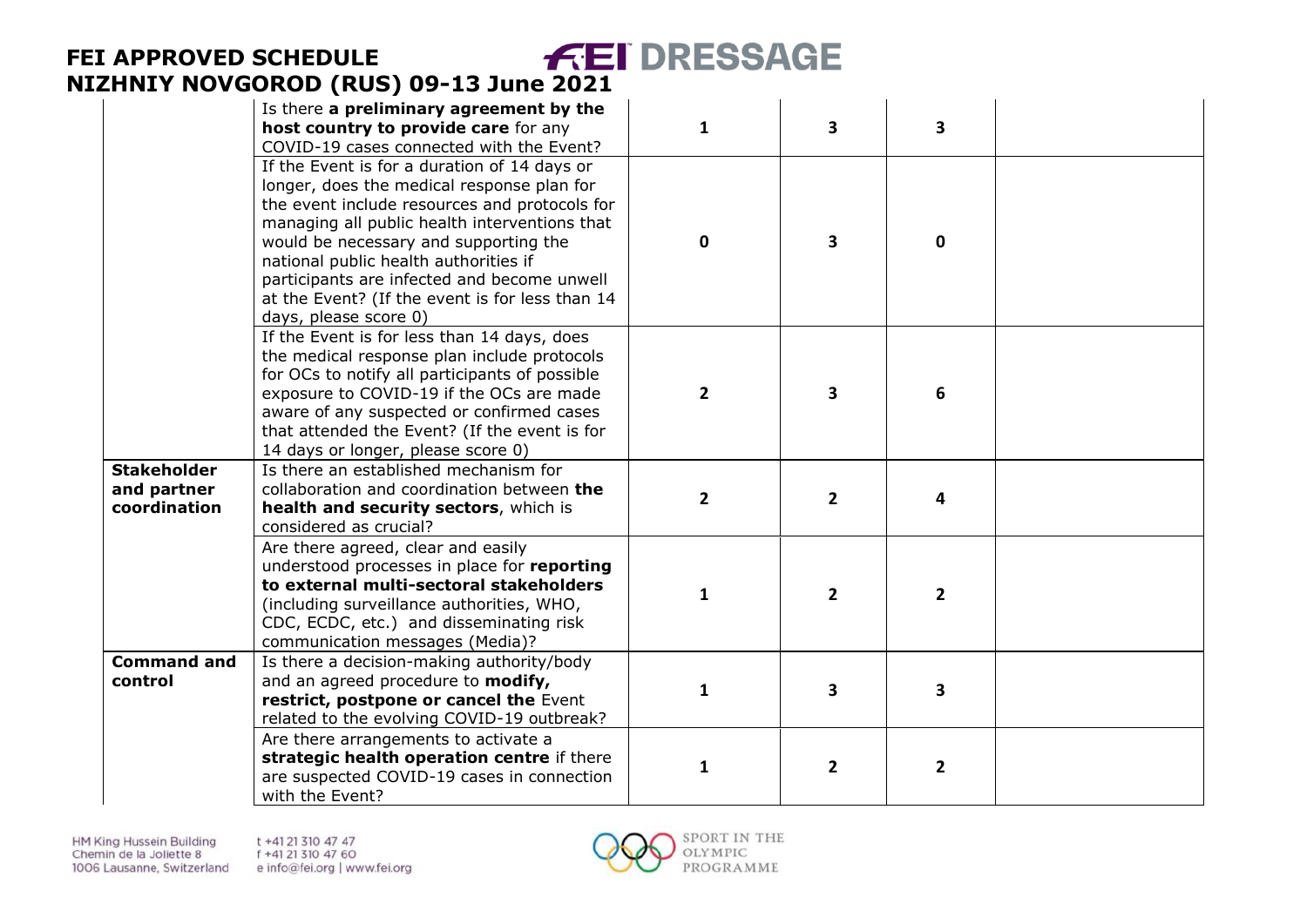|                                                                                       | Have the OC and staff undergone training<br>and exercises on personal safety procedures<br>and emergency mitigation measures<br>(including those specifically listed in this<br>checklist)?                                                                                                                                                                                                                           | $\mathbf{2}$   | $\overline{\mathbf{3}}$ | 6                       |  |
|---------------------------------------------------------------------------------------|-----------------------------------------------------------------------------------------------------------------------------------------------------------------------------------------------------------------------------------------------------------------------------------------------------------------------------------------------------------------------------------------------------------------------|----------------|-------------------------|-------------------------|--|
| <b>Risk</b><br>communication                                                          | Is there a risk communication strategy<br>for the Event in regard to COVID-19?                                                                                                                                                                                                                                                                                                                                        | $\mathbf{1}$   | $\overline{\mathbf{3}}$ | $\overline{\mathbf{3}}$ |  |
|                                                                                       | Is there a designated person(s) to lead<br>media activities and tasked with managing<br>all external communications with national<br>and international government officials, the<br>general public, and the media? (If yes,<br>please identify the spokesperson in<br>comments)                                                                                                                                       | $\mathbf{1}$   | $\overline{2}$          | $\overline{2}$          |  |
|                                                                                       | Has there been monitoring of national and<br>international media and social media<br>established for rumours to be able to<br>counter them early? (Please explain in the<br>comments what protocols are in place for<br>counter messaging)                                                                                                                                                                            | $\mathbf{2}$   | $\overline{2}$          | 4                       |  |
|                                                                                       | Has coordination been set up with major<br>official media channels and social media sites<br>such as Twitter, Facebook and Instagram so<br>that messaging can be coordinated with, and<br>assisted by, the platforms to provide<br>targeted messaging from OCs (including<br>messaging to counter fake news and<br>rumours, and proactive messaging about the<br>status of the sporting event, including<br>changes)? | $\mathbf 0$    | $\overline{2}$          | $\mathbf{0}$            |  |
| <b>Public health</b><br>awareness of<br>COVID-19<br>before and<br>during the<br>event | Has public health advice on clinical<br>features of COVID-19, preventive measures,<br>especially respiratory etiquette, hand<br>hygiene practices, and physical distancing,<br>been shared with all staff involved in the<br>Event, athletes, the public, and personnel of<br>all relevant stakeholders?                                                                                                              | $\overline{2}$ | $\overline{\mathbf{3}}$ | 6                       |  |

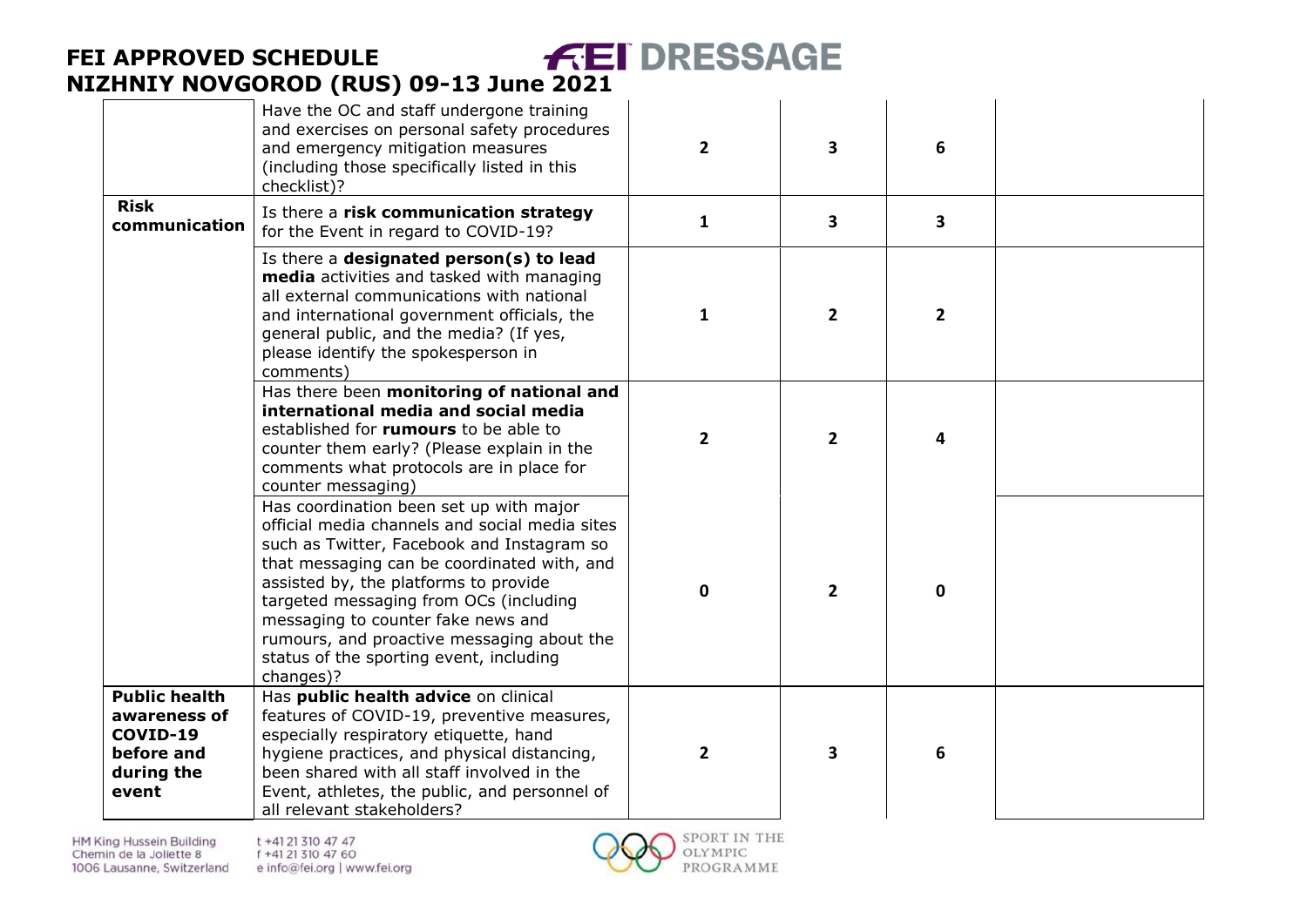|                               | Has information on the at-risk populations<br>been provided to all athletes, the public and<br>others so they may make an informed<br>decision on their attendance based on their<br>personal risks? | $\mathbf{2}$                                     | 3                       | 6              |  |
|-------------------------------|------------------------------------------------------------------------------------------------------------------------------------------------------------------------------------------------------|--------------------------------------------------|-------------------------|----------------|--|
|                               | Has public advice included information on the<br>meaning of the following measures:<br>quarantine, self-isolation and self-<br>monitoring?                                                           | 2                                                | $\mathbf{2}$            | 4              |  |
| <b>Surge capacity</b>         | Are there any surge arrangements in place in the event of a public health emergency during the Event -                                                                                               | (i.e. suspected and confirmed cases of COVID-19? |                         |                |  |
|                               | Do these surge arrangements include funding<br>for mitigation measures?                                                                                                                              | 1                                                | $\overline{\mathbf{3}}$ | 3              |  |
|                               | Do these surge arrangements include<br>stockpiles of equipment (e.g. personal<br>protective equipment, etc.)                                                                                         | 1                                                | 3                       | 3              |  |
|                               | Do these surge arrangements include<br>training of extra staff?                                                                                                                                      | $\mathbf{1}$                                     | $2^{\circ}$             | $\overline{2}$ |  |
|                               | Do these surge arrangements include<br>volunteers?                                                                                                                                                   | 1                                                | $\mathbf{2}$            | $\mathbf{2}$   |  |
| <b>Specific</b><br>mitigation | Will there be daily health checks of<br>athletes/competitors?                                                                                                                                        | 0                                                | $\mathbf{2}$            | 0              |  |
| measures                      | Will the athletes be separated from other<br>groups, such as officials, support staff and<br>spectators, to limit transmission?                                                                      | $\overline{2}$                                   | $\mathbf{2}$            | 4              |  |
|                               | Are there measures in place to limit the<br>sharing of equipment, water bottles,<br>towels, etc.?                                                                                                    | $\overline{2}$                                   | 3                       | 6              |  |
|                               | Will athletes be given closed containers to<br>allow for the safe disposal or storing of<br>all hygienic materials (e.g. tissues, towels,<br>$etc.$ )?                                               | 0                                                | 3                       | 0              |  |
|                               | Will the Event have designated seating for<br>all spectators?                                                                                                                                        | $\overline{2}$                                   | 3                       | 6              |  |

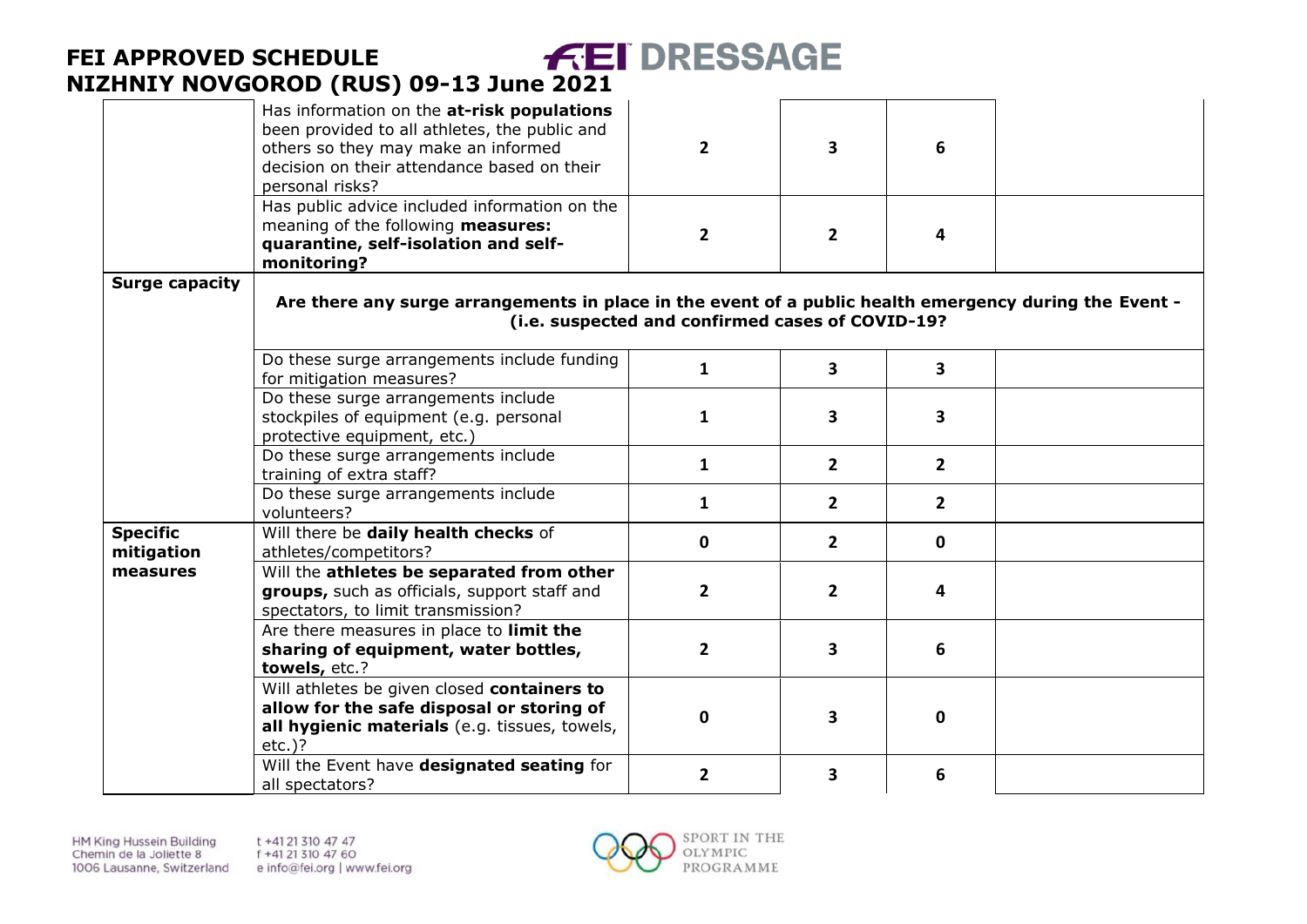| Does the designated seating provided<br>allow for physical distancing between<br>spectators (minimum of 1 metre)?                                       |  |  |
|---------------------------------------------------------------------------------------------------------------------------------------------------------|--|--|
| Have pre-travel health checks been<br>performed on all athletes to ensure<br>underlying co-morbidities, medications,<br>allergies, etc. are documented? |  |  |

| Sum of mitigation measures |     |     |
|----------------------------|-----|-----|
|                            | 160 | 160 |
| Total mitigation score (%) | 73  |     |

HM King Hussein Building Chemin de la Joliette 8 1006 Lausanne, Switzerland t +41 21 310 47 47 f +41 21 310 47 60 e info@fei.org | www.fei.org

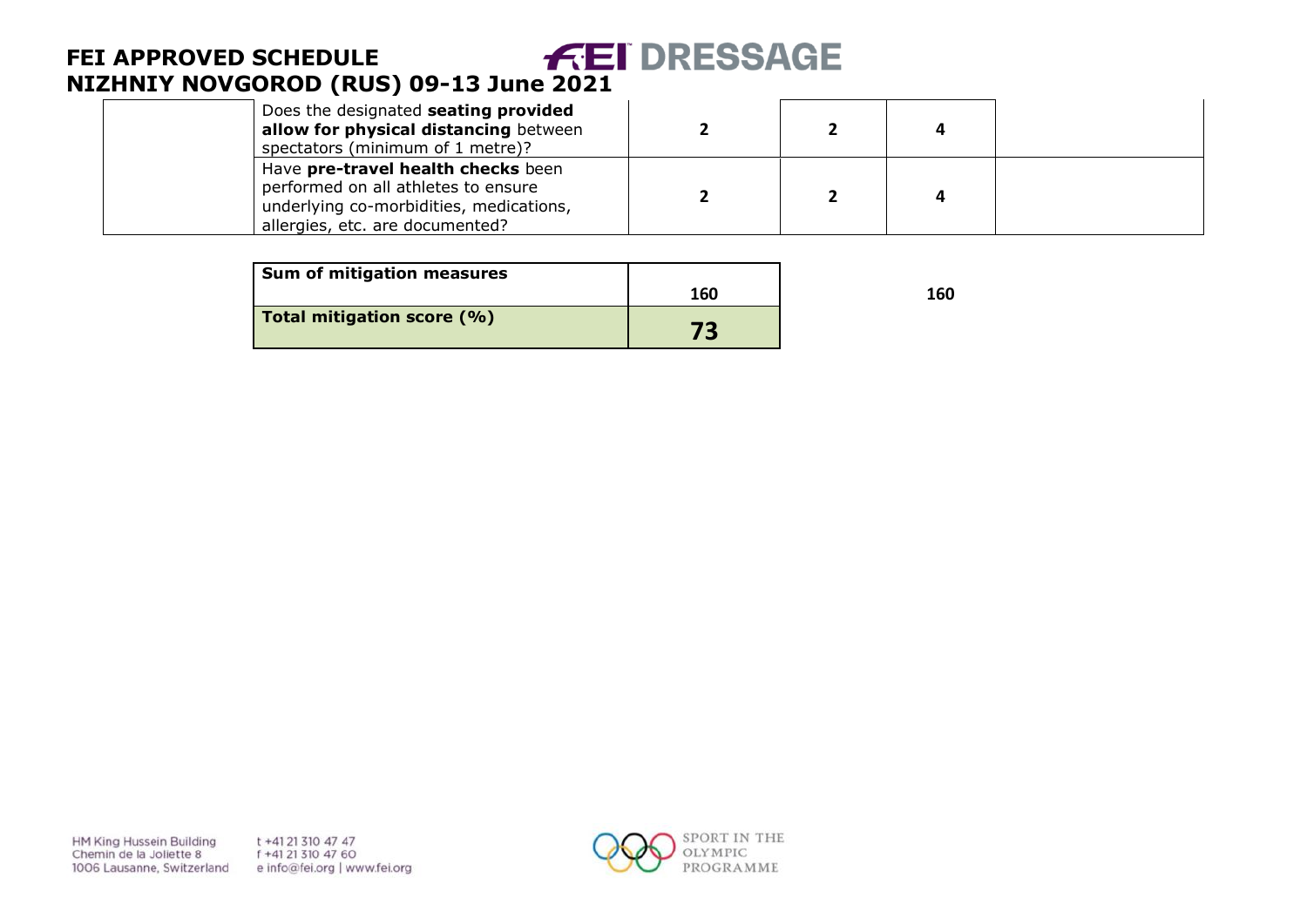The decision matrix takes the risk score and the mitigation score to provide a colour determination. This colour determination identifies the total risk of transmission and further spread of COVID-19 in relation to the mass gathering. The "Colour Determination" key below the decision matrix describes the total risk for each colour.

| <b>Total COVID-19 risk score</b><br>(from "Risk Assessment" Tab) | $\mathbf{z}$ |
|------------------------------------------------------------------|--------------|
| <b>Total mitigation score</b>                                    |              |
| (from "Mitigation Checklist" Tab)                                | 73           |

#### **Risk Vs. Mitigation Matrix**

| <b>Total Risk Assessment Score</b> | Very Prepared to<br>Mitigate COVID-19<br>Impacts<br>$(76-100)$ | Somewhat Prepared<br>to Mitigate COVID-<br>19 Impacts<br>$(51 - 75)$ | Somewhat<br>Unprepared to<br>Mitigate COVID-19<br>Impacts<br>(26-50) | Very Unprepared to<br>Mitigate COVID-19<br>Impacts<br>$(0-25)$ |
|------------------------------------|----------------------------------------------------------------|----------------------------------------------------------------------|----------------------------------------------------------------------|----------------------------------------------------------------|
| 0 - Negligible                     | <b>Very low</b>                                                | <b>Very low</b>                                                      | <b>Very low</b>                                                      | <b>Very low</b>                                                |
| 1 - Very Low Risk                  | <b>Very low</b>                                                | <b>Very low</b>                                                      | Low                                                                  | Low                                                            |
| 2 - Low Risk                       | Low                                                            | Low                                                                  | Low                                                                  | <b>Moderate</b>                                                |
| 3 - Moderate Risk (low-moderate)   | Low                                                            | <b>Moderate</b>                                                      | <b>Moderate</b>                                                      | <b>Moderate</b>                                                |
| 4 - Moderate Risk (high-moderate)  | <b>Moderate</b>                                                | <b>Moderate</b>                                                      | <b>High</b>                                                          | <b>Very High</b>                                               |
| 5 - High Risk                      | <b>High</b>                                                    | <b>High</b>                                                          | <b>Very High</b>                                                     | <b>Very High</b>                                               |
| 6 - Very High Risk                 | <b>Very High</b>                                               | <b>Very High</b>                                                     | <b>Very High</b>                                                     | <b>Very High</b>                                               |

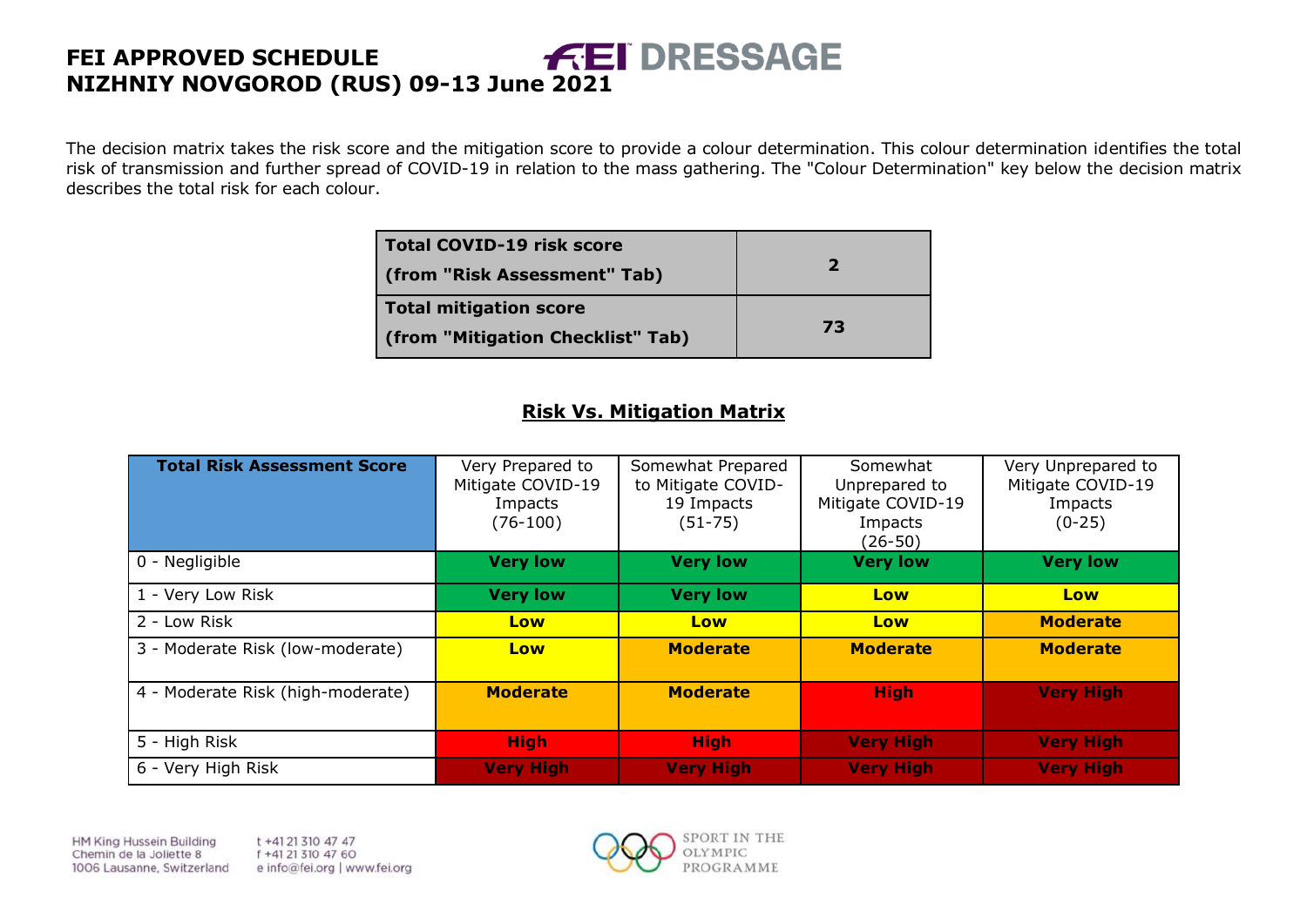|                  | <b>KEY FOR COLOUR DETERMINATION OF OVERALL RISK</b>                                                                                                                                                                                                      |
|------------------|----------------------------------------------------------------------------------------------------------------------------------------------------------------------------------------------------------------------------------------------------------|
| <b>VERY LOW</b>  | Overall risk of transmission and further spread of COVID-19<br>in relation to the Event is considered very low.                                                                                                                                          |
| <b>LOW</b>       | Overall risk of transmission and further spread of COVID-19<br>in relation to the Event is considered low. Recommend<br>checking whether mitigation measures can be strengthened.                                                                        |
| <b>MODERATE</b>  | Overall risk of transmission and further spread of COVID-19<br>in relation to the Event is considered moderate. Recommend<br>significant efforts to improve mitigation measures or reduce<br>risk of transmission (decrease risk assessment score).      |
| <b>HIGH</b>      | Overall risk of transmission and further spread of COVID-19<br>in relation to the Event is considered high. Recommend<br>significant efforts to improve both mitigation measures and<br>reduce risk of transmission (decrease risk assessment<br>score). |
| <b>VERY HIGH</b> | Overall risk of transmission and further spread of COVID-19<br>in relation to the Event is considered very high.                                                                                                                                         |

HM King Hussein Building Chemin de la Joliette 8 1006 Lausanne, Switzerland t +41 21 310 47 47 f +41 21 310 47 60 e info@fei.org | www.fei.org

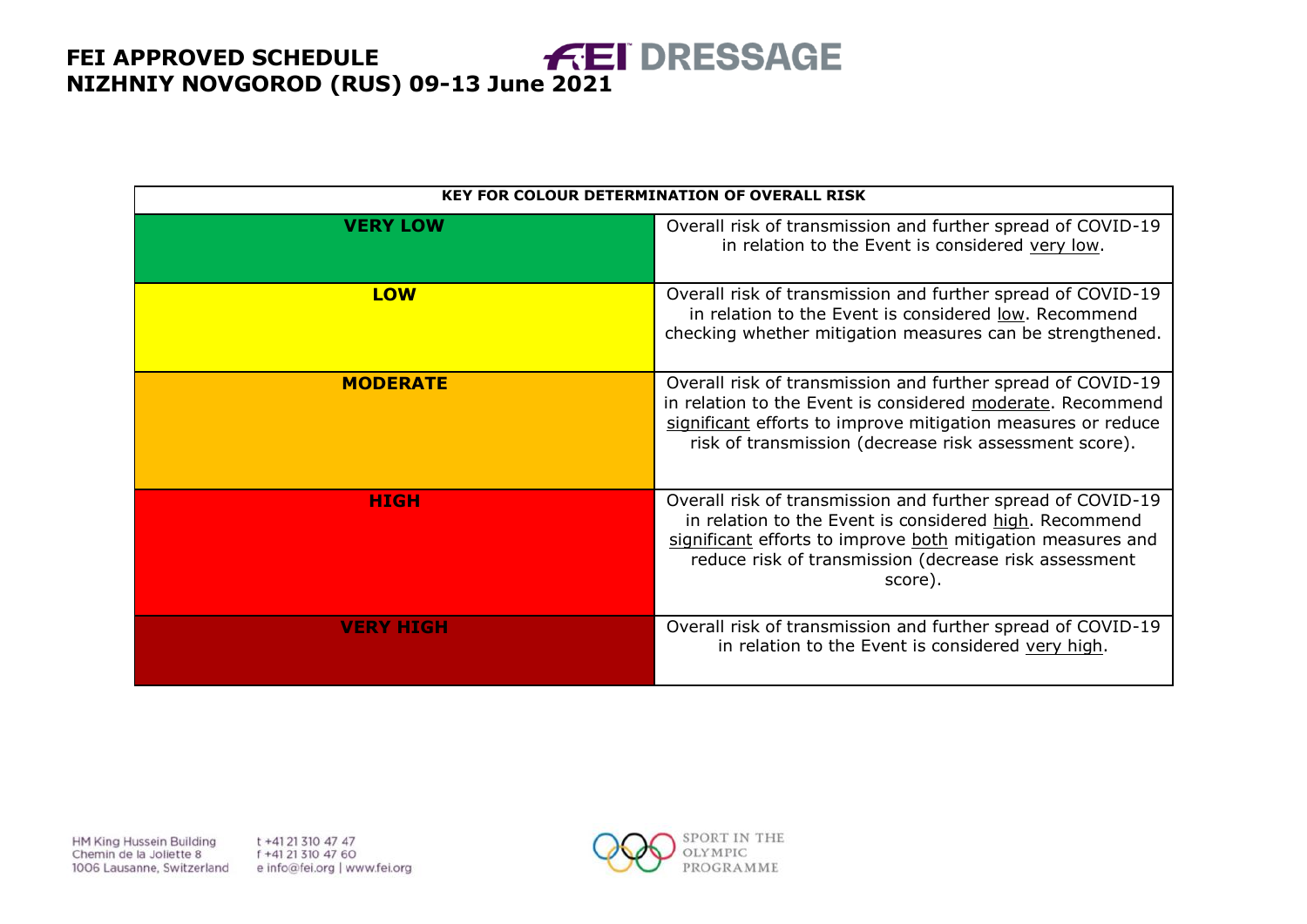#### Mitigation Plan.

#### **List of measurements and actions during the FEI International competitions Nizhniy Novgorod (RUS) 09-13 June 2021**

Due to the Covid-19 pandemic, we kindly ask you to familiarize with the below mentioned document to minimize the risk of infection.

Every Participant of the Event is obliged to familiarize with these Guidelines. Negligence of acknowledgment of the Guidelines doesn't relive from the duty of following the rules.

All the Participants of the Event (excluding Organiser's employees) are taking part voluntarily and on their own responsibility.

All Participants are required to comply with the rules of social coexistence and conduct in accordance with applicable law and regulation of these Guidelines and other regulations in force in the competition established by the Organizer.

Those who decide to take part in the Event (in any role) and are allowed to participate in the event by Organizer during the pandemic are doing so at their own risk.

The Organizing Committee doesn't take any responsibility for infection with Covid19 of anyone taking part in the event.

The Organizing Committee (further on - the OC) will assign a Steward who, with cooperation with the OC, will coordinate and supervise the security system especially the logistic of Participants, access to sanitizers, use of face masks by Participants.

The Event is held outdoors, but the warming-up for the Dressage Test is possible indoors in case of adverse weather conditions in case of observing all safety measures.

The Event takes place with the limited number of spectators in accordance with current regulations in the Russian Federation.

Access of athletes and other participants to the Showground will be carried out according to the list of names submitted with the Definite Entries.

#### **Safety measures:**

#### **1) All Foreign Participants entering the Venue should have a negative Covid19 laboratory diagnostic test (PCR diagnostic test) made no earlier than 72 hours before the date of arrival.**

2) Screening measures such as a non-contact temperature check, health interview about recent fever, sudden loss of smell or taste will be made every day at the designated control points:

a) at the hotel where the participants of the competitions are accommodated

b) at the Venue.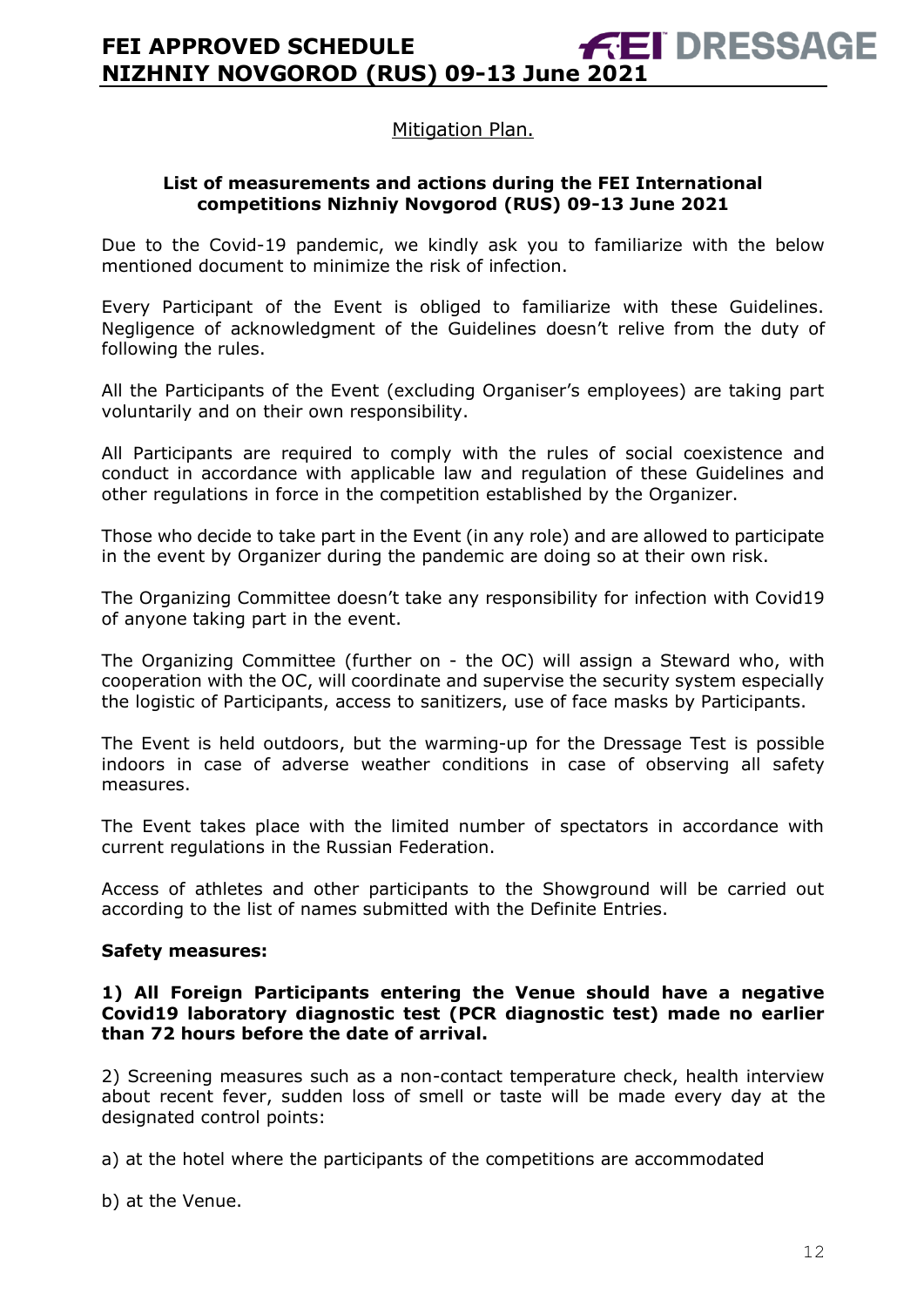After the screening, the participants of the Event will be given a wristband for the day.

Only healthy individuals with the temperature less than 37.5C will be allowed to the showground.

If the temperature is higher than 37.5C the person will not be allowed to enter the showground.

Refusing to follow the procedure of taking the temperature results in denying the access to the showground.

In case of any health issues reported by any Participants, the Security staff will inform the Organiser and Medical Staff.

**The most common symptoms of Covid-19 are fever, dry cough, and tiredness. Other symptoms that are less common and may affect some patients include aches and pains, nasal congestion, headache, conjunctivitis, sore throat, diarrhoea, loss of taste or smell or a rash on skin or discoloration of fingers or toes. These symptoms are usually mild and begin gradually.** 

#### **(Source: WHO website:**

**[https://www.who.int/emergencies/diseases/novel](https://www.who.int/emergencies/diseases/novel-coronavirus2019/question-and-answers-hub/q-a-detail/q-acoronaviruses)[coronavirus2019/question-and-answers-hub/q-a-detail/q](https://www.who.int/emergencies/diseases/novel-coronavirus2019/question-and-answers-hub/q-a-detail/q-acoronaviruses)[acoronaviruses\)](https://www.who.int/emergencies/diseases/novel-coronavirus2019/question-and-answers-hub/q-a-detail/q-acoronaviruses).** 

3) All the rooms used during the event will be disinfected after each day of the event.

4) The OC provides hand sanitization stations at the Showground washrooms and common areas. The Participants should wash and disinfected hands as often as possible.

5) The OC provides personal protective equipment (facemasks, gloves, hand sanitizers) to Officials, venue crew, office staff and maintenance staff.

6) All the other participants of the Event (athletes, trainers, grooms, accompanying people etc.) are responsible for their own protective equipment (facemasks, gloves, hand sanitizers) if needed.

7) It is mandatory to keep the distance between people not less than 1,5 m or face masks should be used.

8) The OC provides first-aid service at the Venue.

9) The OC provides isolation rooms at the Venue in case of disease until the medical service arrives.

10) An ambulance on duty with the doctor during the Event at the showground.

11) In case any Participants shows the symptoms of Covid-19, he or she will be taken to the hospital with the Covid-19 profile for the further checkup.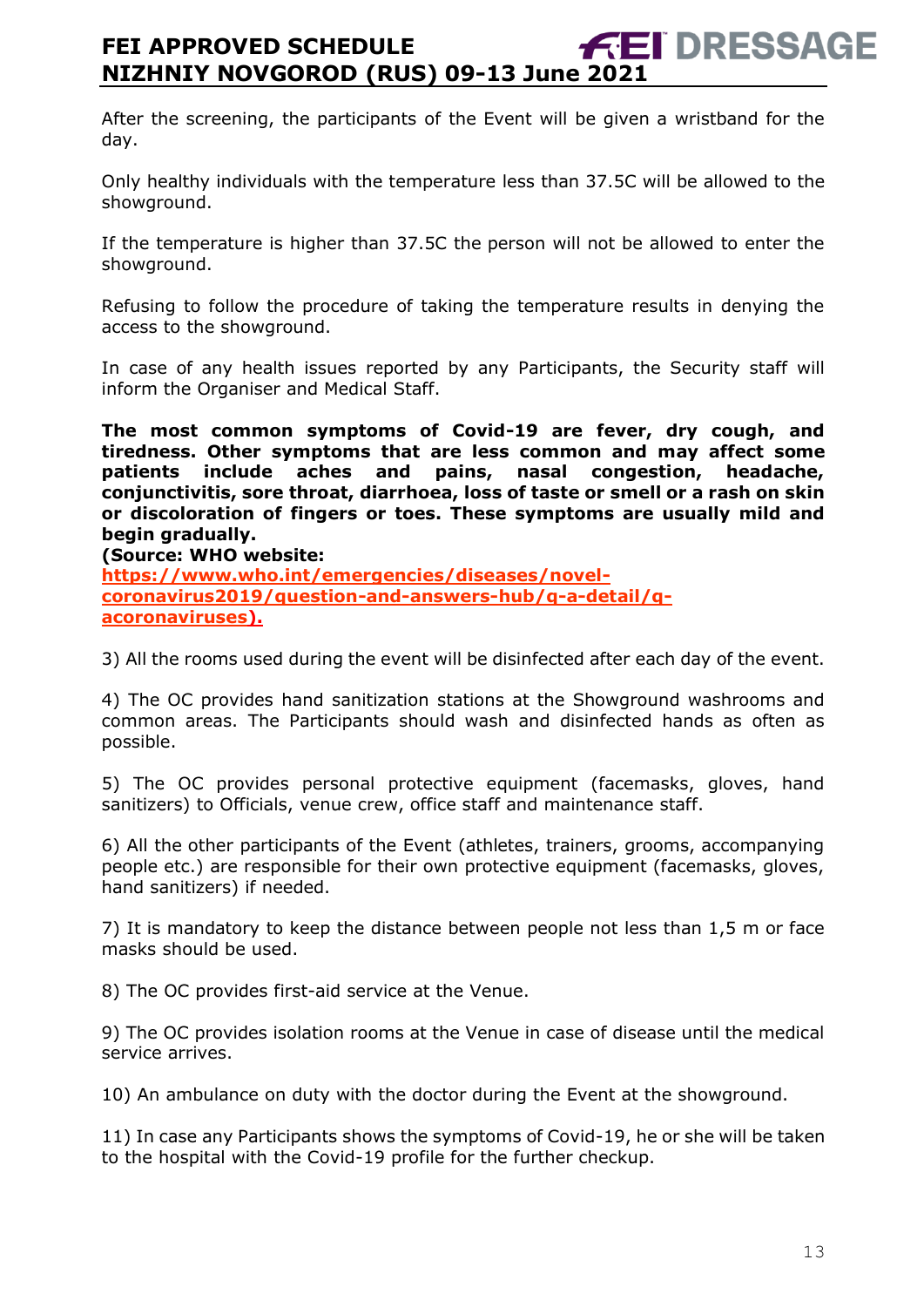# **I. DENOMINATION OF EVENT**

| <b>VENUE:</b>                                                               |                                                                    | Nizhniy Novgorod                                            |                                          |                                     |                   |
|-----------------------------------------------------------------------------|--------------------------------------------------------------------|-------------------------------------------------------------|------------------------------------------|-------------------------------------|-------------------|
| DATE:                                                                       |                                                                    | 09-13 June 2021                                             |                                          |                                     |                   |
| NF:                                                                         |                                                                    | Russia                                                      |                                          |                                     |                   |
| Indoor:                                                                     |                                                                    | Outdoor:                                                    | IХI                                      |                                     |                   |
| $CDI1*$<br>$CDIO2*$<br><b>CDIJ</b><br>CDIOJ<br><b>CDIAm</b><br>Championship | $CDI2*$<br>$CDIO3*$<br><b>CDIY</b><br><b>CDIOY</b><br><b>CDIYH</b> | $CDI3*$<br>$CDIO4*$<br><b>CDIP</b><br><b>CDIOP</b><br>Games | $CDI4*$<br>$CDIO5*$<br>CDIU25<br>CDIOU25 | $CDI5*$<br>$-NC$<br>CDICh<br>CDIOCh | $\boxtimes$ CDI-W |

# <span id="page-13-0"></span>**II. GENERAL CONDITIONS**

- FEI Statutes, 24<sup>th</sup> edition, effective 19 November 2019.
- FEI General Regulations,  $24<sup>th</sup>$  edition,  $1<sup>st</sup>$  January 2020, updates effective  $1<sup>st</sup>$  January 2021.
- FEI Veterinary Regulations,  $14<sup>th</sup>$  edition, effective  $1<sup>st</sup>$  January 2018, updates effective 1<sup>st</sup> January 2021.
- **- FEI Dressage Rules (25 th edition, effective 1st January 2014, including updates 1 st January 2021) and if applicable the FEI Dressage World CupTM Rules 2020/2021 and 2021/2022 and FEI Dressage Nations CupTM Rules 2021.**
- Equine Anti-Doping and Controlled Medication Regulations (EADCMR), 3rd Edition, effective 1<sup>st</sup> January 2021.
- FEI Anti-Doping Rules for Human Athletes (ADRHA), based upon the 2021 WADA Code, effective 1<sup>st</sup> January 2021.
- The FEI Policy for Enhanced Competition Safety during the Covid-19 Pandemic, effective as of 1 July 2020 and until further notice.
- Given the current Covid-19 situation, please note that the FEI's approval of a Schedule should not be taken as an absolute guarantee that the Event will definitely go ahead. The decision whether the Event can take place must be made by the OC and NF in close consultation with the applicable domestic government and public health authorities. It is the responsibility of each Participant to check the status of the Event prior to planning his/her travel to the Event.
- All subsequent published revisions, the provisions of which will take precedence.

Approved by the FEI, Lausanne, on 18/03/2021. Updated 30/03/2021. Updated 16/04/2021. Updated 06/05/2021.

Kdella

Bettina De Rham FEI Director Dressage & Para Dressage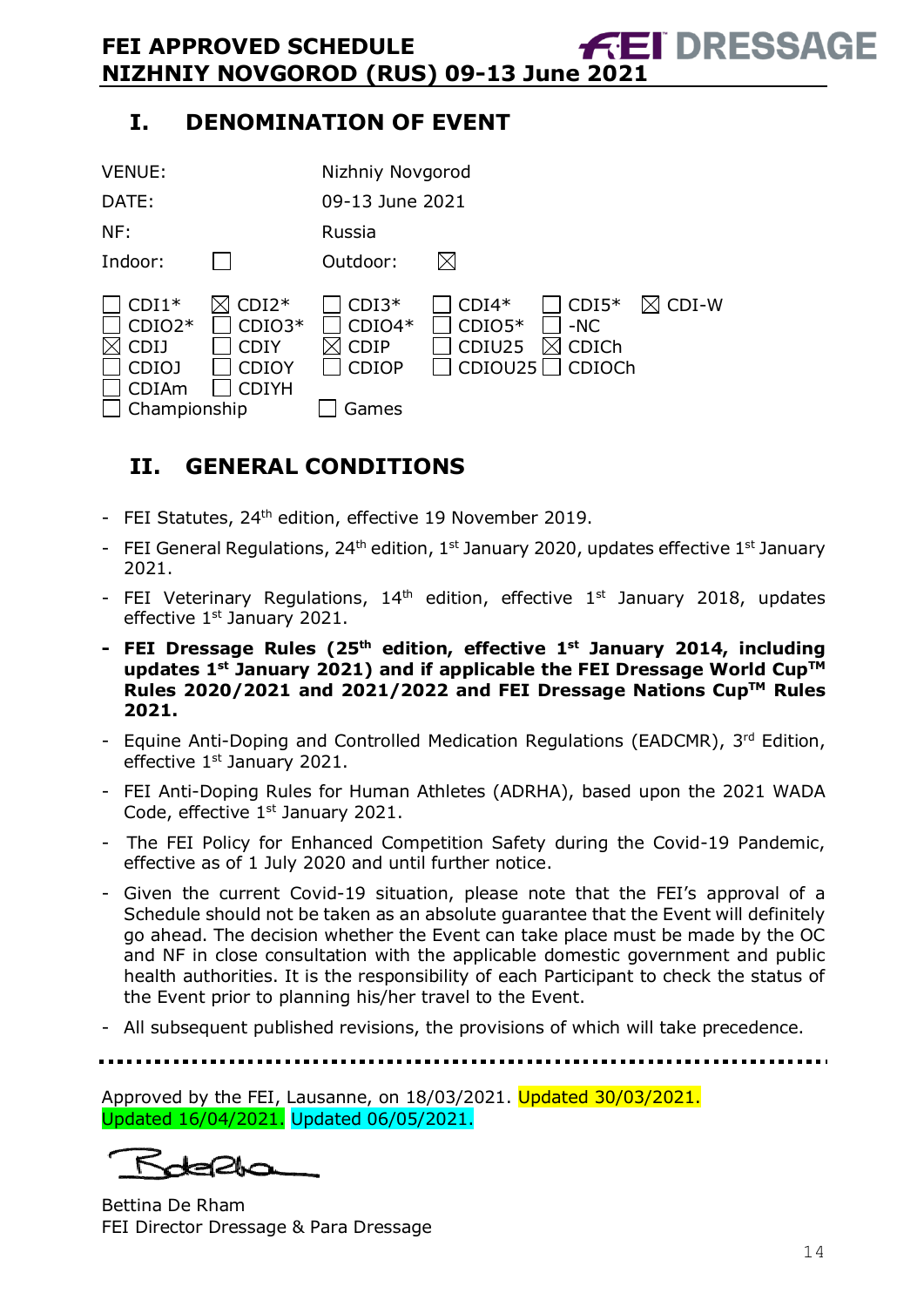# NET APPROVED SCHEDULE<br>NIZHNIY NOVGOROD (RUS) 09-13 June 2021

# **TABLE OF CONTENTS**

| I.                                |                                                                                                                       |
|-----------------------------------|-----------------------------------------------------------------------------------------------------------------------|
| II.                               |                                                                                                                       |
|                                   | III. THE FEI CODE OF CONDUCT FOR THE WELFARE OF THE HORSE                                                             |
| IV.<br>1.<br>2.<br>3 <sub>1</sub> |                                                                                                                       |
| V.                                |                                                                                                                       |
|                                   |                                                                                                                       |
| 1.<br>2.<br>4.                    | ADDITIONAL FEES/CHARGES BY ORGANISING COMMITTEE: 21<br>3.<br>DEGREE OF DIFFICULTY - FLOORPLAN GRAND PRIX FREESTYLE 21 |
|                                   |                                                                                                                       |
| IX.                               |                                                                                                                       |
| X.<br>1.<br>2.                    |                                                                                                                       |
| XI.<br>1.<br>2.<br>3.<br>4.<br>5. | LOGISTICAL/ADMINISTRATIVE/TECHNICAL INFORMATION . 29                                                                  |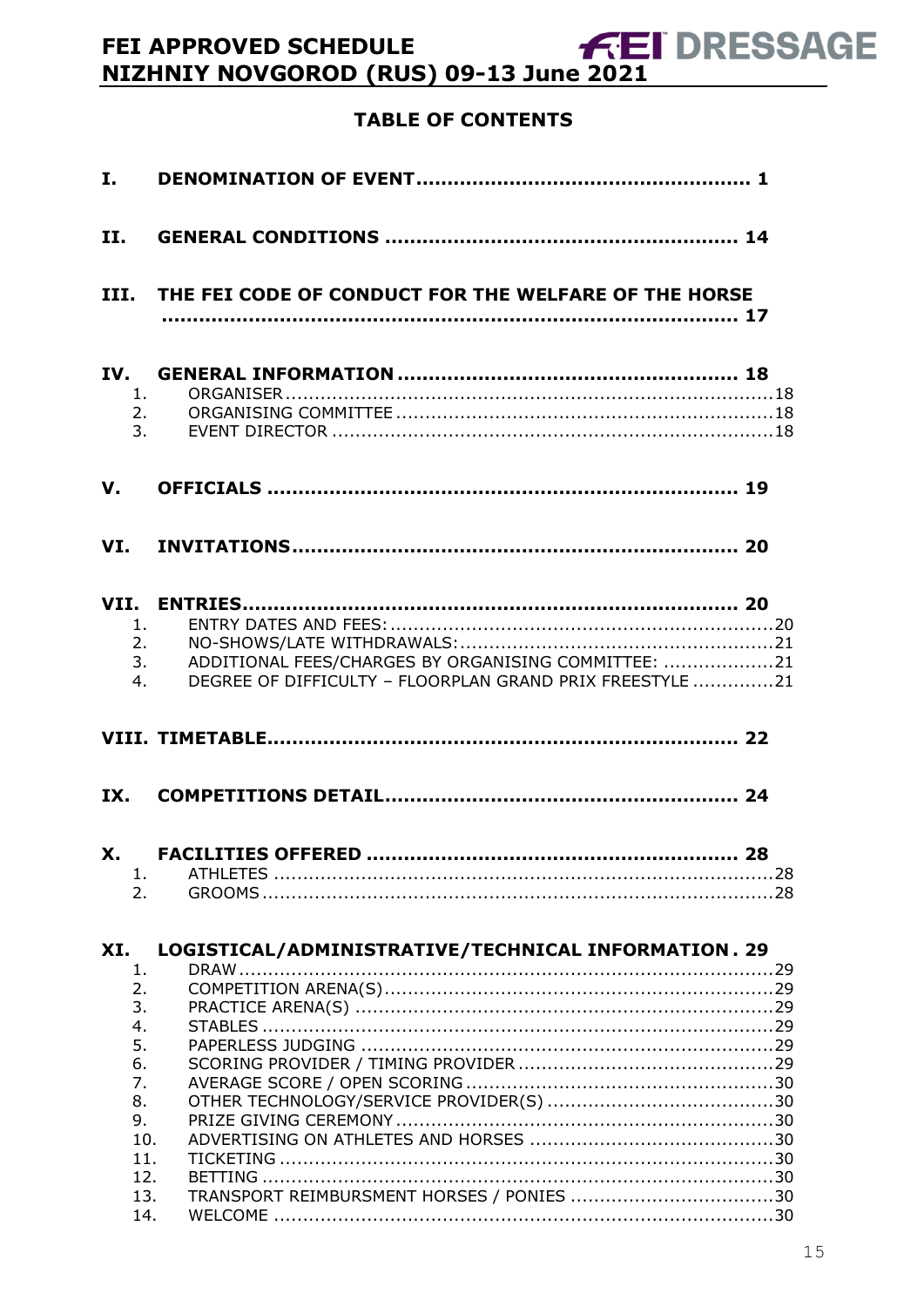# **FEI APPROVED SCHEDULE NIZHNIY NOVGOROD (RUS) 09-13 June 2021**

| 15. LOCAL TRANSPORTATION - ARRANGEMENTS FROM HOTEL TO |
|-------------------------------------------------------|
|                                                       |
| 16. ENTRY RIGHT TO SHOWGROUNDS/ACCREDITED PERSONS 31  |
|                                                       |

| $\mathbf{1}$ .   |                                                        |  |
|------------------|--------------------------------------------------------|--|
| 2.               |                                                        |  |
| 3.               |                                                        |  |
| 4.               |                                                        |  |
| 5.               |                                                        |  |
| 6.               |                                                        |  |
| $\overline{7}$ . | VENUE ARRIVAL INFORMATION & FITNESS TO COMPETE 33      |  |
| 8.               | EQUINE ANTI-DOPING AND CONTROLLED MEDICATION PROGRAMME |  |
|                  |                                                        |  |

#### **XIII. [HUMAN ANTI-DOPING...........................................................](#page-34-0) 35**

|    | 1. THE FEI POLICY FOR ENHANCED COMPETITION SAFETY DURING THE |  |
|----|--------------------------------------------------------------|--|
|    |                                                              |  |
| 2. |                                                              |  |
| 3. |                                                              |  |
| 4. |                                                              |  |
| 5. |                                                              |  |
| 6. | ADDITIONAL INFORMATION FROM THE ORGANISER 38                 |  |
|    |                                                              |  |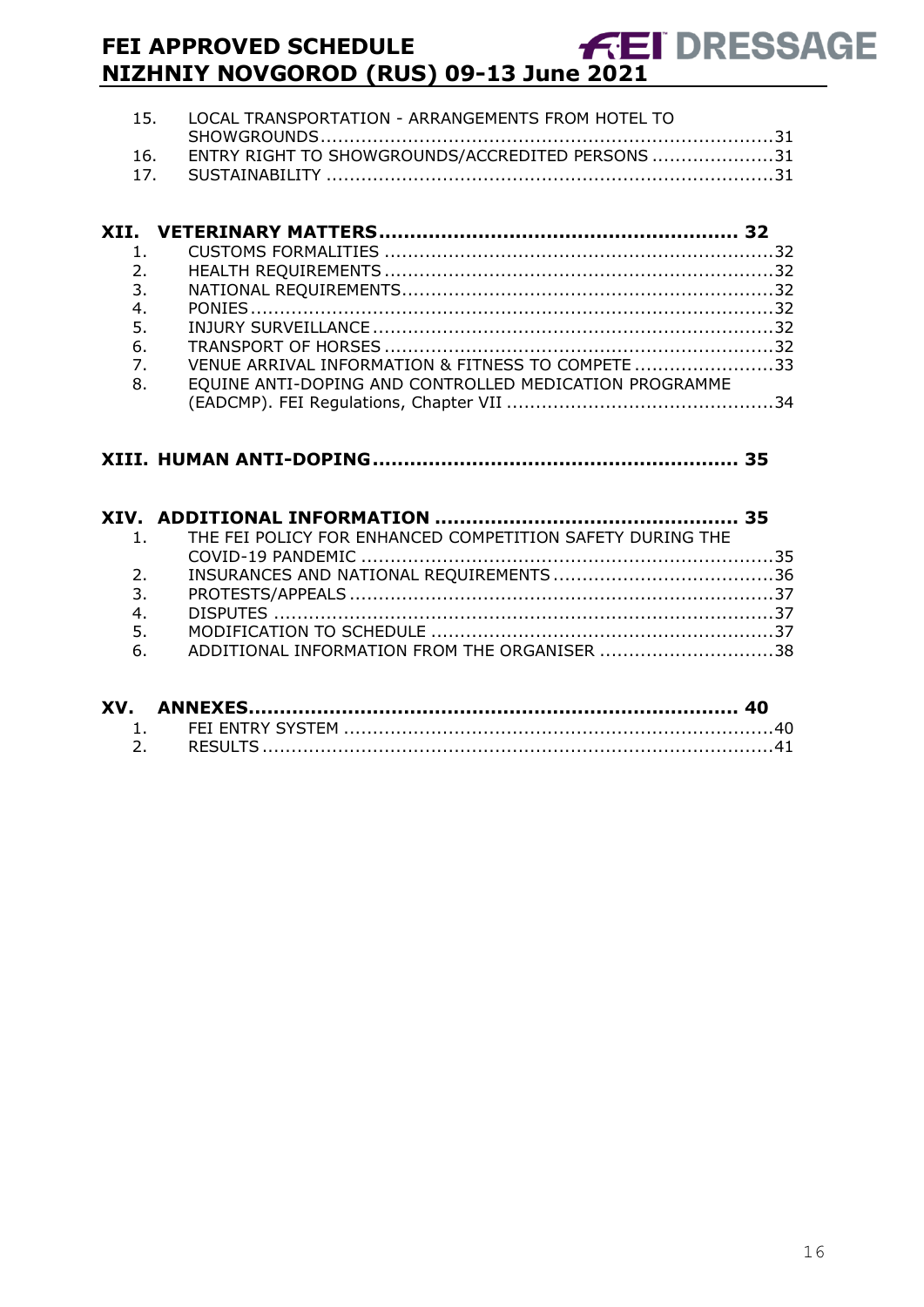# <span id="page-16-0"></span>**III. THE FEI CODE OF CONDUCT FOR THE WELFARE OF THE HORSE**

The Fédération Equestre Internationale (FEI) expects all those involved in international equestrian sport to adhere to the FEI's Code of Conduct and to acknowledge and accept that at all times the welfare of the horse must be paramount and must never be subordinated to competitive or commercial influences.

- 1. At all stages during the preparation and training of competition horses, welfare must take precedence over all other demands. This includes good horse management, training methods, farriery and tack, and transportation.
- 2. Horses and athletes must be fit, competent and in good health before they are allowed to compete. This encompasses medication use, surgical procedures that threaten welfare or safety, pregnancy in mares and the misuse of aids.
- 3. Events must not prejudice horse welfare. This involves paying careful attention to the competition areas, ground surfaces, weather conditions, stabling, site safety and fitness of the horse for onward travel after the event.
- 4. Every effort must be made to ensure that horses receive proper attention after they have competed and that they are treated humanely when their competition careers are over. This covers proper veterinary care, competition injuries, euthanasia and retirement.
- 5. The FEI urges all involved with the sport to attain the highest levels of education in their areas of expertise.

A full copy of this Code can be obtained from the Fédération Equestre Internationale, Chemin de la Joliette 8, CH-1006 Lausanne, Switzerland. Telephone: +41 21 310 47 47. The Code is available in English. The Code is also available on the FEI's website: <http://inside.fei.org/>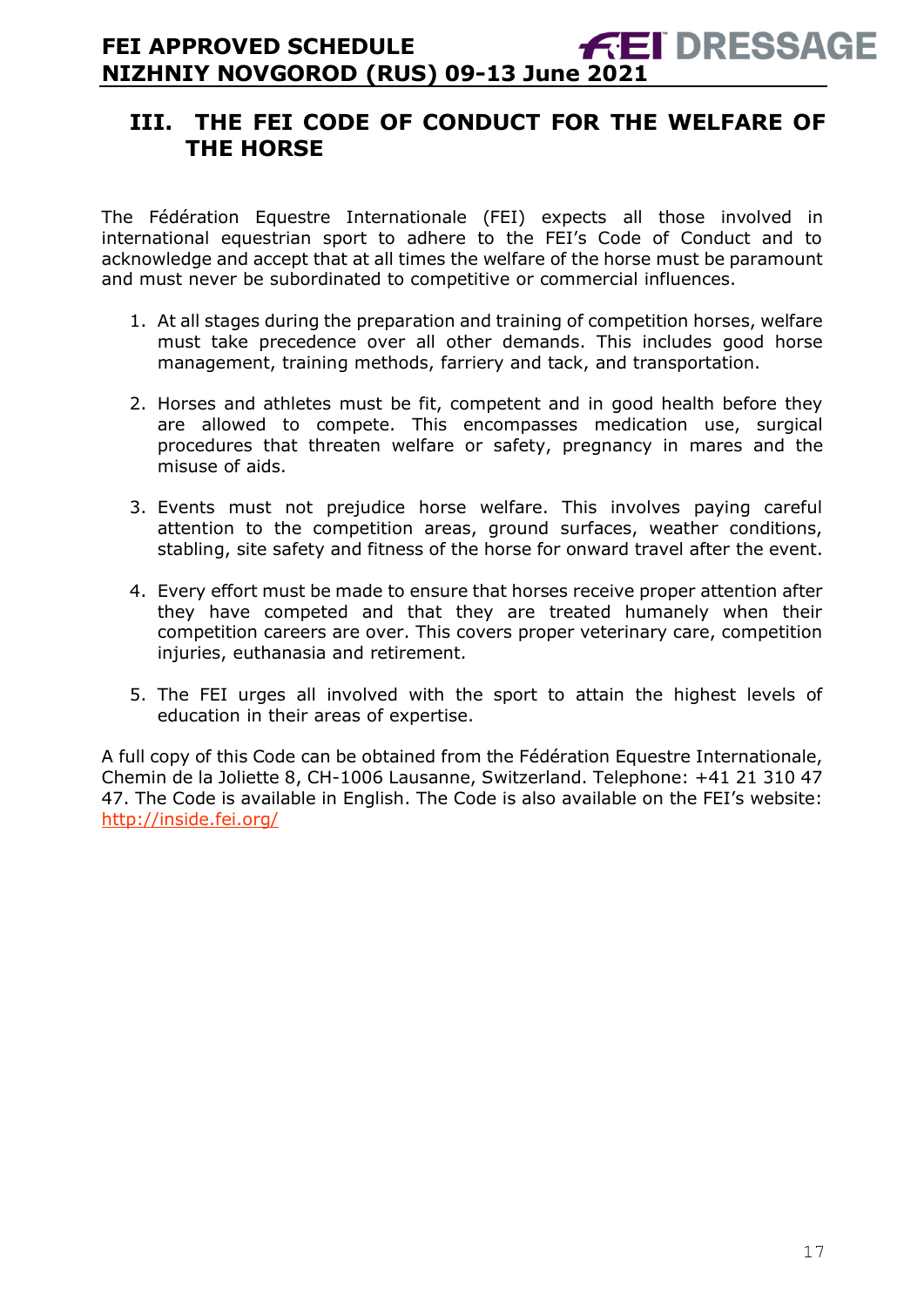# <span id="page-17-0"></span>**IV. GENERAL INFORMATION**

### <span id="page-17-1"></span>**1.ORGANISER**

| Name:      | Equestrian club "Passage"                          |
|------------|----------------------------------------------------|
| Address:   | Ovrazhnaya str.62, 603093, Nizhny Novgorod, Russia |
| Telephone: | +7 831 278 91 06                                   |
| Email:     | info@kskpassage.ru                                 |
| Website:   | www.kskpassage.ru                                  |

#### Contact Details Show Ground:

| Address:                | Ovrazhnaya str.62, 603093, Nizhny Novgorod, Russia |
|-------------------------|----------------------------------------------------|
| Telephone:              | +7 831 278 91 06                                   |
| <b>GPS Coordinates:</b> | 56.3075°N, 44.0507°E                               |

Accessibility details (directions by road, nearest airport / train station): M-7 Route, Nizhny Novgorod International Airport

#### <span id="page-17-2"></span>**2.ORGANISING COMMITTEE**

|                 | Honorary President: Mr. Gleb Nikitin - Governor of Nizhny Novgorod                               |
|-----------------|--------------------------------------------------------------------------------------------------|
|                 | President of the event: Mr. Viktor Lunin - President of Equestrian Federation Nizhny<br>Novgorod |
| Show Secretary: | before event Ms.Larisa Fedorisheva +7 915 946 87 09,<br>since 05/06/2021 Ms. Elena Nikishina     |
| Press Officer:  | Ms. Svetlana Sobol +7 902 303 06 38                                                              |

#### <span id="page-17-3"></span>**3.EVENT DIRECTOR**

| Name:      | Mr. Anatoly Balykin                                |
|------------|----------------------------------------------------|
| Address:   | Ovrazhnaya str.62, 603093, Nizhny Novgorod, Russia |
| Telephone: | +7 831 278 91 06                                   |
| Mobile:    | +7 915 946 87 09                                   |
| Email:     | info@kskpassage.ru                                 |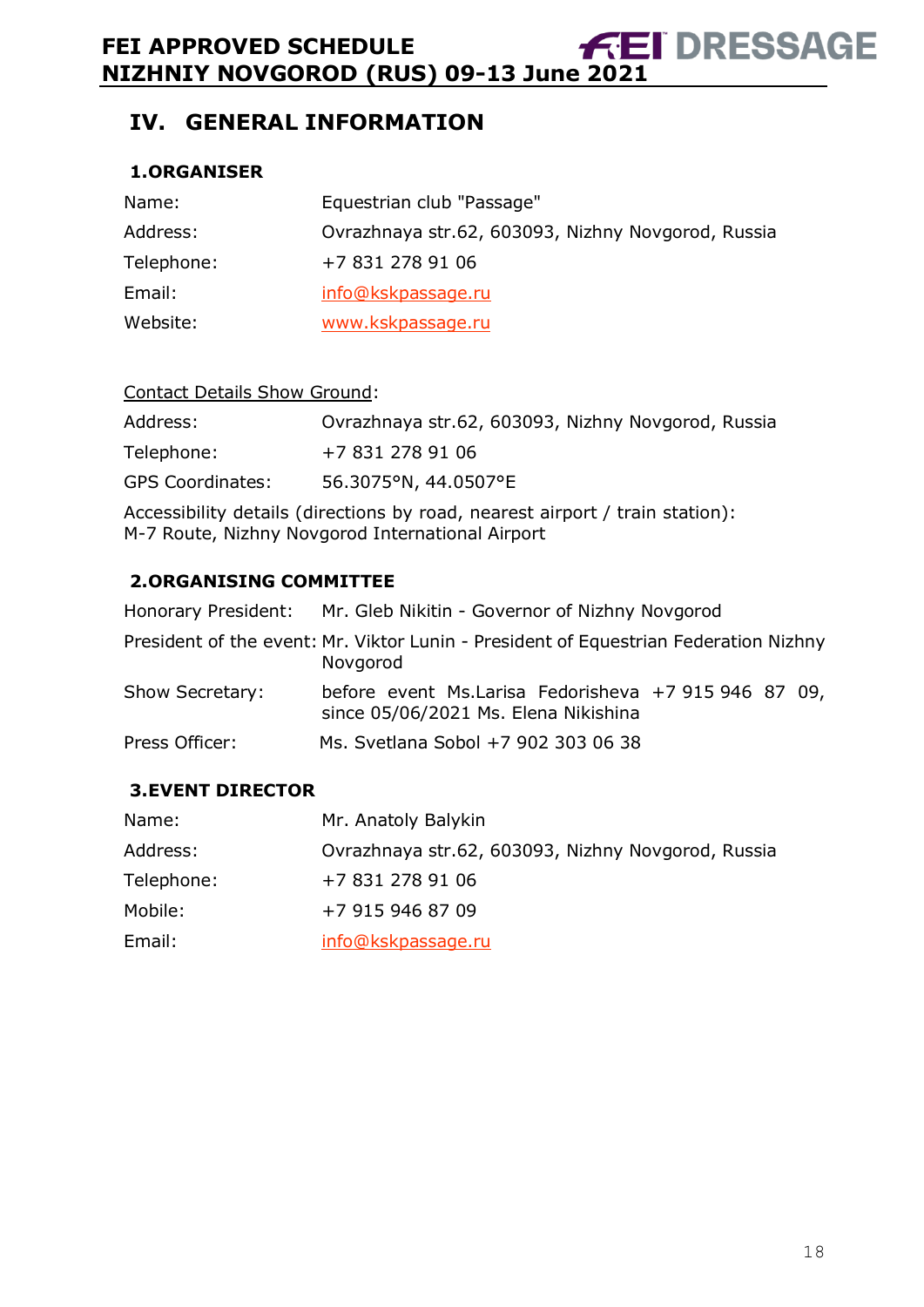# **V. OFFICIALS**

Please note that the schedule has been approved under the provision that all appointed Officials have successfully passed the on-line FEI Competency Evaluation Test.

<span id="page-18-0"></span>

| Ref.                    | <b>Panel</b>                                           | <b>Function</b>                 | <b>FEI ID</b> | <b>Name</b>             | <b>NF</b>  | <b>Level</b>   | <b>Contact Email</b>               |
|-------------------------|--------------------------------------------------------|---------------------------------|---------------|-------------------------|------------|----------------|------------------------------------|
|                         |                                                        | Ground Jury President           | 10053127      | <b>MAKNAMI Irina</b>    | <b>RUS</b> | $5*$           | imcnamee@yandex.ru                 |
|                         |                                                        | Ground Jury Member              | 10051974      | <b>EBERT Elke</b>       | <b>GER</b> | $5*$           | ebert.e@berlin.de                  |
|                         |                                                        | Ground Jury Member              | 10023545      | <b>LEHRMANN Henning</b> | <b>GER</b> | $5*$           | Henning.Lehrmann@bauking.de        |
|                         |                                                        | Ground Jury Member              | 10051972      | SALEH Raphael           | <b>FRA</b> | $5*$           | raphael.saleh@icloud.com           |
| 1                       | Ground Jury                                            | Ground Jury Member              | 10083465      | <b>RINGMARK Magnus</b>  | <b>SWE</b> | $5*$           | magri@telia.com                    |
|                         |                                                        | Ground Jury Member              | 10135578      | <b>ELISEEVA Anna</b>    | <b>RUS</b> | $4*$           | anyu.mail@list.ru                  |
|                         |                                                        | <b>Ground Jury Member</b>       | 10052354      | <b>SOUBBOTINA Alla</b>  | <b>RUS</b> | $4*$           | allasoub@rambler.ru                |
|                         |                                                        | Foreign Judge                   | 10051974      | <b>EBERT Elke</b>       | <b>GER</b> | $5*$           | ebert.e@berlin.de                  |
| $\overline{2}$          | Foreign Technical Delegate                             | Foreign Technical Delegate      |               |                         |            |                |                                    |
| 3                       | Chief Steward                                          | Chief Steward                   | 10078985      | KOGAN Olga              | <b>RUS</b> | $\overline{2}$ | kogan@fksr.ru                      |
|                         |                                                        | Assistant Steward               | 10049150      | KOGAN Igor              | <b>RUS</b> | $\overline{2}$ | saram08@mail.ru                    |
| 4                       | <b>Assistant Stewards</b>                              | <b>Assistant Steward</b>        | 10096960      | <b>BAKANOVA Maria</b>   | <b>RUS</b> |                | maria bakanova@mail.ru             |
|                         |                                                        | Assistant Steward               | 10053351      | <b>ANDREEVA Galina</b>  | <b>RUS</b> | $\mathbf{1}$   | aralova@fksr.ru                    |
|                         |                                                        | <b>Assistant Steward</b>        |               |                         |            |                |                                    |
|                         |                                                        | Veterinary Delegate             | 10050368      | <b>GOROVOY Eugenio</b>  | <b>RUS</b> | 3              | egorovoy@mail.ru                   |
|                         | FEI Veterinary Delegate                                | Additional Veterinary Delegate  |               |                         |            |                |                                    |
| 5                       |                                                        | Veterinary Commission President |               |                         |            |                |                                    |
|                         | FEI Veterinary Commission                              | Foreign Veterinary Delegate     |               |                         |            |                |                                    |
|                         |                                                        | Veterinary Commission Member    |               |                         |            |                |                                    |
| 6                       | Veterinary Services Manager<br>/ Treating Veterinarian | Veterinary Services Manager     | 10088090      | <b>GONIN Evgeniy</b>    | <b>RUS</b> |                | info@kskpassage.ru<br>+79103811665 |
|                         |                                                        |                                 | 10088090      | <b>GONIN Evgeniy</b>    | <b>RUS</b> |                | info@kskpassage.ru                 |
|                         |                                                        | Permitted Treating Veterinarian |               |                         |            |                | +79103811665                       |
| $\overline{\mathbf{z}}$ | Doctor/Medical Service                                 | Doctor/Medical Service          |               | Ambulance on duty       |            |                | +78312509401                       |
| 8                       | Farrier                                                | Farrier                         |               | PARAMONOV Aleksey       | <b>RUS</b> |                | +79036055284                       |
| 9                       | NF Delegate                                            | NF Delegate (if applicable)     |               |                         |            |                |                                    |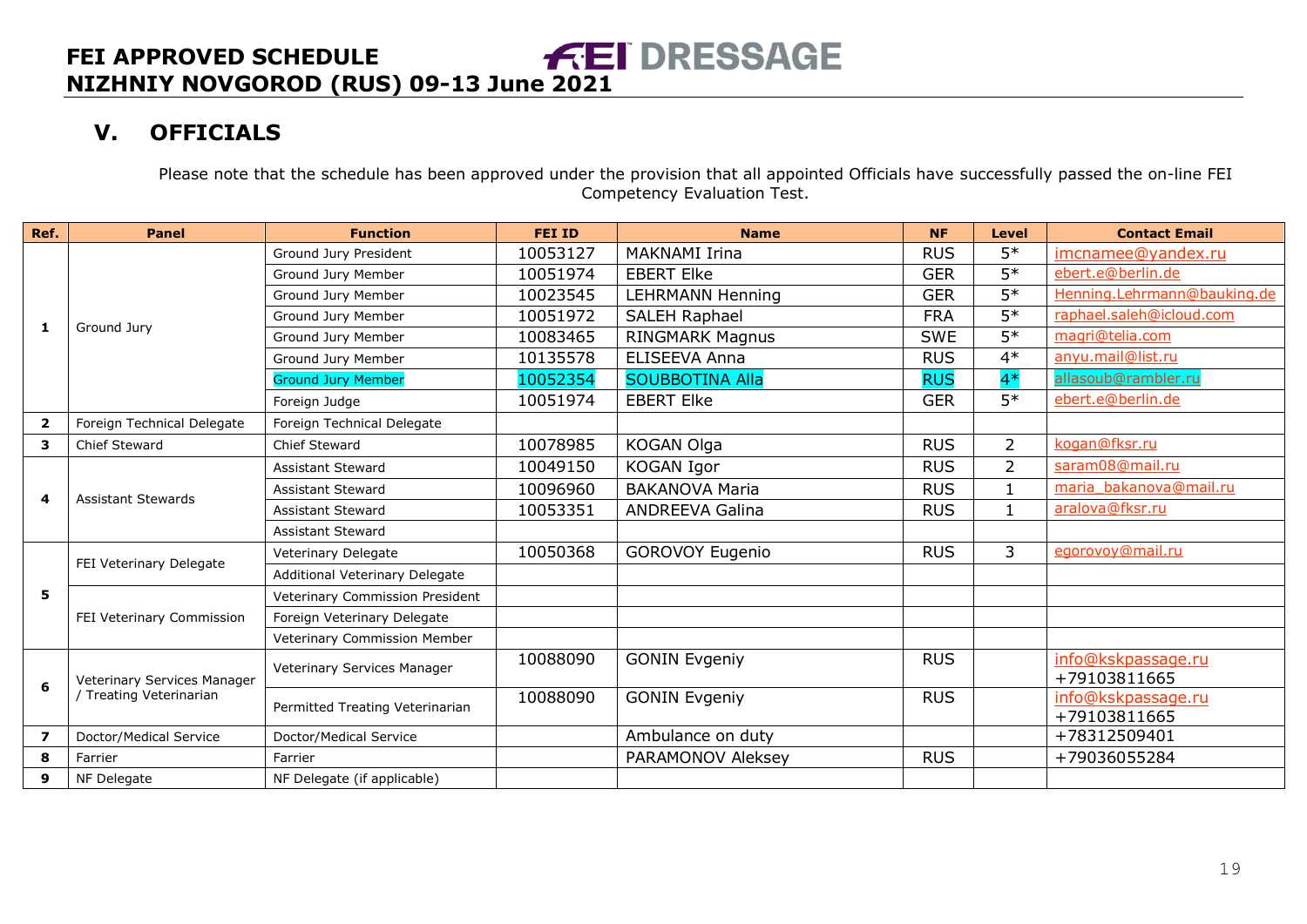# <span id="page-19-0"></span>**VI. INVITATIONS**

| Number of NFs invited:                                  | 12                                                               |
|---------------------------------------------------------|------------------------------------------------------------------|
| State which NFs are invited:                            | BLR, UKR, EST, FIN, GER,<br>UZB, HUN, LAT, LTU, POL,<br>SVK, RUS |
| <b>Reserve NFs:</b>                                     | none                                                             |
| Total Number of athletes:                               | unlimited                                                        |
| Number of home athletes:                                | unlimited                                                        |
| Number of athletes per NF:                              | unlimited                                                        |
| Number of horses per athlete:                           | 2                                                                |
| Athletes are invited by the Organiser through their NF. |                                                                  |

One (1) groom per athlete.

# <span id="page-19-1"></span>**VII. ENTRIES**

- You must use the FEI Entry System for all categories of this Event: [https://entry.fei.org](https://entry.fei.org/)
- You will find additional documentation on: <https://inside.fei.org/fei/your-role/it-services/it-platforms/fei-entry-system>
- All Athletes and Horses participating in any International Competition must be registered with the FEI.
- Athletes and/or Horses present at the Event without having been entered through the FEI's Online Entry System will automatically be disqualified unless compelling circumstances warrant otherwise.

## <span id="page-19-2"></span>**1.ENTRY DATES AND FEES:**

#### **Deadlines for entries**

| Definite Entries:            | 14/05/2021                                                           |
|------------------------------|----------------------------------------------------------------------|
| Last date for substitutions: | 09/06/2021 at the latest two hours prior to the horse<br>inspection. |

Entries have to be in accordance with art 423 of the Dressage Rules and art 116 of the General Regulations.

| <b>Entry fee per horse:</b> | CDICh, CDIJ, CDIP - 250 EUR, CDI2 $*$ - 300 EUR, |  |
|-----------------------------|--------------------------------------------------|--|
|                             | CDI-W - 390 EUR                                  |  |

Stabling fee per horse (if any): rom 09.06.2021 till 13.06.2021 - 0 EUR.

before 00:00 09.06.2021 and after 23:59 13.06.2021 – 20 EUR per day and 15 EUR per half a day (00:00–11:59 or 12:00–23:59)

Starting fee per horse (if any): no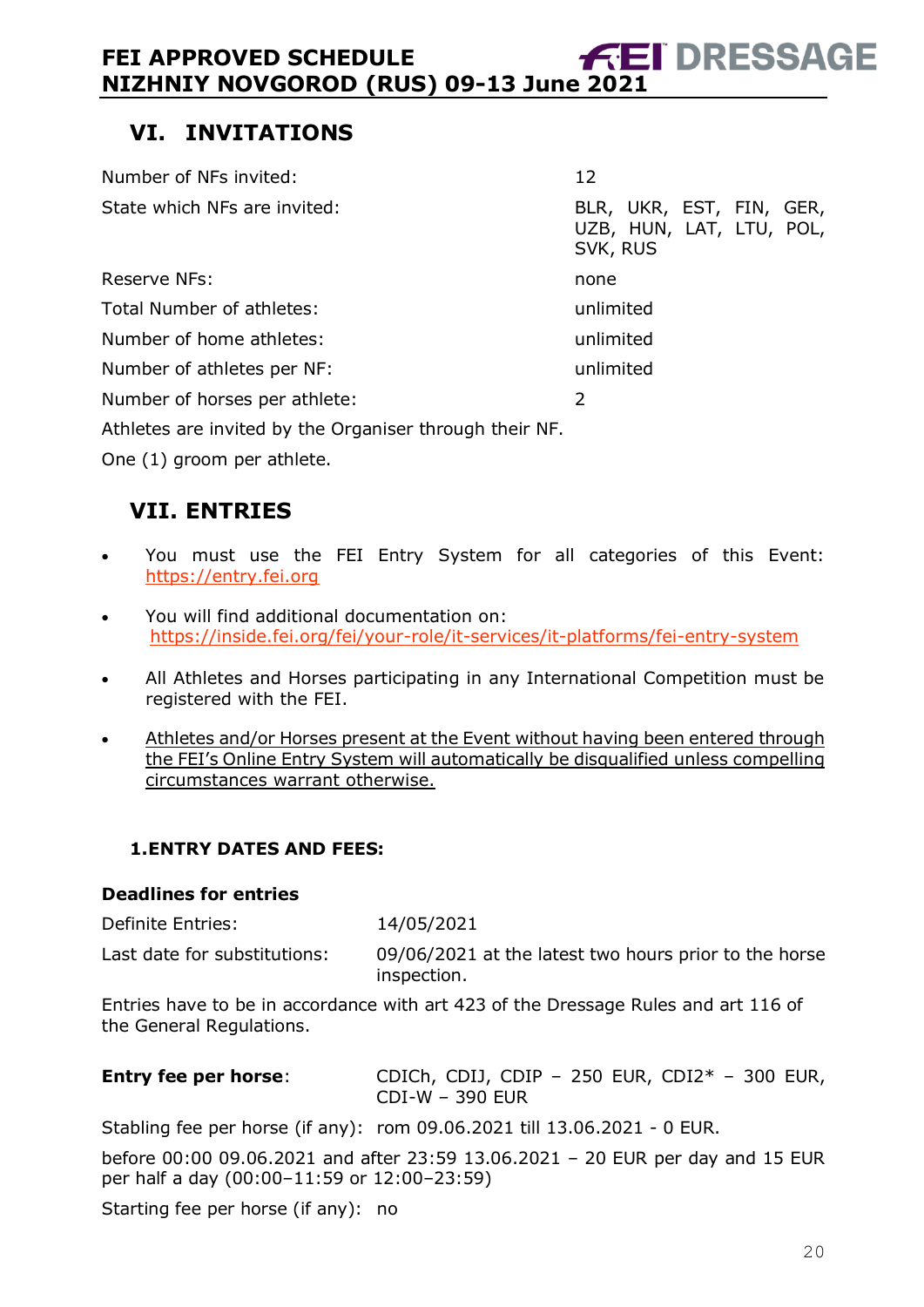**VAT**: n/a

# **Total fee per horse: CDICh, CDIJ – 250 EUR, CDI2\* – 300 EUR, CDI-W – 390 EUR**

#### <span id="page-20-0"></span>**2.NO-SHOWS/LATE WITHDRAWALS:**

**NB:** In the case of withdrawals after the date of definite entries or no-shows the athlete or the respective NF will be held liable to reimburse the Organiser for the actual financial loss incurred by the Organiser (i.e. stabling and hotel expenses) as a result of the late withdrawal or no-show.

Amount charged: in case of cancelling the hotel booking later than 2 days before the check-in date (or no-show) the amount of one night will be charged. Entry fee is not refundable after being paid in case of no-show.

#### <span id="page-20-1"></span>**3.ADDITIONAL FEES/CHARGES BY ORGANISING COMMITTEE:**

All other fees must be listed hereunder with the details of the amounts to be charged and approved by the FEI. Only fees approved by the FEI and listed in the approved Schedule can be charged by the Organiser.

EADCMP Fee:

Included in compulsory entry fee  $\Box$  Not included in compulsory entry fee  $\boxtimes$ 

Lower Level Events (CIMs) CHF 18 per horse per event (For definition of CIMs see Appendix E of the FEI General Regulations) Higher Level Events CHF 25 per horse per event (All other events not defined as CIM)

Electricity (upon request): 25 EUR (per connection) Manure disposal: 20 EUR Hay: 0,25 EUR (1 kg) Straw: not available Shavings: Free of charge. Scalpings, Oats: 0,25 EUR (1 kg)

**All aforementioned amounts are including VAT**

VAT Number of the Organiser: n/a

#### <span id="page-20-2"></span>**4. DEGREE OF DIFFICULTY – FLOORPLAN GRAND PRIX FREESTYLE**

 $\Box$  DoD will be used.  $\boxtimes$  DoD will not be used.  $\Box$  Not Applicable. Athletes are required to login using their own credentials on to [http://dressagefreestyle.fei.org](http://dressagefreestyle.fei.org/) to create or assign their Grand Prix Freestyle floorplan at the latest 2 hours prior to:

 $\Box$  the horse inspection.

 $\Box$  the draw of the Grand Prix.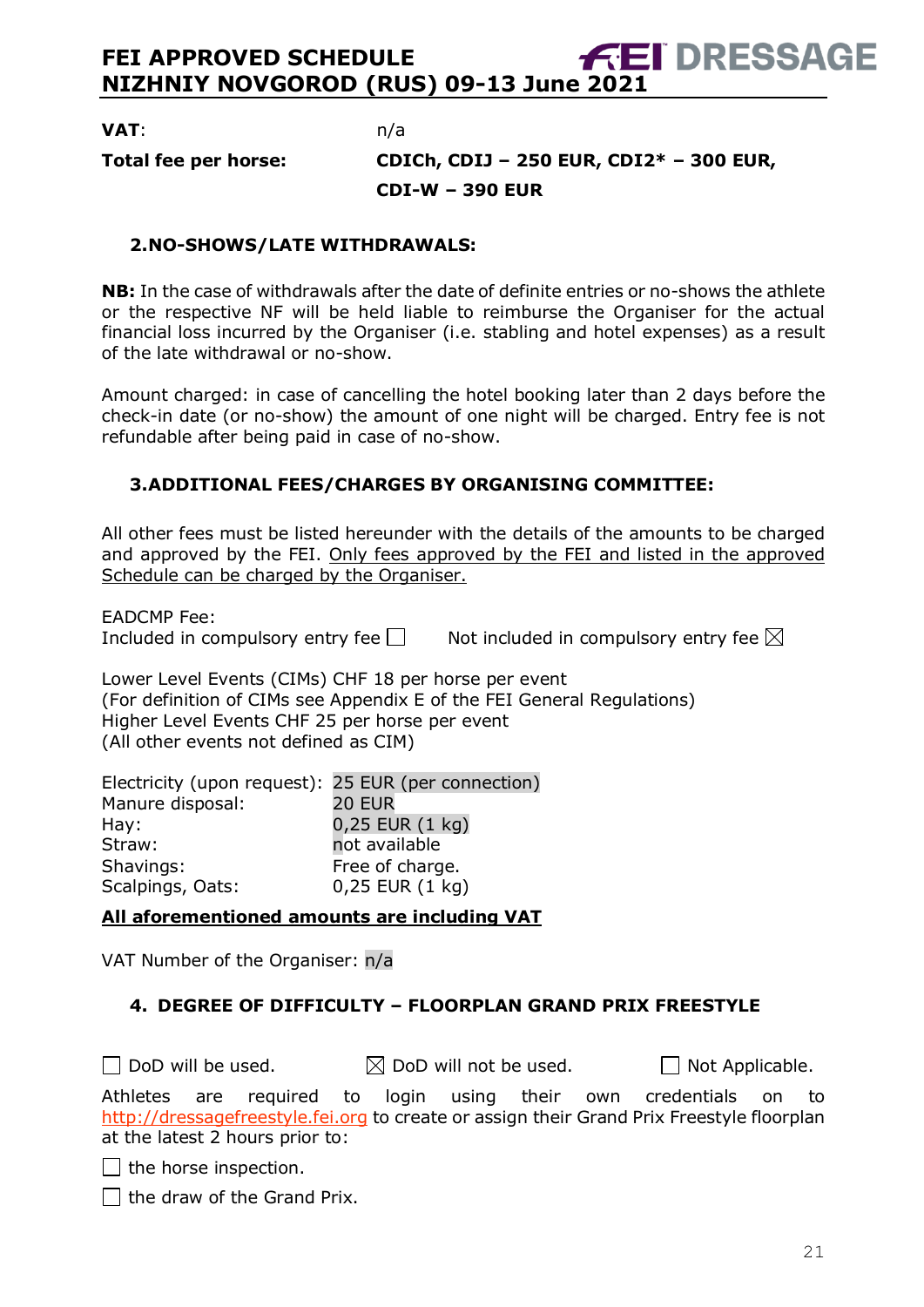# <span id="page-21-0"></span>**VIII. TIMETABLE**

#### **Competitions must not start before 08:00 and must not finish after 23:00 unless prior approval is granted by the FEI.**

**The current edition of Dressage Tests at the date of the show will be used and all tests must be ridden from memory.** <https://inside.fei.org/fei/your-role/organisers/dressage/tests>

|                                     | Day                                                        | <b>Date</b> | <b>Time</b>                          |  |  |
|-------------------------------------|------------------------------------------------------------|-------------|--------------------------------------|--|--|
| • Opening of stables                | <b>Tuesday</b>                                             | 08/06/2021  | 12:00                                |  |  |
| • Horse Inspection                  |                                                            |             |                                      |  |  |
| (CDIP, CDICh, CDIJ, CDI2*)          | Wednesday                                                  | 09/06/2021  | 16:00                                |  |  |
| (CDI-W)                             | Friday                                                     | 11/06/2021  | 15:00                                |  |  |
| • Declaration of Starters           | Not later than one (1) hour after the horse<br>inspection. |             |                                      |  |  |
| $\bullet$ Draw:                     |                                                            |             |                                      |  |  |
| (Competition No 1,2,3,4,5,6,7,9,10) | Wednesday                                                  | 09/06/2021  | Following the<br><b>Declarations</b> |  |  |
| (Competition No 11)                 | Friday                                                     | 11/06/2021  | Following the<br><b>Declarations</b> |  |  |

| <b>Competitions CDIP:</b>          | Day      | Date       | <b>Time</b> | <b>Prize Money</b> |
|------------------------------------|----------|------------|-------------|--------------------|
| Competition No 01: Pony Team       | Thursday | 10/06/2021 | 08:30       | Prize in kind      |
| Competition No 05: Pony Individual | Fridav   | 11/06/2021 | 08:30       | Prize in kind      |
| Competition No 08: Pony Freestyle  | Saturday | 12/06/2021 | 08:30       | Prize in kind      |
| <b>Prizes in Kind</b>              |          |            |             | Prize in kind      |

| <b>Competitions CDICh:</b>       | Day      | <b>Date</b> | <b>Time</b> | <b>Prize Money</b> |
|----------------------------------|----------|-------------|-------------|--------------------|
| Competition No 02: Children      | Thursday | 10/06/2021  | 10:00       | Prize in kind      |
| Preliminary B                    |          |             |             |                    |
| Competition No 06: Children Team | Friday   | 11/06/2021  | 10:00       | Prize in kind      |
| Competition No 09: Children      | Saturday | 12/06/2021  | 10:00       | Prize in kind      |
| Individual                       |          |             |             |                    |
| <b>Prizes in Kind</b>            |          |             |             | Prize in kind      |

| <b>Competitions CDIJ:</b>       | Day      | <b>Date</b> | <b>Time</b> | <b>Prize Money</b> |
|---------------------------------|----------|-------------|-------------|--------------------|
| Competition No 03: Juniors Team | Thursday | 10/06/2021  | 11:30       | 300 Euro           |
| Competition No 10: Juniors      | Saturday | 12/06/2021  | 11:30       | 300 Euro           |
| Individual                      |          |             |             |                    |
| Competition No 12: Juniors      | Sunday   | 13/06/2021  | 09:00       | 400 Euro           |
| Freestyle                       |          |             |             |                    |
| Total Prize Money               |          |             |             | <b>1000 Euro</b>   |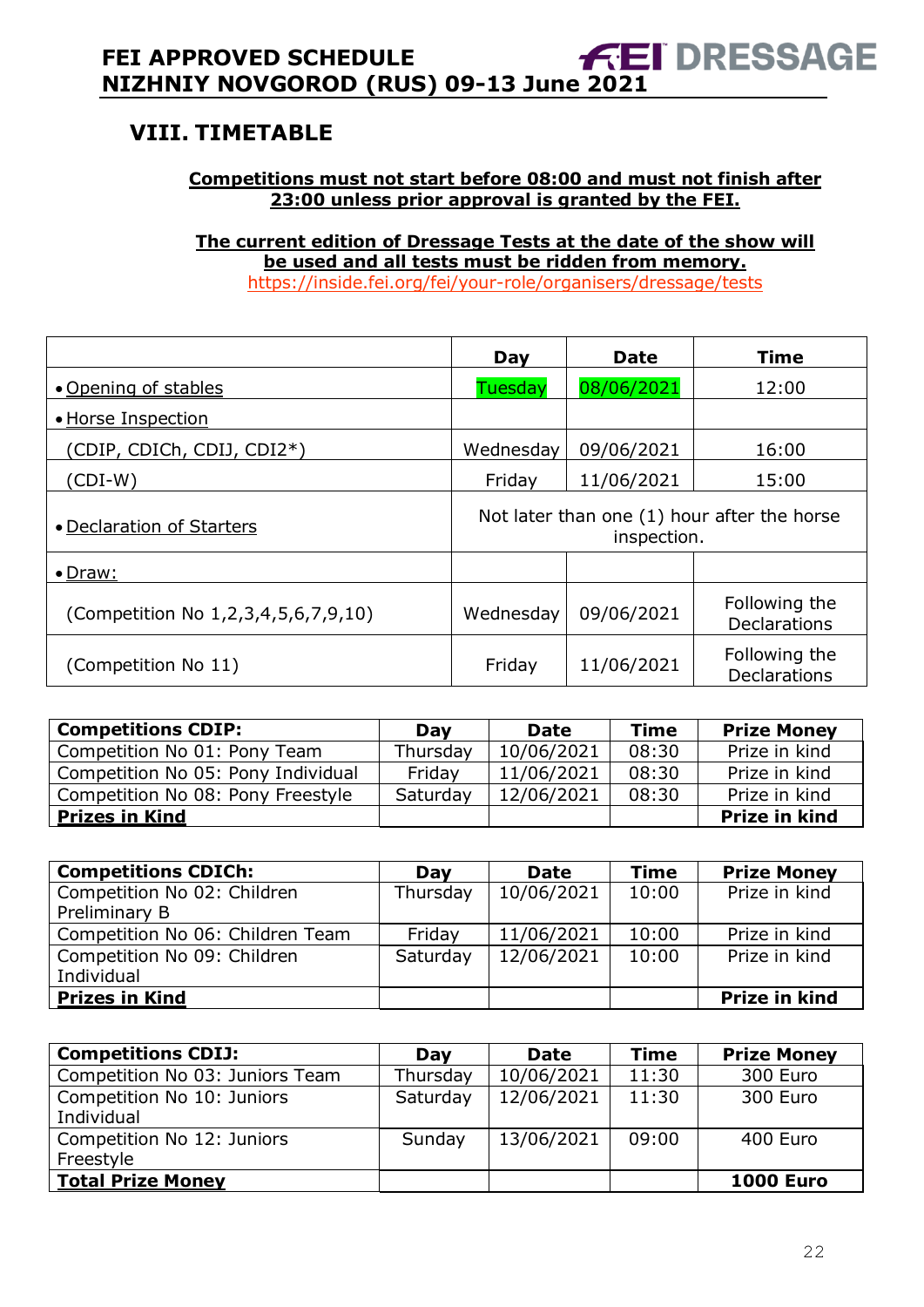# **FEI APPROVED SCHEDULE NIZHNIY NOVGOROD (RUS) 09-13 June 2021 DRESSAGE**

| <b>Competitions CDI2*:</b>          | Day      | <b>Date</b> | <b>Time</b> | <b>Prize Money</b> |
|-------------------------------------|----------|-------------|-------------|--------------------|
| Competition No 04: Prix St. Georges | Thursday | 10/06/2021  | 14:00       | 500 Euro           |
| Competition No 07: Intermediate I   | Friday   | 11/06/2021  | 11:30       | 500 Euro           |
| Competition No 13: Intermediate I   | Sunday   | 13/06/2021  | 10:30       | 700 Euro           |
| Freestyle                           |          |             |             |                    |
| <b>Total Prize Money</b>            |          |             |             | <b>1700 Euro</b>   |

| <b>Competitions CDI-W:</b>                 | Day      | <b>Date</b> | <b>Time</b> | <b>Prize Money</b> |
|--------------------------------------------|----------|-------------|-------------|--------------------|
| Competition No 11: <b>Short Grand Prix</b> | Saturday | 12/06/2021  | 14:00       | 1000 Euro          |
| Competition No 14: Grand Prix              | Sunday   | 13/06/2021  | 13:00       | 2000 Euro          |
| Freestyle                                  |          |             |             |                    |
| <b>Total Prize Money</b>                   |          |             |             | <b>3000 Euro</b>   |

#### **GENERAL CLASSIFICATION AT THE END OF THE COMPETITIONS:**

Leading athlete award – n/a Best foreign athlete - n/a Best home athlete – National ranking will be made for National selection purposes. Team awards – n/a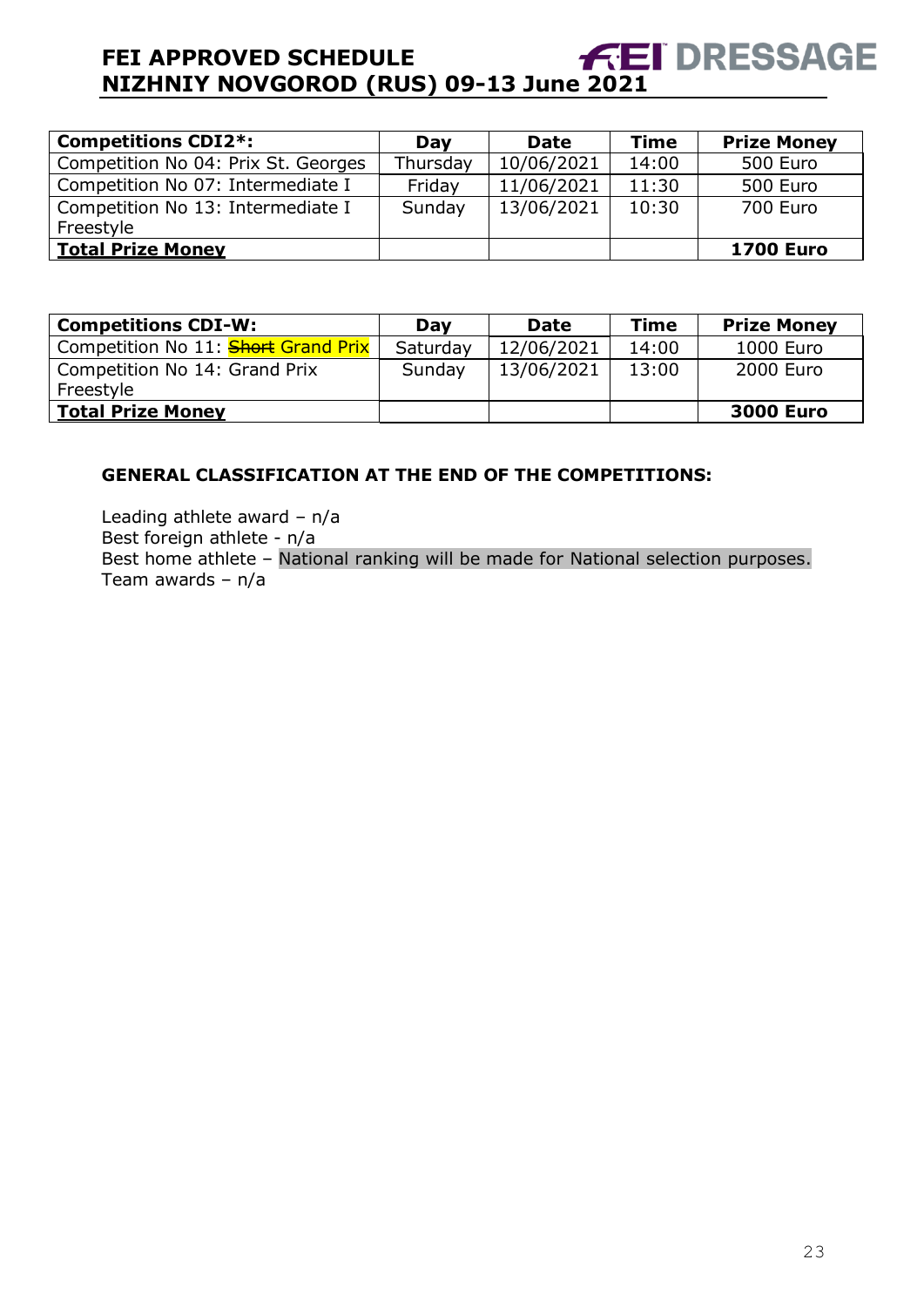# <span id="page-23-0"></span>**IX. COMPETITIONS DETAIL**

#### **FIRST DAY: Thursday DATE: 10/06/2021**

#### **COMPETITION No 1**

Test: Pony Team Number of horses per athlete: 2 Open to: All athletes entered Draw/Art: 425.2 Prize money: Prizes in kind

\* \* \* \* \* \* \* \* \* \*

#### **COMPETITION No 2**

| Test:                           | Children Preliminary B |
|---------------------------------|------------------------|
| Number of horses per athlete: 2 |                        |
| Open to:                        | All athletes entered   |
| Draw/Art:                       | 425.2                  |
| Prize money:                    | Prizes in kind         |
|                                 |                        |

\* \* \* \* \* \* \* \* \* \*

#### **COMPETITION No 3**

Test: Juniors Team Number of horses per athlete: 2 Open to: All athletes entered Draw/Art: 425.2 Prize money: 300 Euro Breakdown: 100,80,50,40,30

\* \* \* \* \* \* \* \* \* \*

## **COMPETITION No 4**

Test: Test: Prix St. Georges Number of horses per athlete: 2 Open to: All athletes entered Draw/Art: 425.2 Prize money: 500 Euro Breakdown: 130,100,80,50,40 and remaining amount of 100 Euro will be distributed between other placed riders

\* \* \* \* \* \* \* \* \* \*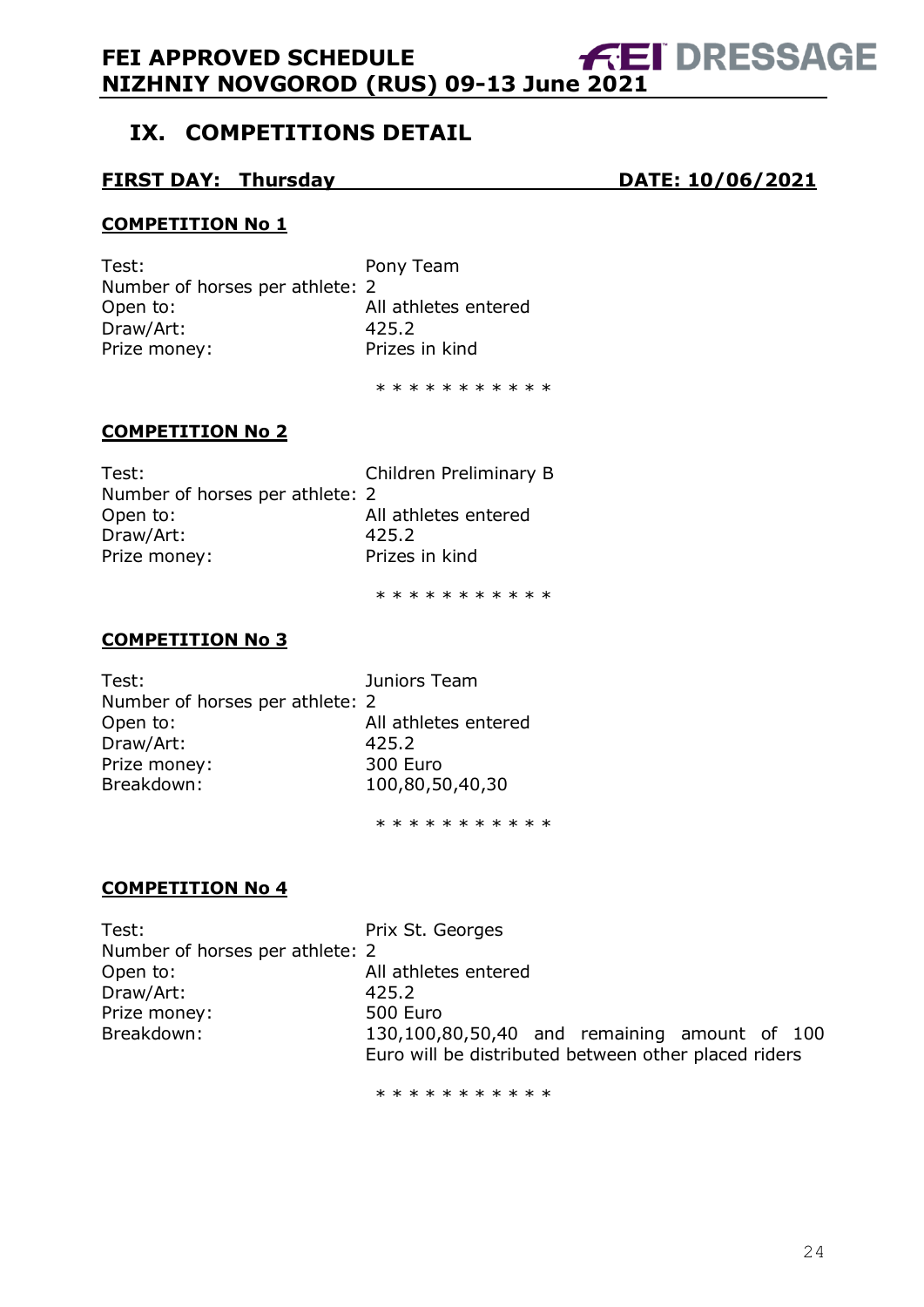#### **SECOND DAY: Friday DATE: 11/06/2021**

#### **COMPETITION No 5**

Test: Pony Individual Number of horses per athlete: 2 Open to: All athletes entered Draw/Art: 425.2 Prize money: Prizes in kind

\* \* \* \* \* \* \* \* \* \*

#### **COMPETITION No 6**

| Test:                           | Children Team        |
|---------------------------------|----------------------|
| Number of horses per athlete: 2 |                      |
| Open to:                        | All athletes entered |
| Draw/Art:                       | 425.2                |
| Prize money:                    | Prizes in kind       |
|                                 |                      |

\* \* \* \* \* \* \* \* \* \*

#### **COMPETITION No 7**

Test: Intermediate I Number of horses per athlete: 2 Open to: All athletes entered Draw/Art: 425.2 Total prize money: 500 Euro Breakdown: 130, 100, 80, 50, 40 and remaining amount of 100 Euro will be distributed between other placed riders

\* \* \* \* \* \* \* \* \* \*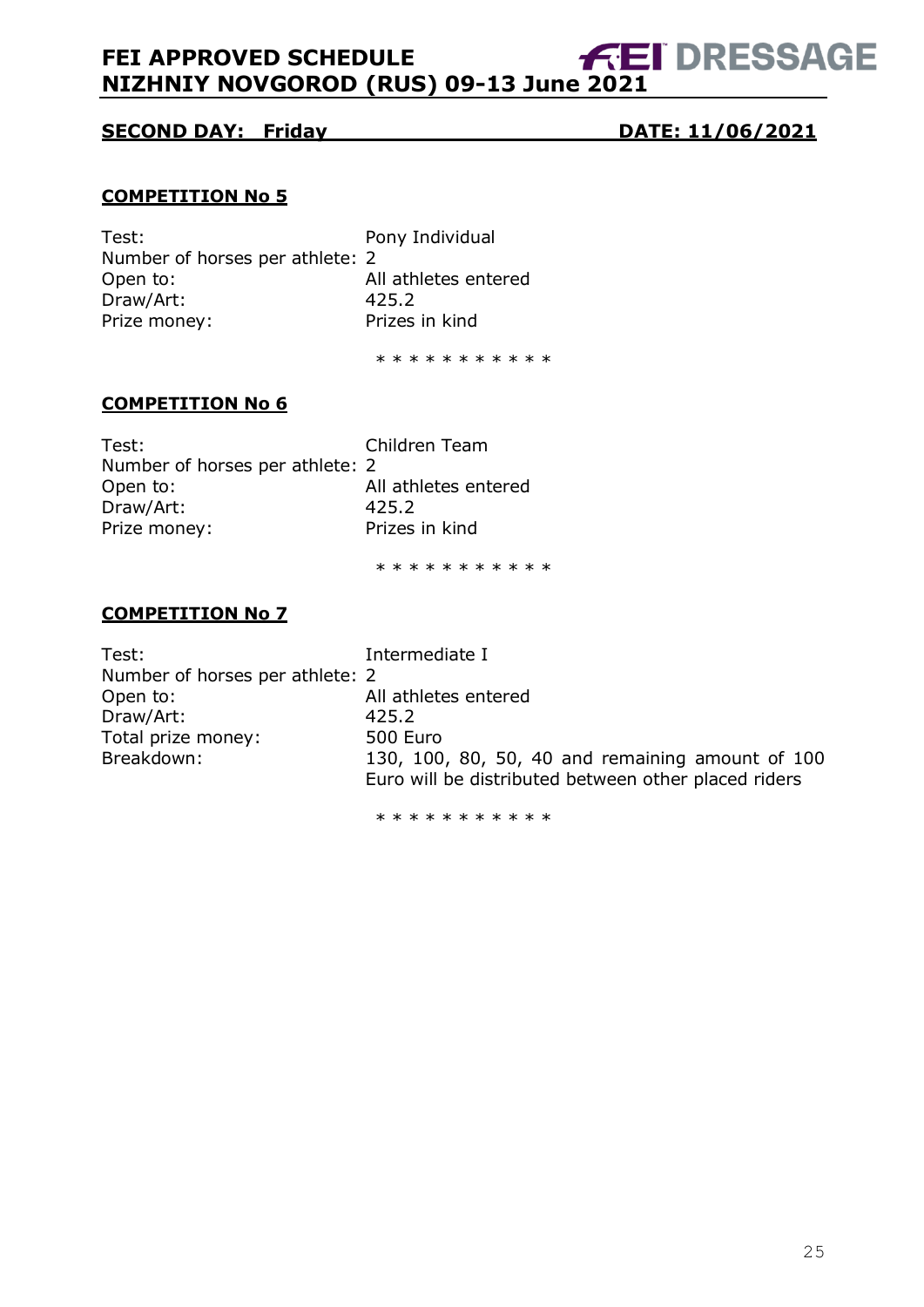#### **THIRD DAY: Saturday DATE: 12/06/2021**

#### **COMPETITION No 8**

| Test:                           |       | Pony Freestyle                               |  |  |  |
|---------------------------------|-------|----------------------------------------------|--|--|--|
| Number of horses per athlete: 1 |       |                                              |  |  |  |
| Open to:                        |       | and compulsory for the best 18 athletes from |  |  |  |
|                                 |       | Competition No 5, Pony Individual            |  |  |  |
| Draw/Art:                       | 425.5 |                                              |  |  |  |
| Total prize money:              |       | Prizes in kind                               |  |  |  |
|                                 |       |                                              |  |  |  |

\* \* \* \* \* \* \* \* \* \* \*

#### **COMPETITION No 9**

| Test:                           | Children Individual                                                             |  |  |  |  |
|---------------------------------|---------------------------------------------------------------------------------|--|--|--|--|
| Number of horses per athlete: 1 |                                                                                 |  |  |  |  |
| Open to:                        | and compulsory for the best 18 athletes from<br>Competition No 6, Children Team |  |  |  |  |
| Draw/Art:                       | 425.8                                                                           |  |  |  |  |
| Prize money:                    | Prizes in kind                                                                  |  |  |  |  |

\* \* \* \* \* \* \* \* \* \*

#### **COMPETITION No 10**

| Test:                           | Juniors Individual   |
|---------------------------------|----------------------|
| Number of horses per athlete: 1 |                      |
| Open to:                        | All athletes entered |
| Draw/Art:                       | 425.2                |
| Prize money:                    | 300 Euro             |
| Breakdown:                      | 100, 80, 50, 40, 30  |
|                                 |                      |

\* \* \* \* \* \* \* \* \* \*

#### **COMPETITION No 11**

Test: Test: Short Grand Prix Number of horses per athlete: 2 Open to: All athletes entered Draw/Art: 425.2.2 Prize money: 1000 Euro

Breakdown: 300, 200, 150, 100, 80, 70 and remaining amount of 100 Euro will be distributed between other placed riders

\* \* \* \* \* \* \* \* \* \*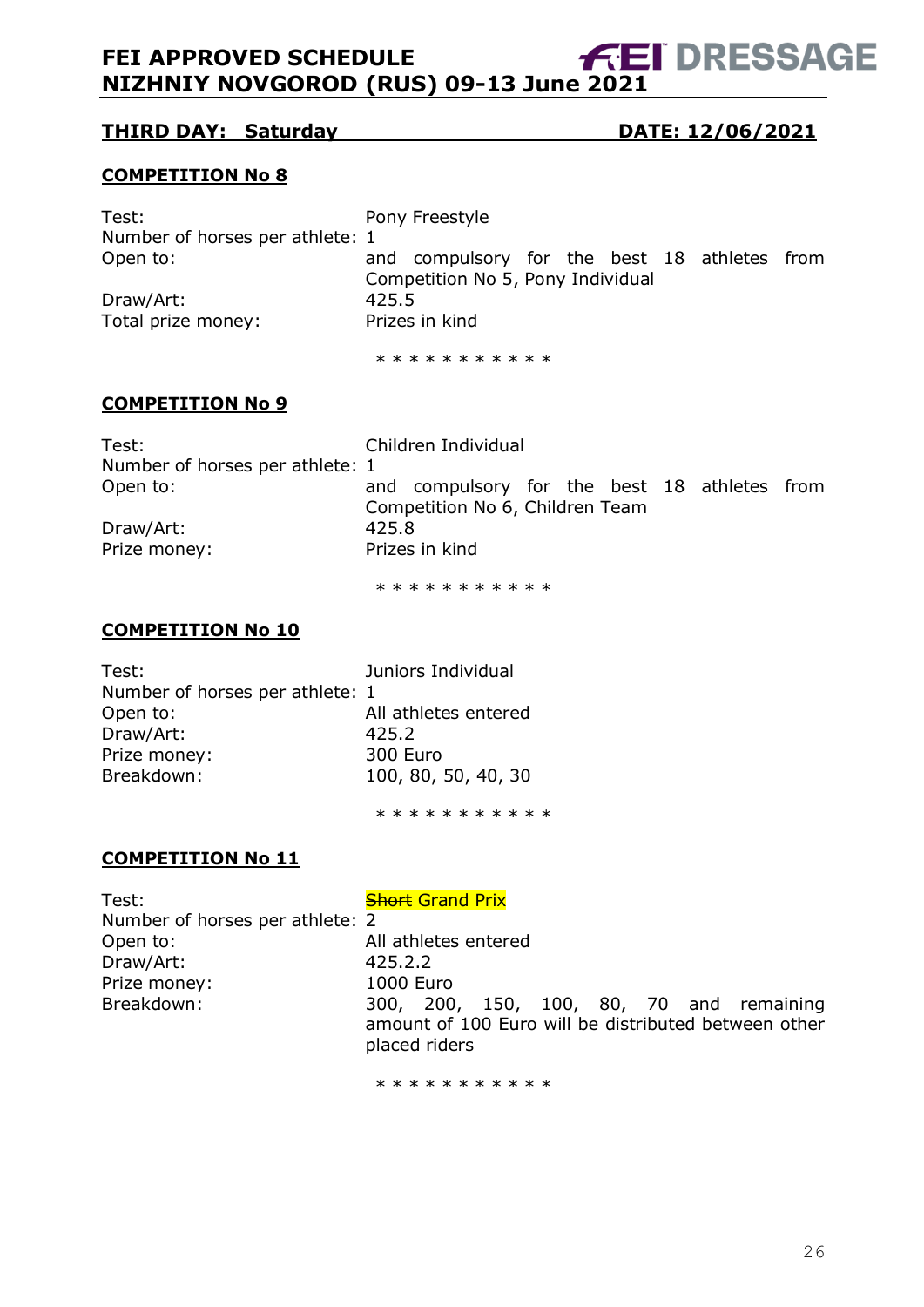## **FOURTH DAY: Sunday DATE: 13/06/2021**

#### **COMPETITION No 12**

| Test:<br>Number of horses per athlete: 1<br>Open to:<br>Draw/Art:<br>Prize money:<br>Breakdown:                             | Juniors Freestyle<br>and compulsory for the best 18 athletes from<br>Competition No 10, Juniors Individual<br>425.5<br>400 Euro<br>150, 100, 60, 50, 40                                                              |  |
|-----------------------------------------------------------------------------------------------------------------------------|----------------------------------------------------------------------------------------------------------------------------------------------------------------------------------------------------------------------|--|
|                                                                                                                             | * * * * * * * * * * *                                                                                                                                                                                                |  |
| <b>COMPETITION No 13</b>                                                                                                    |                                                                                                                                                                                                                      |  |
| Test:<br>Number of horses per athlete: 1<br>Open to:<br>Draw/Art:<br>Prize money:<br>Breakdown:<br><b>COMPETITION No 14</b> | Intermediate I Freestyle<br>and compulsory for the best 15 athletes from<br>Competition No 7, Intermediate I<br>425.5<br><b>700 Euro</b><br>180, 140, 110, 90, 80, 60, 40<br>* * * * * * * * * * *                   |  |
| Test:<br>Number of horses per athlete: 1<br>Open to:<br>Draw/Art:<br>Prize money:<br>Breakdown:                             | <b>Grand Prix Freestyle</b><br>and compulsory for the best 15 athletes from<br>Competition No 11, <b>Short Grand Prix</b><br>425.5<br><b>2000 Euro</b><br>600, 400, 300, 250, 200, 150, 100<br>* * * * * * * * * * * |  |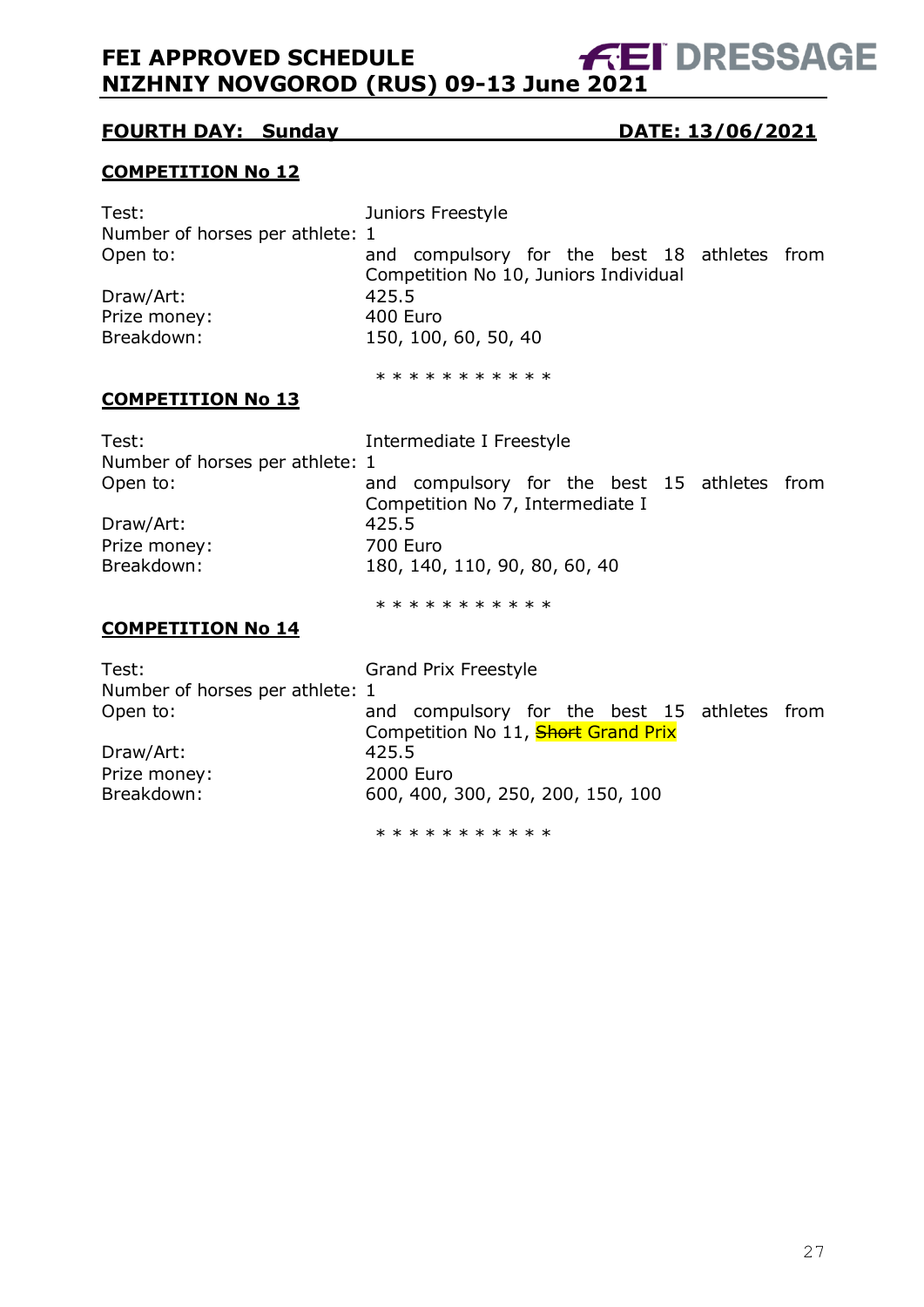# <span id="page-27-0"></span>**X. FACILITIES OFFERED**

# <span id="page-27-1"></span>**1.ATHLETES**

## **Accommodation.**

Hotel: City Hotel "Sova" 4\* Address: Vaneeva str. 121, 603105, Nizhny Novgorod, Russia Telephone: [8 \(800\) 550-23-80](https://www.google.com/search?rlz=1C1GCEU_ruRU865RU866&ei=m_pRYIq4OsrHrgTv4Lq4CQ&hotel_occupancy=&q=%D0%BE%D1%82%D0%B5%D0%BB%D1%8C+%D1%81%D0%BE%D0%B2%D0%B0+%D0%BD%D0%B8%D0%B6%D0%BD%D0%B8%D0%B9+%D0%BD%D0%BE%D0%B2%D0%B3%D0%BE%D1%80%D0%BE%D0%B4+%D0%BA%D0%BE%D0%BD%D1%82%D0%B0%D0%BA%D1%82%D1%8B&oq=%D0%BE%D1%82%D0%B5%D0%BB%D1%8C+%D1%81%D0%BE%D0%B2%D0%B0+%D0%BD%D0%B8%D0%B6%D0%BD%D0%B8%D0%B9+%D0%BD%D0%BE%D0%B2%D0%B3%D0%BE%D1%80%D0%BE%D0%B4+&gs_lcp=Cgdnd3Mtd2l6EAEYADIICAAQxwEQrwEyAggAMgYIABAWEB4yBggAEBYQHjIGCAAQFhAeOgcIABBHELADUKWbA1ilmwNgiKUDaAFwAngAgAGZAYgB8AGSAQMxLjGYAQCgAQGqAQdnd3Mtd2l6yAEIwAEB&sclient=gws-wiz) At the expense of: The Organiser  $\Box$  or the Athlete  $\boxtimes$ Accommodated (bed and breakfast) from 08/06/2021 to 14/06/2021

## **Meals.**

At the expense of: The Organiser  $\Box$  or the Athlete  $\boxtimes$ Meals provided from 08/06/2021 to 14/06/2021

## <span id="page-27-2"></span>**2.GROOMS**

## **Accommodation.**

Requests for accommodation must be sent with entries.

At the expense of: The Organiser  $\Box$  or the Athlete  $\boxtimes$ 

Accommodated (bed and breakfast) from 08/06/2021 to 14/06/2021

## **Meals.**

At the expense of: The Organiser  $\square$  or the Athlete  $\boxtimes$ Meals provided from 08/06/2021 to 14/06/2021

**N.B.** Organiser's must provide proper sanitary conditions. The showering facilities should be sufficient for both male and female grooms with hot and cold water. Shower facilities as well as restrooms should at all times be in a state of cleanliness.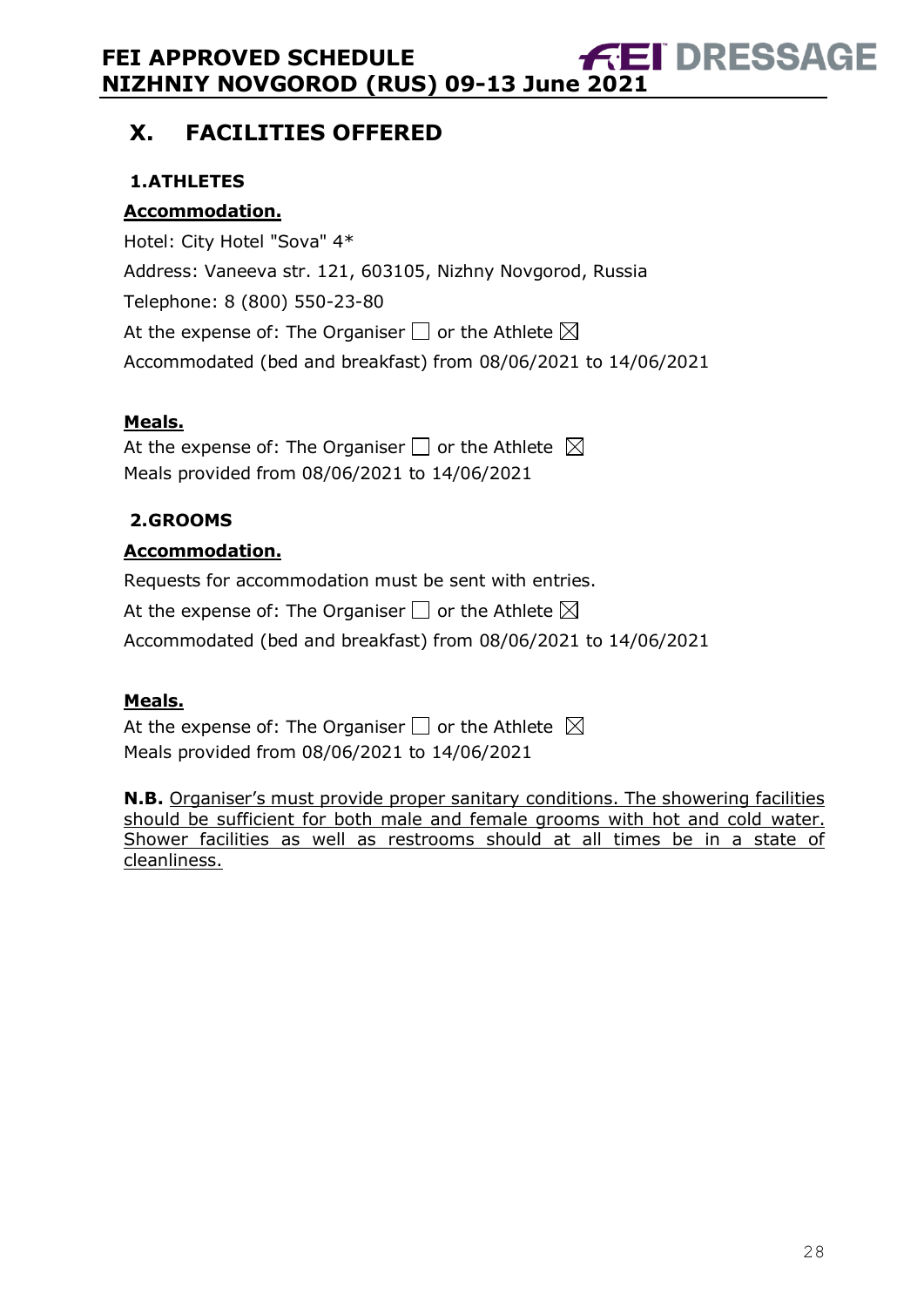# <span id="page-28-0"></span>**XI. LOGISTICAL/ADMINISTRATIVE/TECHNICAL INFORMATION**

#### <span id="page-28-1"></span>**1.DRAW**

Location of the draw: at the show office

#### <span id="page-28-2"></span>**2.COMPETITION ARENA(S)**

Total dimensions: 35x70 (Competition arena - dimensions: 20 x 60 m)

Type of Footing: sand special mix

#### <span id="page-28-3"></span>**3.PRACTICE ARENA(S)**

Total dimensions: two outdoor arenas 20x60, indoor arena 20x60 (Competition arena - dimensions: 20 x 60 m)

Type of Footing: sand special mix

#### <span id="page-28-4"></span>**4.STABLES**

Size of boxes:  $3 \text{ m} \times 3 \text{ m}$  (minimum  $3 \text{ m} \times 3 \text{ m} + 20$  %  $3 \text{ m} \times 4 \text{ m}$ )

#### <span id="page-28-5"></span>**5.PAPERLESS JUDGING**

It is compulsory to have a certified software/solution in order to offer Paperless Judging at FEI Dressage Events.

Will you use a FEI Certified Paperless Judging Software/Solution to manage judging at your Event? (The list of certified Service Providers is available here: [https://inside.fei.org/fei/your-role/it-services/it-providers/list\)](https://inside.fei.org/fei/your-role/it-services/it-providers/list)

No  $\boxtimes$ 

#### <span id="page-28-6"></span>**6.SCORING PROVIDER / TIMING PROVIDER**

Will you use a FEI Certified Service Provider to manage the scoring and timing at your Event? (The list of certified Service Providers is available here: [https://inside.fei.org/fei/your-role/it-services/it-providers/list\)](https://inside.fei.org/fei/your-role/it-services/it-providers/list)

No  $\boxtimes$ 

Contact person at Event:

Name: Ms.Larisa Fedorisheva

FEI ID number: -

Contact email: [larisafedo@kskpassage.ru](mailto:larisafedo@kskpassage.ru)

The FEI may require to be provided with real time results data feed of your Events according to FEI requirements; in this case you and your provider will be informed accordingly.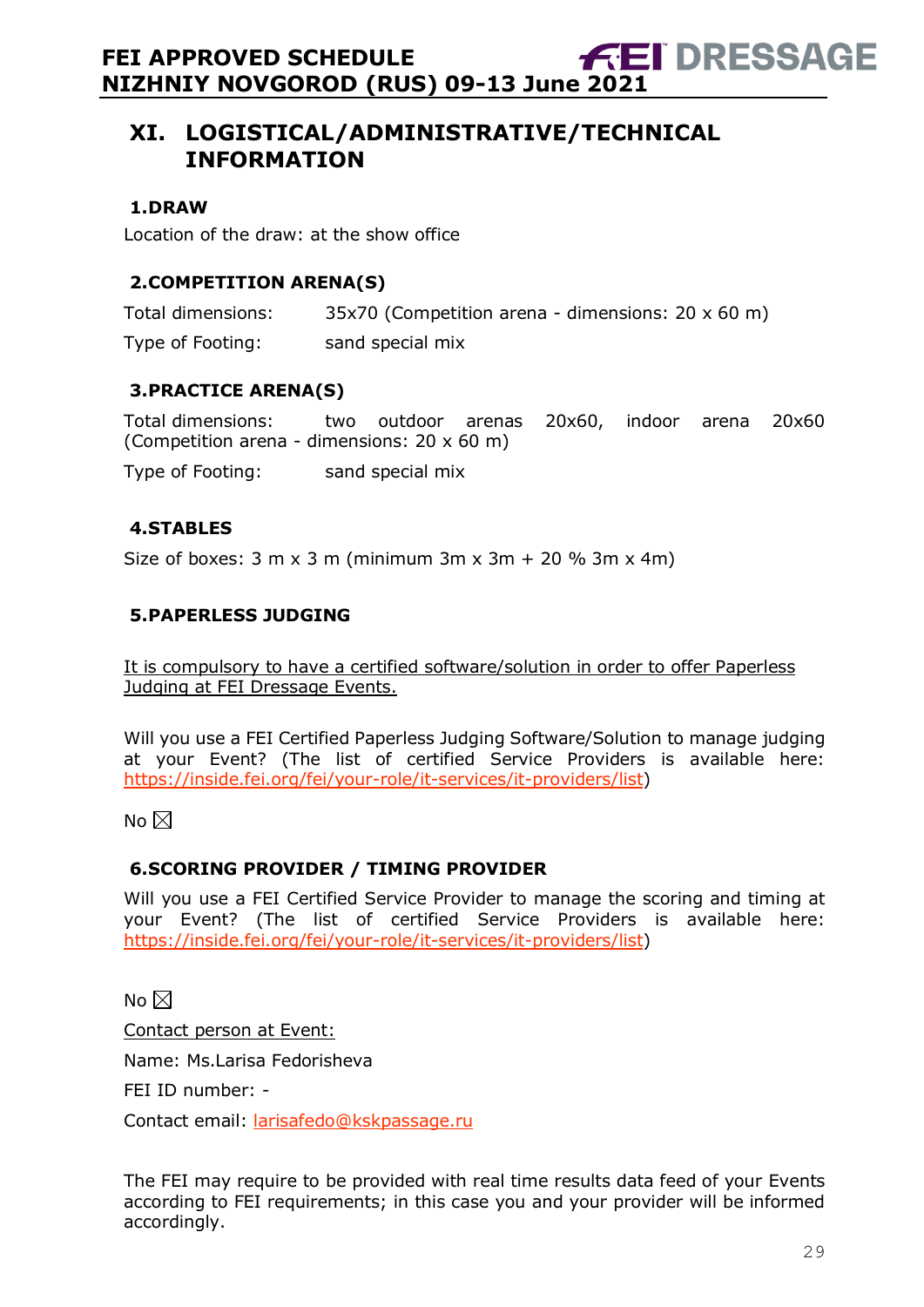## <span id="page-29-0"></span>**7.AVERAGE SCORE / OPEN SCORING**

Average Score and Open Scoring: Yes  $\Box$  No  $\boxtimes$ 

# <span id="page-29-1"></span>**8.OTHER TECHNOLOGY/SERVICE PROVIDER(S)**

Will you use other technology/service provider(s) at your Event? Yes  $\boxtimes$ Name of Company: JEM MEDIA Contact person at Event: Name: Alexander Kozinec FEI ID number: If applicable Contact email: [jem.media@yandex.ru](mailto:jem.media@yandex.ru) Activity/Function: Camera system

(i.e.: Accreditations, Stable Management, Camera system, Sensors, etc…)

# <span id="page-29-2"></span>**9.PRIZE GIVING CEREMONY**

The number of athletes required to present themselves for the prize giving ceremony of each competition is all placed riders (1/4 in each competition).

All prize giving ceremonies must strictly follow the **Covid-19 guidelines for Prize giving protocols and media activities.**

## <span id="page-29-3"></span>**10. ADVERTISING ON ATHLETES AND HORSES**

The athletes are authorised to carry the logo of their personal sponsor. The Chief Steward will check that the advertising and publicity on athletes and horses complies with Article 135 of the General Regulations.

## <span id="page-29-4"></span>**11. TICKETING**

Are you selling ticket for spectator to attend your event: Yes  $\boxtimes$  No  $\Box$ 

Name of your ticketing provider: KASSIR.RU

Web address to buy ticket: www.nn.kassir.ru

## <span id="page-29-5"></span>**12. BETTING**

Betting will be authorised by the Organiser. Yes  $\Box$  No  $\boxtimes$ 

# <span id="page-29-6"></span>**13. TRANSPORT REIMBURSMENT HORSES / PONIES**

Transport expenses to be paid by:

The Organiser  $\square$  at entrieform or the Athlete  $\boxtimes$ 

## <span id="page-29-7"></span>**14. WELCOME**

The time and date of arrival of athletes, horses and their means of transport must be given to the Organiser in order to facilitate them on arrival.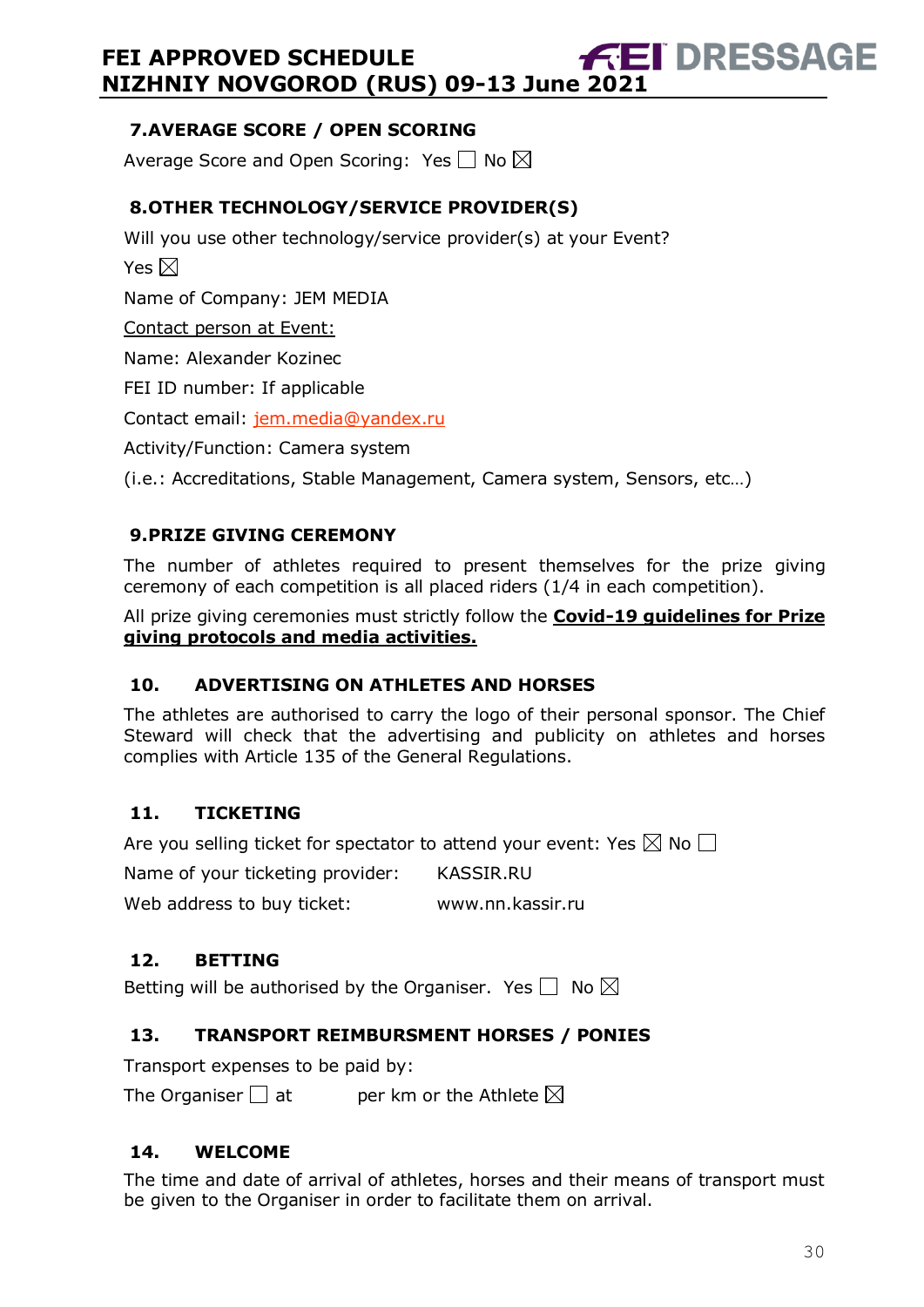#### <span id="page-30-0"></span>**15. LOCAL TRANSPORTATION - ARRANGEMENTS FROM HOTEL TO SHOWGROUNDS**

- Walking distance  $\square$
- Organiser Shuttle Service  $\boxtimes$

Public Transport  $\Box$  to be paid by the Organiser  $\Box$  or the Athlete  $\Box$ 

If paid by Athlete approximate cost per round trip:

Taxi:  $\boxtimes$  to be paid by the Organiser  $\Box$  or the Athlete  $\boxtimes$ .

If paid by Athlete approximate cost per round trip: 3 EUR Other:

#### <span id="page-30-1"></span>**16. ENTRY RIGHT TO SHOWGROUNDS/ACCREDITED PERSONS**

Entry right to the stable area acc. to FEI Veterinary Regulations Art. 1008-1009.

NUMBER ACCREDITED PERSONS:

Athlete: 1 Partner: 1 Groom: 1 Horse Owner: 2 two (2) accreditations per horse acc. to FEI Passport Other:

# <span id="page-30-2"></span>**17. SUSTAINABILITY**

Please consider the environment when organising an FEI Event. Please find useful information on FEI Sustainability here: <http://inside.fei.org/fei/your-role/organisers/handbook>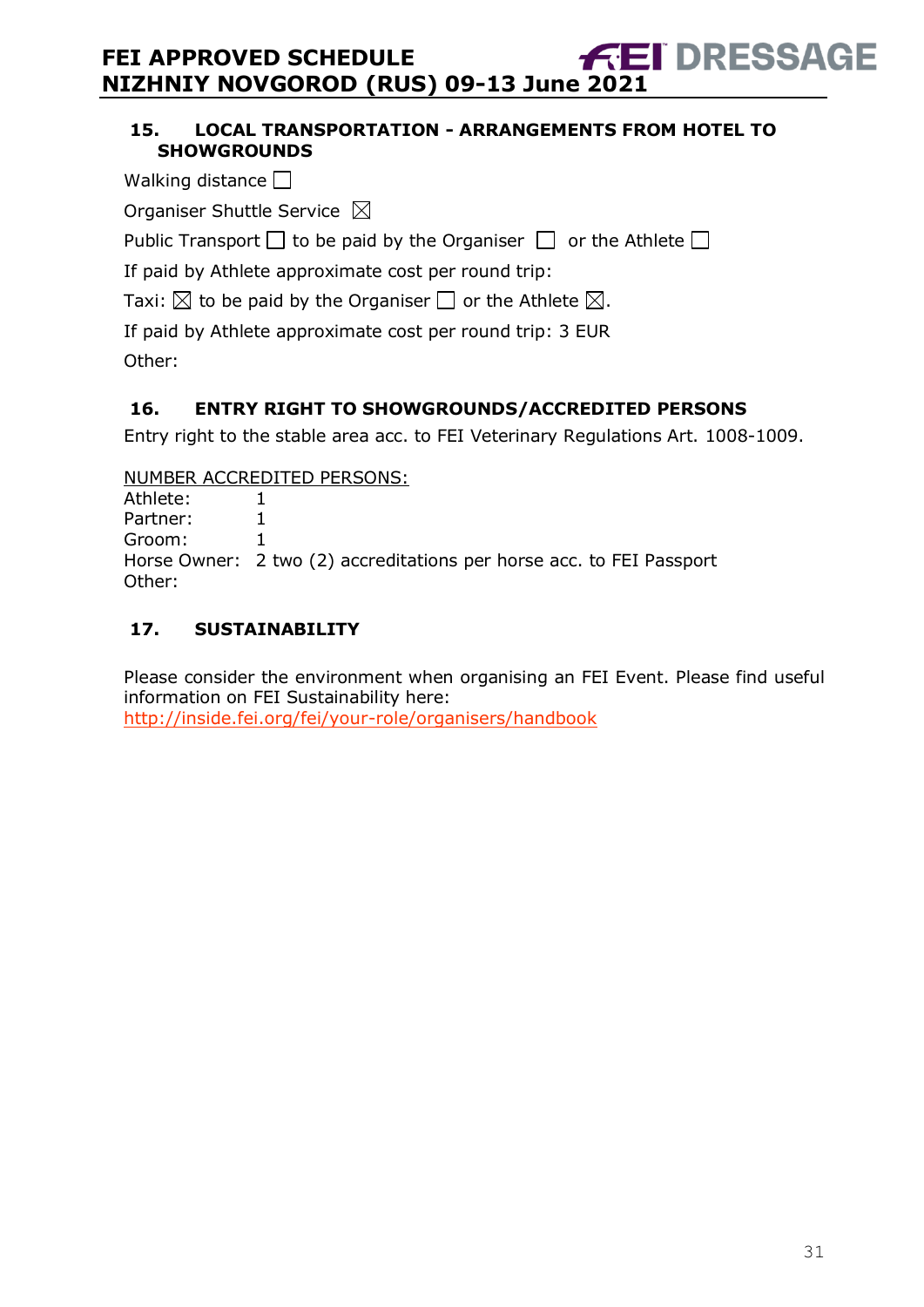# <span id="page-31-0"></span>**XII. VETERINARY MATTERS**

#### <span id="page-31-1"></span>**1.CUSTOMS FORMALITIES**

Name: Mr. Mikhail Balykin Address: Ovrazhnaya str.62, 603093, Nizhniy Novgorod, Russia Telephone: +7 910 387 22 24, +7 831 278 91 06 Email: info@biplan.nnov.ru

#### <span id="page-31-2"></span>**2.HEALTH REQUIREMENTS**

#### **GENERAL**

In accordance with the FEI Code of Conduct for the Welfare of the Horse it is imperative that all Horses at FEI Events are physically fit and free from infectious disease before being allowed to compete.

#### **ENTRY OF HORSES**

Required health tests and vaccinations: n/a Quarantine period: n/a Specimen Import Licence applied: n/a

#### <span id="page-31-3"></span>**3.NATIONAL REQUIREMENTS**

n/a

#### <span id="page-31-4"></span>**4.PONIES**

FEI Veterinary Regulations, Chapter IX and Annex IX: For all Pony Events, Ponies must be available for Pony Measurement if requested by the FEI.

#### <span id="page-31-5"></span>**5.INJURY SURVEILLANCE**

FEI Veterinary Regulations, Chapter VIII: Horses participating in FEI Events are subject to injury surveillance protocols; and in the event of fatality, a post mortem examination.

#### <span id="page-31-6"></span>**6.TRANSPORT OF HORSES**

Horses must be fit to travel and be transported in suitable vehicles. Any government requirements for disease testing and control must be requested well in advance, to ensure that the horse is in compliance by the time of arrival at the border of the country where the Event is taking place. Athletes, or their representatives, have the responsibility to comply with national legislation in both their country of origin and the host nation of the Event. Where necessary athletes must contact local government authorities or veterinary advisors for information regarding animal health requirements and transport legislation. Within the European Union (EU), this includes EU Council Regulation (EC) No 1/2005 concerning the protection of animals during transport within the Member States of the EU.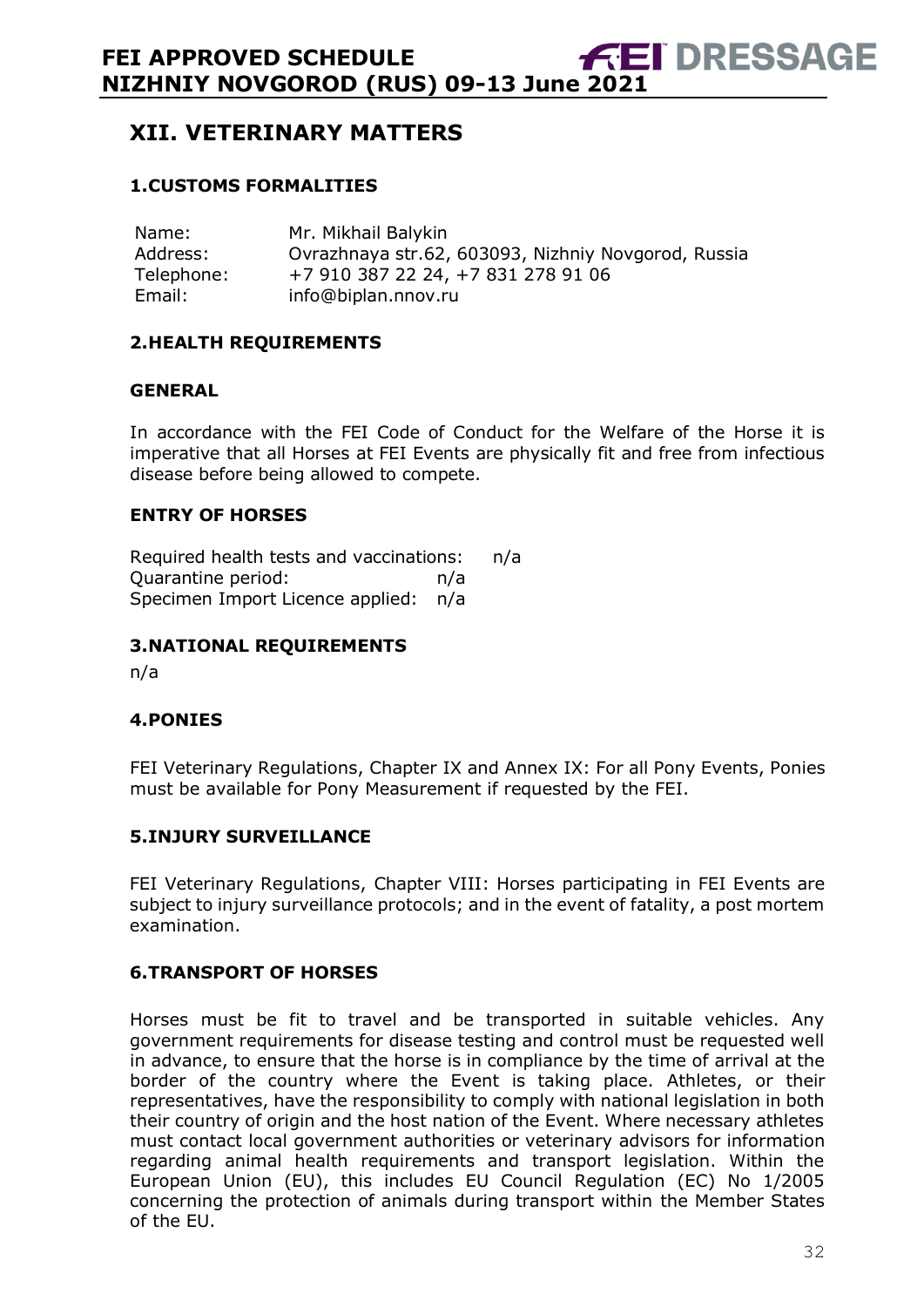#### <span id="page-32-0"></span>**7.VENUE ARRIVAL INFORMATION & FITNESS TO COMPETE**

#### **7.1 PASSPORTS. FEI General Regulations Article 137**

#### **For all issues relating to FEI Horse Passports/FEI Recognition Cards please contact your National Federation.**

All Horses competing at FEI Events must be registered with the FEI.

FEI Passports or FEI Recognition Cards (for those Horses with a national passport approved by the FEI) are compulsory for FEI Events.

NB: Horses entered in CIMs in their country of residence are not required to have an FEI Passport or FEI Recognition Card but must be properly registered with the FEI and identifiable (GRs 137.2).

Athletes who do not present a Horse's Passport and/or Recognition Card, or one that is not correctly validated or fail to meet other passport requirements will be **subject to Sanctions in accordance with Annex VI of the FEI Veterinary Regulations** and may not be allowed to compete.

**NB** for Horses permanently resident in a Member State of the European Union: all Horses must have a national EU passport in compliance with EU Regulations to which a FEI Recognition card is applied. The exception to this being Horses in possession of an FEI passport which has been continually revalidated without interruption.

#### **7.2 VACCINATIONS - EQUINE INFLUENZA. FEI Veterinary Regulations Article 1003**

Horses competing at FEI Events must comply with the requirements for Equine Influenza vaccination in accordance with the Veterinary Regulations and as summarised below.

| <b>VACCINATION</b>    | <b>PROTOCOL</b>                        | <b>ELIGIBILITY TO ENTER</b><br><b>VENUE</b>   |
|-----------------------|----------------------------------------|-----------------------------------------------|
| <b>Primary Course</b> | 1 <sup>st</sup> Vaccination: day 0     | May compete 7 days after the                  |
|                       | 2 <sup>nd</sup> Vaccination: day 21-92 | 2 <sup>nd</sup> Vaccination                   |
| <b>First Booster</b>  | Within 7 months of the $2^{nd}$        | May compete for 6 months $+21$                |
|                       | the<br>of<br>Primary<br>vaccination    | days after the 2 <sup>nd</sup> vaccination of |
|                       | Course                                 | the Primary Course                            |
|                       |                                        | Must not compete in the 7 days                |
|                       |                                        | after receiving a vaccination                 |
|                       |                                        |                                               |
| <b>Boosters</b>       | MINIMUM: within one year of            | Must have been vaccinated                     |
|                       | previous booster vaccination           | within 6 months $+21$ days                    |
|                       | IF COMPETING: must be in               | before arriving at the Event                  |
|                       | the 6 months $+21$ days of the         | Must not compete in the 7 days                |
|                       | booster previous vaccination           | after receiving a vaccination                 |

All FEI registered Horses intending to compete at FEI Events (including CIMs) must be vaccinated against Equine Influenza in accordance with these VRs. The exception being if the applicable domestic legislation prevents the use of Equine Influenza vaccines within the relevant territory.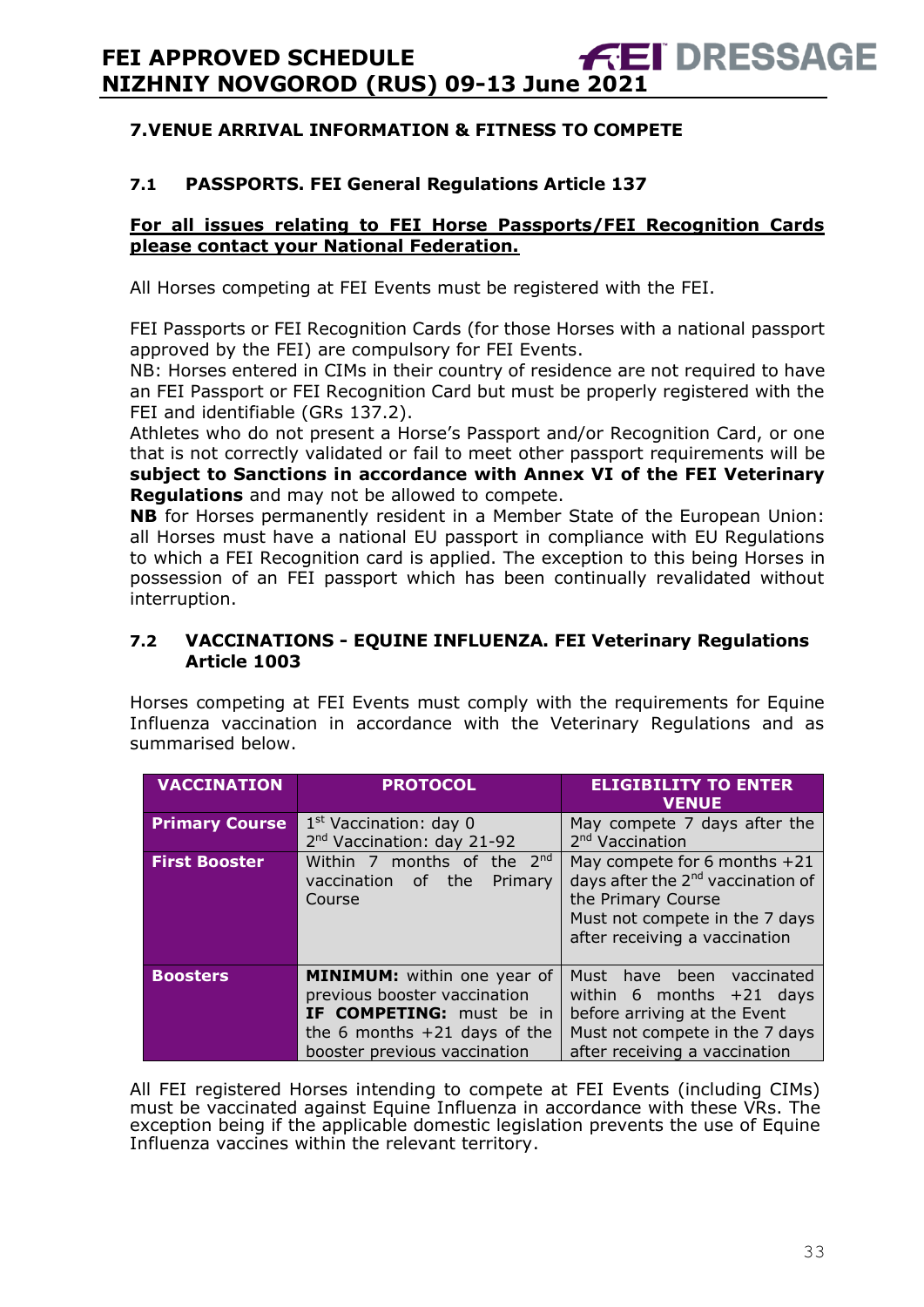#### **7.3 EXAMINATION ON ARRIVAL. FEI Veterinary Regulations Article 1031**

On arrival at an Event venue, all Horses must undergo an examination by a veterinarian to confirm their identification from their passport and micro-chip ID (where present), their vaccination status and general health. To protect all horses attending events, any Horse with a questionable health status concerning vaccination, disease or other concerns, must be stabled within the isolation facilities provided by the Organising Committee pending a decision on entering the venue.

#### **7.4 HORSE INSPECTIONS. FEI Veterinary Regulations Articles 1034- 1042**

All Horses will be assessed for their fitness to compete during the Horse Inspection. Any Horse demonstrating questionable fitness may be referred to the Holding Box for further veterinary examination. Horses not deemed fit to compete by the Inspection Panel will not be permitted to compete.

#### **7.5 LIMB SENSITIVITY EXAMINATION. FEI Veterinary Regulations Articles 1048-1053**

All Horses are subject to examination under the protocol for abnormal limb sensitivity throughout the period of an Event. For Jumping that includes, but is not limited to, between rounds and before the Jump Off. For Endurance that includes, but is not limited to, pre-ride, during the ride and after the ride. Horses may be examined once or on multiple occasions during the Period of an Event. Horses may be selected for examination under the protocol randomly or they may be targeted. All Horses selected to be tested must submit promptly to the examination or are subject to immediate disqualification. There is no obligation to examine any specific number of Horses at an Event.

#### <span id="page-33-0"></span>**8. EQUINE ANTI-DOPING AND CONTROLLED MEDICATION PROGRAMME (EADCMP). FEI Regulations, Chapter VII**

#### **8.1 SAMPLING. FEI Veterinary Regulations Chapter VII**

All horses competing at FEI Events may be subject to sampling for the presence of Prohibited Substances in accordance with the Anti-Doping and Controlled Medication Regulations (EADCMRs). Horses may be selected for sampling in accordance with obligatory testing, targeted or random sampling procedures. Refer to FEI Financial Charges for details of fees relating to Equine and Human Anti-Doping program (EADCMP), which OCs/NFs have the right to charge to the athlete (applicable for all FEI events worldwide).

#### **8.2 ELECTIVE TESTING. FEI Veterinary Regulations Article 1058**

Elective Testing may be carried out prior to an Event to check for the presence of Prohibited Substances. Please refer to https://inside.fei.org/fei/cleansport/horses for information and details.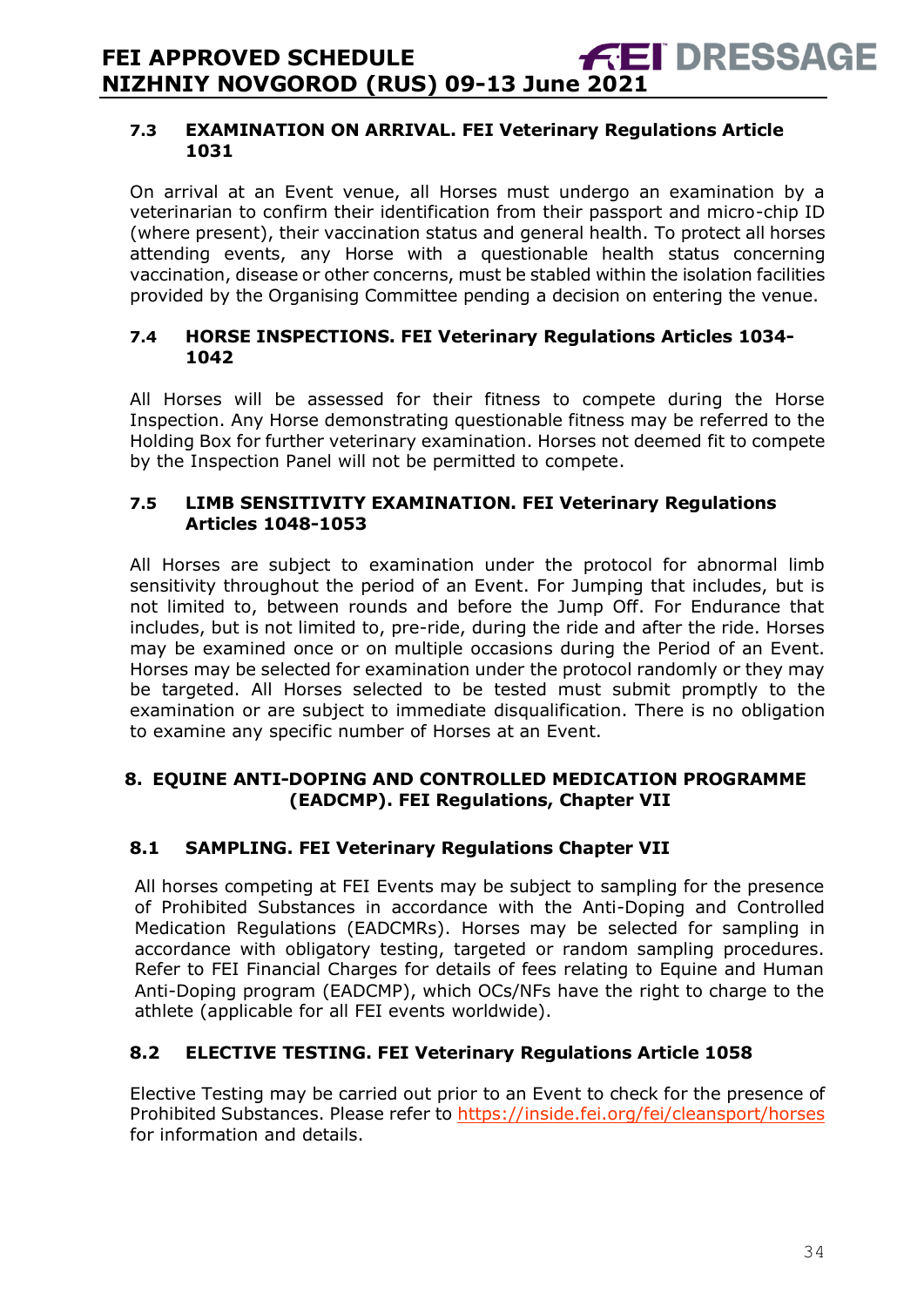# <span id="page-34-0"></span>**XIII. HUMAN ANTI-DOPING**

Athletes can be tested at any FEI Event, by the FEI or by other Anti-Doping Organisations with Testing jurisdiction. Organisers will have the responsibility to provide facilities and staff/volunteers to facilitate such Testing if requested by the FEI as outlined in article 22.3 of the FEIs' Anti-doping Rules for Human Athletes (ADRHA).

The ADRHA rules are published on the FEI's website at <http://inside.fei.org/content/anti-doping-rules>

# <span id="page-34-1"></span>**XIV.ADDITIONAL INFORMATION**

#### <span id="page-34-2"></span>**1.THE FEI POLICY FOR ENHANCED COMPETITION SAFETY DURING THE COVID-19 PANDEMIC**

The FEI Policy for Enhanced Competition Safety during the Covid-19 Pandemic ("Policy") [\(https://inside.fei.org/fei/covid-19/return-to-play/policy-tools\)](https://inside.fei.org/fei/covid-19/return-to-play/policy-tools) is mandatory and applies for any FEI Event taking place **as of 1 July 2020**. The Policy has been developed based on currently accepted best practices by the WHO and US Center for Disease Control (CDC) and will be continually reviewed and updated as more information becomes available. It is not intended to replace the applicable guidance and policies from domestic government and health authorities, but to supplement their recommendations with sport specific considerations.

The OC shall submit the risk assessment and mitigation plan (including name and contact details of the person in charge) to the FEI as an annex to the Event Schedule, **at the latest ten (10) working days before the event's deadline for Definite Entries**.

Events for which the FEI has not received the documented risk assessment and mitigation measures plan in accordance with article 2.1.g) of the Policy **will be removed from the FEI calendar** in accordance with Article 112.3 of the FEI General Regulations.

#### **ASSUMPTION OF RISK / WAIVER OF LIABILITY**

In consideration of being allowed to participate in the Event and related activities, all Participants (as defined in the Policy) acknowledge, appreciate, and agree that:

- 1. Participation includes possible exposure to and illness from infectious diseases including but not limited to COVID-19. While particular rules and personal discipline may reduce this risk, the risk of serious illness and death does exist; and,
- 2. The Participants knowingly and freely assume all such risks, both known and unknown, even if arising from the negligence of the OC or others, and assume full responsibility for their participation; and,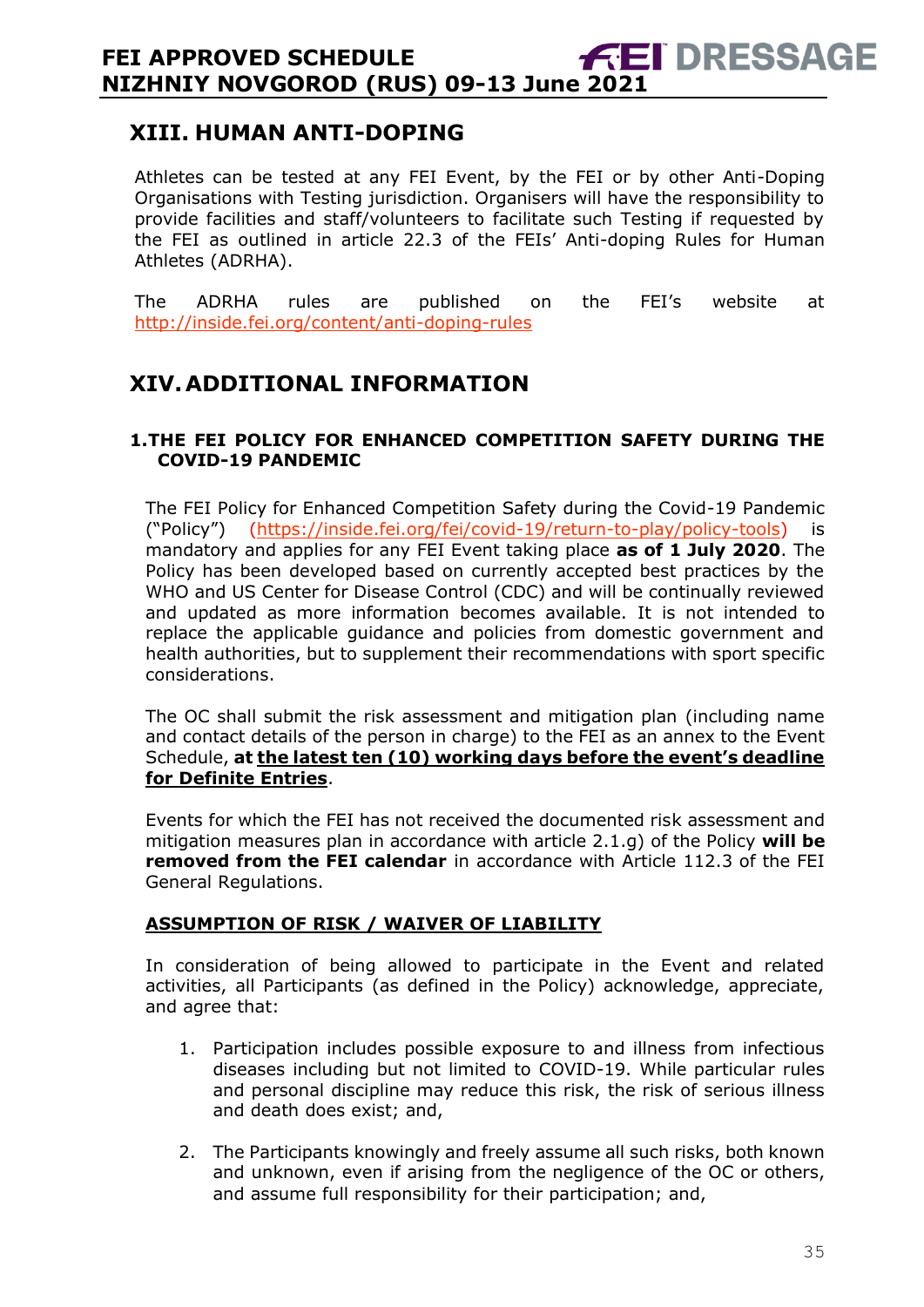- 3. The Participants willingly agree to comply with the stated and customary terms and conditions for participation as regards protection against infectious diseases. If, however, a Participant observes any unusual or significant hazard during his/her presence or participation, the Participant will remove himself/herself from participation and bring such to the attention of the nearest official immediately; and,
- 4. The Participants, for themselves and on behalf of their heirs, assigns, personal representatives and next of kin, HEREBY RELEASE AND HOLD HARMLESS THE OC AND THE FEI, their officers, officials, agents, and/or employees, other participants, sponsoring agencies, sponsors, advertisers, and if applicable, owners and lessors of premises used to conduct the event ("RELEASEES"), WITH RESPECT TO ANY AND ALL ILLNESS, DISABILITY, DEATH, or loss or damage to person or property, WHETHER ARISING FROM THE NEGLIGENCE OF RELEASEES OR OTHERWISE, to the fullest extent permitted by law.

The Participants confirm to have read this release of liability and assumption of risk agreement, fully understand its terms, understand that they have given up substantial rights.

#### <span id="page-35-0"></span>**2.INSURANCES AND NATIONAL REQUIREMENTS**

Equestrian sports involve inherent dangerous risks. To the greatest extent permitted by law, the FEI and the FEI Event Organiser shall NOT be liable for any damages relating to loss of property or injury of any kind to Athletes, Owners, Support Personnel or Horses at or in connection with an FEI Event and the FEI expressly excludes all such liability.

#### **2.1 ATHLETES, OWNERS AND SUPPORT PERSONNEL**

#### **2.1.1 Personal Accident and Health Insurance**

It is your responsibility as an Athlete/Owner/ Support Personnel to ensure that you have adequate personal accident insurance in place to cover your participation at FEI Events and in particular to insure against any personal injury or medical expenses arising from an accident, injury or illness which may occur at a FEI Event.

You should check with your National Federation to confirm if your National Federation's insurance policy (if any) covers personal accidents and/or illnesses which may occur when you are attending at/participating in FEI Events.

If your National Federation does not have a personal accident/health insurance policy or if the National Federation's insurance policy does not cover personal accident or health claims, then you should obtain your own personal accident and health insurance policy to cover your attendance/participation at FEI Events.

#### **2.1.2 Personal Property Insurance**

You should also ensure that you are insured against property loss, theft or damage which may occur at an FEI Event.

Again, the advice is to check with your National Federation to confirm if they have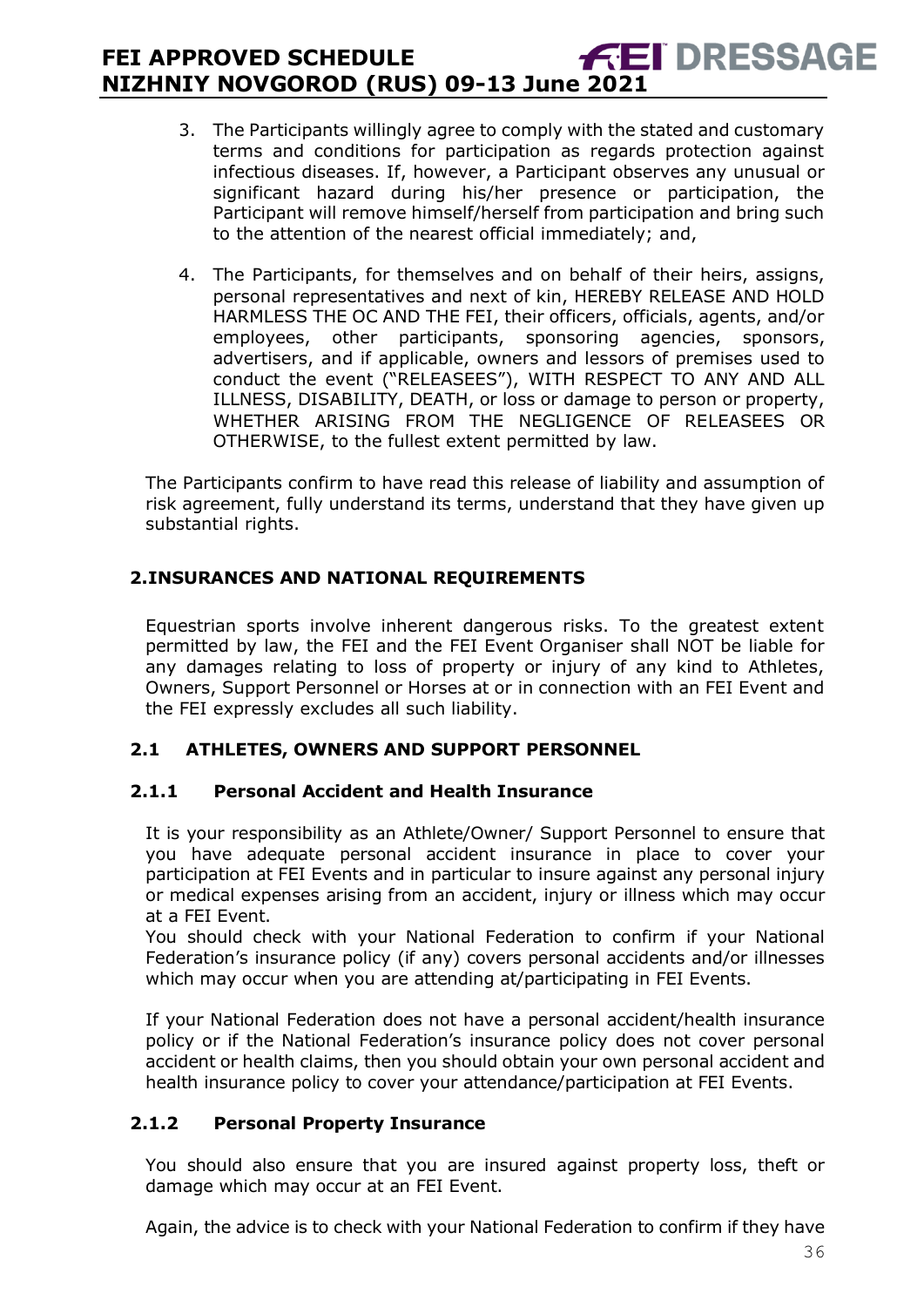an insurance policy in place which would cover you in case of such property loss, theft or damage. If not, then you should obtain your own personal property insurance to cover such situations.

#### **2.1.3 Press Equipment**

Press equipment and other items left in the Press workroom, Press lockers, the Press Tribune or anywhere on the showgrounds are left entirely at the owner's risk. The Organising Committee does not accept any responsibility for any loss or damage to such equipment or items. Members of the Press are advised not to leave any equipment or personal items unattended.

#### **2.2 ATHLETES AND OWNERS**

#### **2.2.1 Third Party Liability Insurance**

As an Athlete/Owner you are personally responsible for damages to third parties caused by you, your employees, Support Personnel, your agents or your Horses. You are, therefore, strongly advised to take out third-party liability insurance providing full coverage in relation to FEI Events at home and abroad, and to keep the policy up to date.

The FEI and the Organiser will NOT be responsible for any damage caused to third parties by you, your employees, Support Personnel, your agents or your Horses.

## **2.2.2 Additional Liability Information**

N/A

#### **2.2.3 Horse Insurance**

As an Owner you should ensure that your Horses are adequately insured against any injuries or illnesses they may sustain while participating at a FEI Event.

#### <span id="page-36-0"></span>**3.PROTESTS/APPEALS**

To be valid, all Protests and Appeals must be made in writing and accompanied by a deposit of CHF 150.- or equivalent. Protest and appeal forms are available on the FEI website: Protest:<http://inside.fei.org/sites/default/files/FEI%20Protest%20Form.pdf> Appeal:<http://inside.fei.org/sites/default/files/FEI%20Appeal%20Form.pdf>

#### <span id="page-36-1"></span>**4.DISPUTES**

In the event of any discussion concerning the interpretation of the schedule (in translated languages), the English version will be decisive.

#### <span id="page-36-2"></span>**5.MODIFICATION TO SCHEDULE**

In exceptional circumstances, together with the Approval of the Chefs d'Equipe, host NF delegate, if any, and the Ground Jury, the OC may change the schedule in order to clarify any matters arising from an omission or due to unforeseen circumstances. Any such changes must be notified to all Athletes and Officials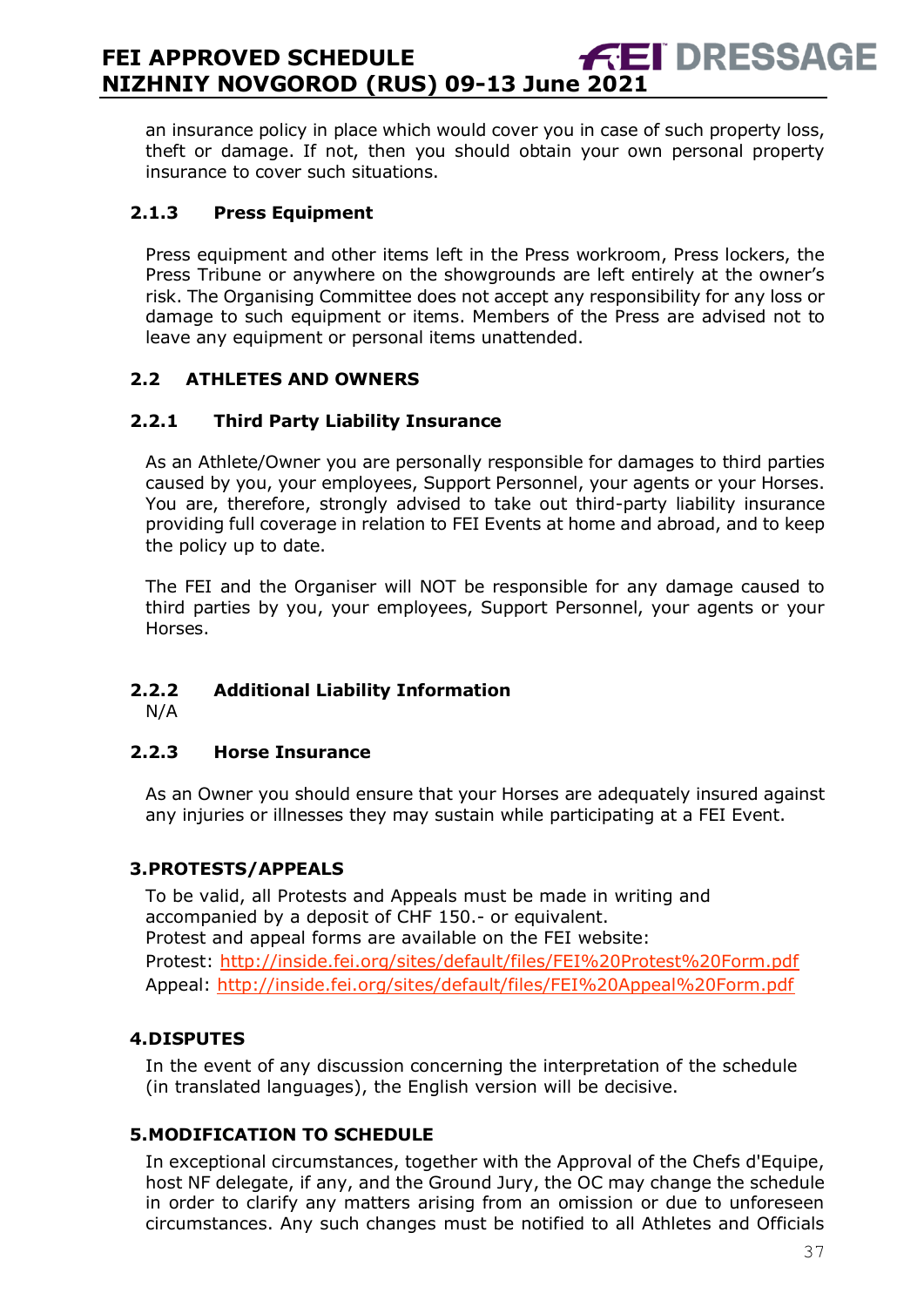as soon as possible and they must be reported to the FEI by the Foreign Judge.

#### <span id="page-37-0"></span>**6.ADDITIONAL INFORMATION FROM THE ORGANISER**

#### **Age of Athletes and Horses according to the Event's Category:**

| <b>Event's Category</b>               | <b>Age of Athletes</b>                                   | <b>Age of Horses</b>       |
|---------------------------------------|----------------------------------------------------------|----------------------------|
| <b>Grand Prix/Grand Prix Special/</b> | As of 16 <sup>th</sup> year                              | Min 8 y.o.                 |
| <b>Grand Prix Freestyle/</b>          |                                                          |                            |
| Intermediate II/Intermediate          |                                                          |                            |
| A/ Intermediate B                     |                                                          |                            |
| Prix St. Georges/Intermediate         | As of 16 <sup>th</sup> year                              |                            |
| I/ Intermediate I Freestyle           |                                                          | Min. 7 y.o.                |
| CH-Y/CDIY/CDIOY                       | As of $16th$ year to end $21st$ year                     | Min. 7 y.o.                |
| CH-J/CDIJ/CDIOJ                       | As of $14th$ year to end $18th$ year                     | Min. 6 y.o.                |
| CH-P/CDIP/CDIOP                       | As of $12th$ year to end $16th$ year                     | Min. 6 y.o.                |
| CH-Ch/CDICh/CDIOCh                    | As of $12^{th}$ year to end $14^{th}$ year               | Min. 6 y.o.                |
| CH-U25/CDIU25/CDIOU25                 | As of 16 <sup>th</sup> year to end 25 <sup>th</sup> year | Min. 8 y.o.                |
| <b>CDIAm</b>                          | As of 26 <sup>th</sup> year                              | Min. 7 y.o.                |
|                                       |                                                          | Medium tour Min. 8 y.o.    |
| <b>CDIYH</b>                          | As of 16 <sup>th</sup> year                              | Min. 5 y.o. - Max. 7 y.o.  |
| CH-M-YH-D                             | As of 16 <sup>th</sup> year                              | $5$ y.o. / 6 y.o. / 7 y.o. |
|                                       |                                                          |                            |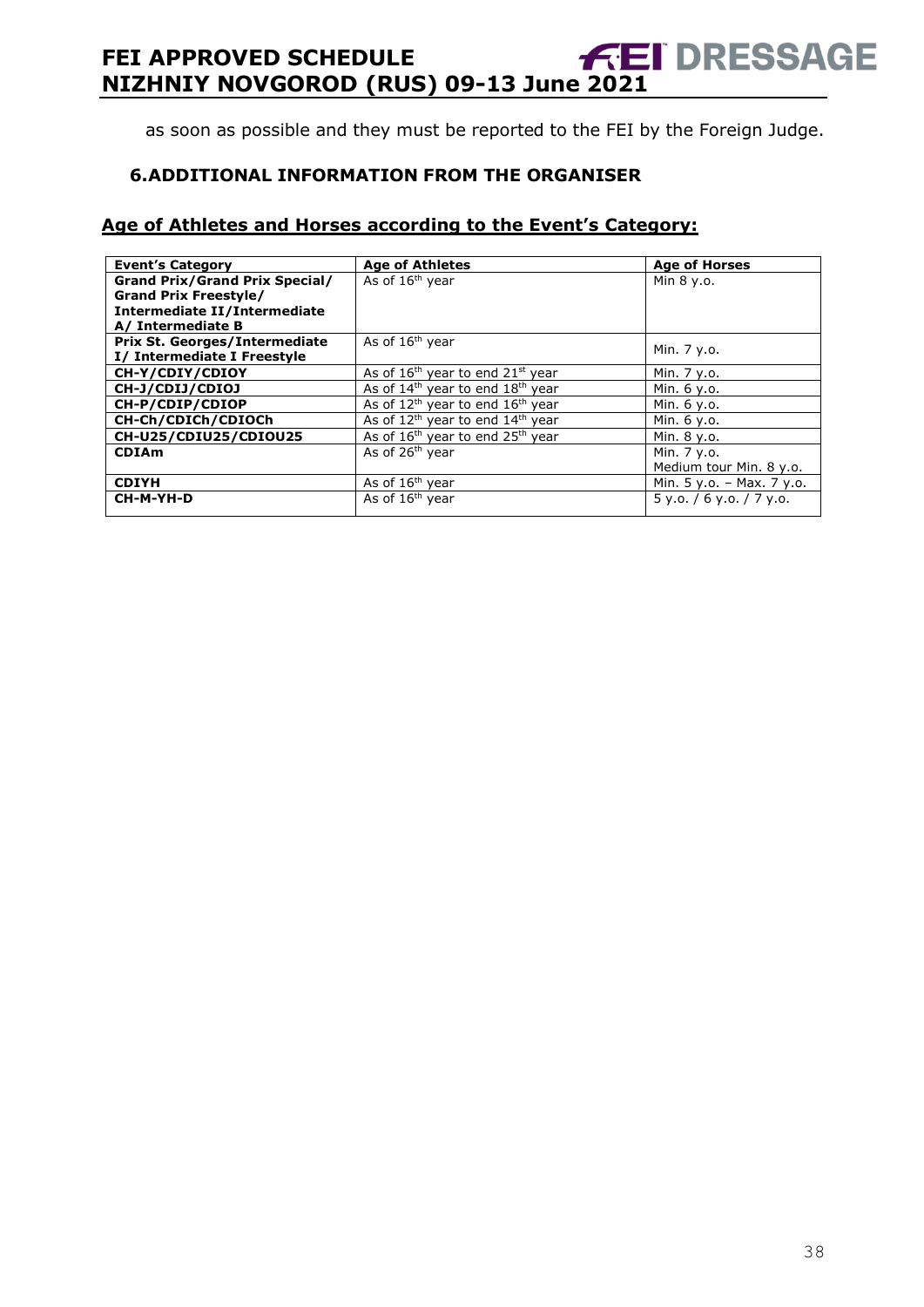#### **DEDUCTIONS FROM PRIZE MONEY AT COMPETITIONS:**

Full details of any deductions from prize money must be outlined in the schedule. This includes government taxes. If it is necessary for Organisers to deduct such taxes, they must provide participants with an official form indicating the amount of tax deducted.

The tax form must be provided to the athletes upon arrival and returned to the Organiser prior to departing.

#### **IMPORTANT**

#### **The total amount of prize money shown for each Competition in the schedule must be distributed. (FEI General Regulations articles 127 and 128)**

The value of the 1st prize must not exceed 1/3 of the total prize money announced for the competition. Distribution of prize money: distributed to 25 % of participants. If there are between 5 and 19 athletes in the competition, min 5 prizes must be distributed.

If there are 4 or less athletes in the competition, the table below applies.

| Number of<br><b>Starters</b> |     | $\overline{2}$ | 3   | 4   | From 5 and<br>above                                        |
|------------------------------|-----|----------------|-----|-----|------------------------------------------------------------|
| $1^{\rm st}$                 | 33% | 33%            | 33% | 33% | All the                                                    |
| 2 <sub>nd</sub>              |     | 25%            | 25% | 25% | prize                                                      |
| 3 <sup>rd</sup>              |     |                | 20% | 20% | money                                                      |
| 4 <sup>th</sup>              |     |                |     | 15% | scheduled                                                  |
| Total<br>distributed         | 33% | 58%            | 78% | 93% | must be<br>distributed<br>among all<br>placed<br>athletes. |

The amount to be given to each athlete must be stated in the schedule.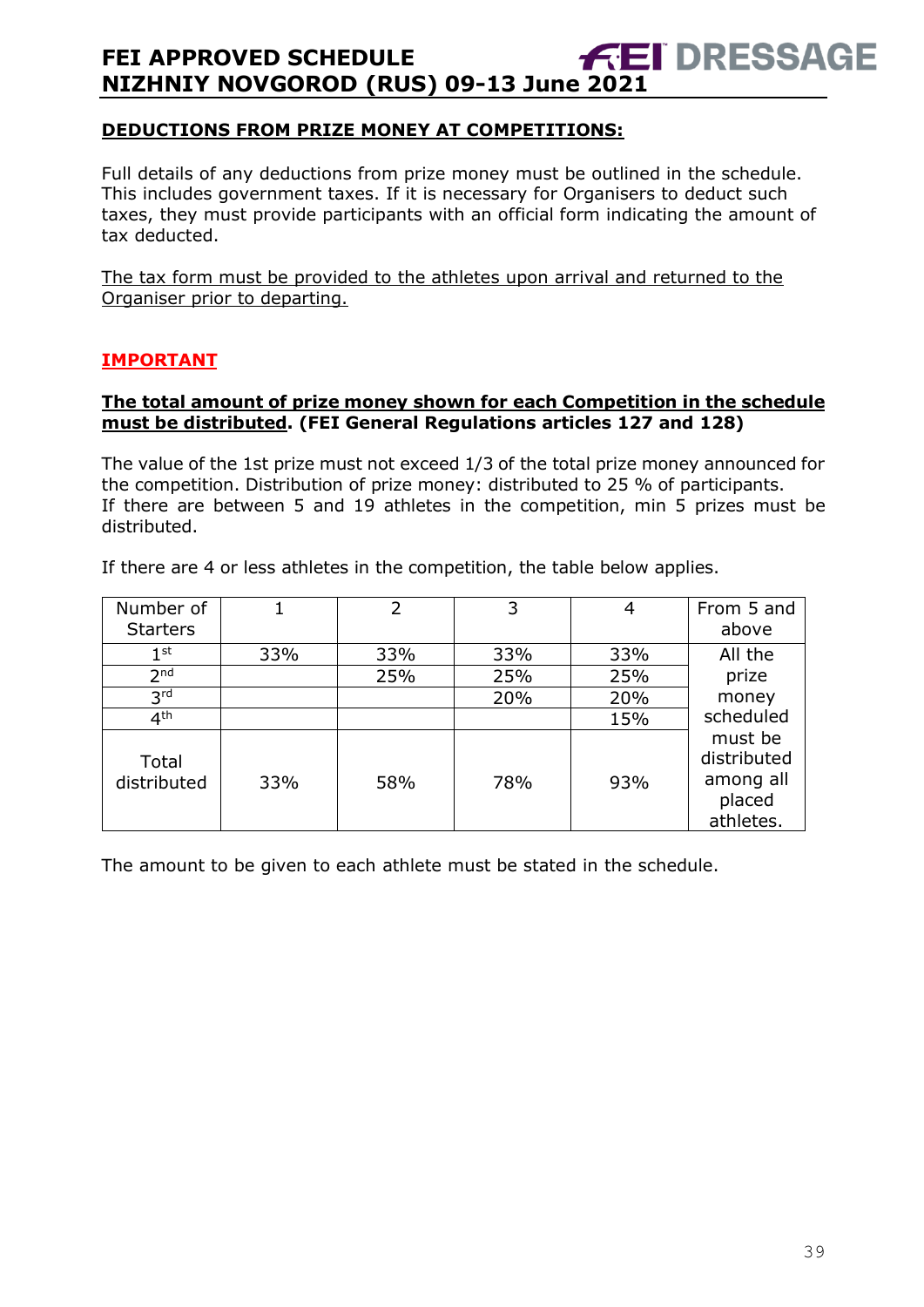# <span id="page-39-0"></span>**XV. ANNEXES**

#### <span id="page-39-1"></span>**1. FEI ENTRY SYSTEM**

Please fill the form below in order to provide you and the other members of your committee or your IT Providers access to the FEI Entry System.

| FEI ID <sup>1</sup> : | 10053351                       |                      |
|-----------------------|--------------------------------|----------------------|
| Name*:                | Andreeva                       |                      |
| First Name*:          | Galina                         |                      |
| E-Mail*:              | aralova@fksr.ru                |                      |
| Access Rights*:       | $\boxtimes$ Admin <sup>2</sup> | Consult $3$          |
| FEI $ID^1$ :          | 10061389                       |                      |
| Name*:                | Zhuravkina                     |                      |
|                       |                                |                      |
| First Name*:          | Varvara                        |                      |
| $E-Mail*$ :           | zhuravkina@fksr.ru             |                      |
| Access Rights*:       | $\boxtimes$ Admin <sup>2</sup> | Consult <sup>3</sup> |
| FEI $ID^1$ :          | 10078985                       |                      |
| Name*:                | Kogan                          |                      |
| First Name*:          | Olga                           |                      |
| E-Mail*:              | kogan@fksr.ru                  |                      |

<sup>1)</sup> If already have an FEI user account.

<sup>2)</sup> Provide you the required access to manage entries and substitutions and download entries/lists.

3) You are just able to consult and download the entries/lists.

\*) Mandatory Fields